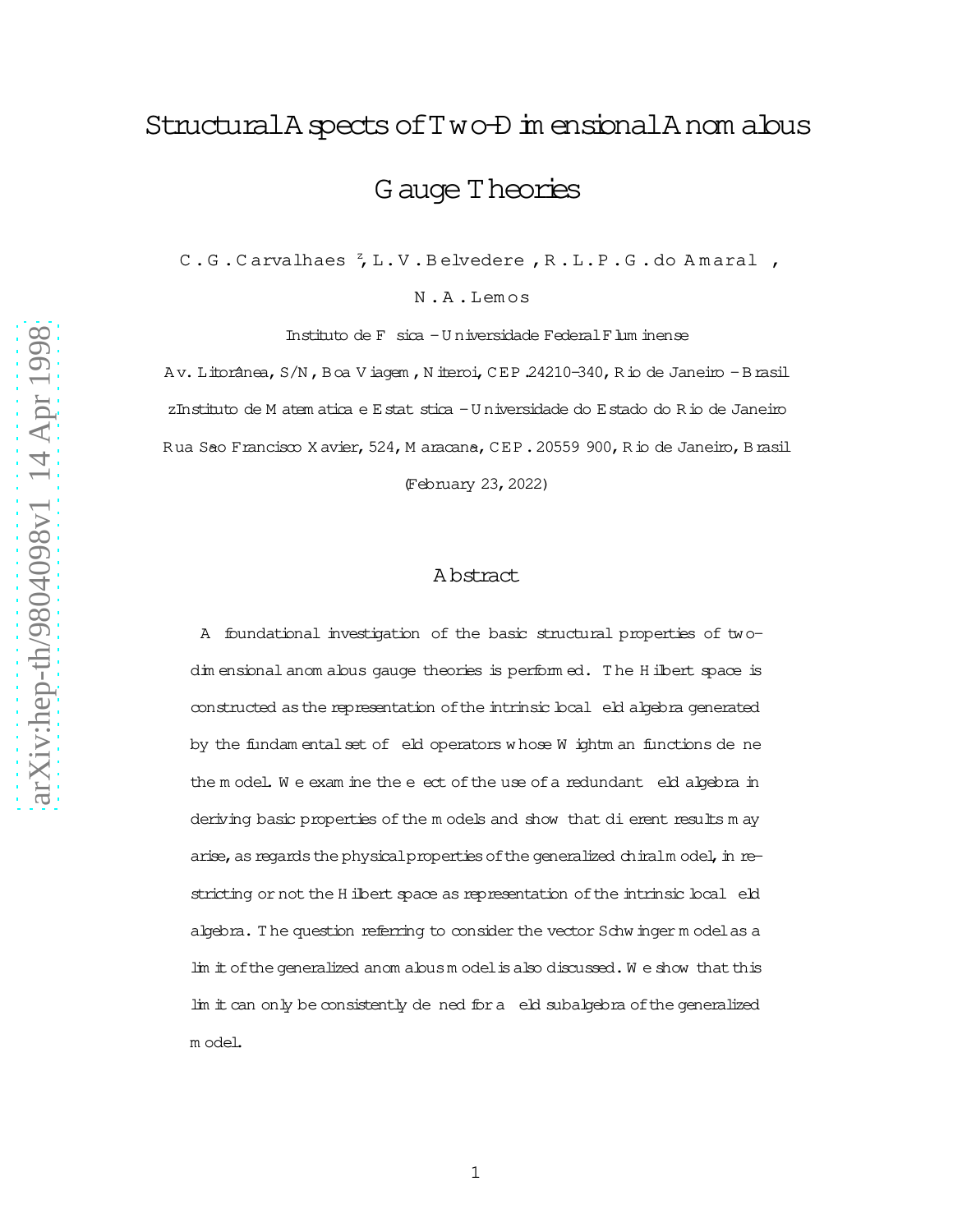In the last few years, an impressive e ort has been m ade by m any physicists to understand the underlying physical properties of quantum eld theory in two dimensions [1], as well as to try to picture these models as theoretical laboratories to obtain insight into more realistic four-dim ensional eld theories, and, m ore recently, to apply them to low-dim ensional condensed m atter system  $s \nvert 2$ . A fler over a quarter of a century of investigations on twodim ensional eld theories we have learned that two-dim ensionalm odels have also the value of providing a better conceptual and structural understanding of general quantum eld theory  $3,9$ .

H ow ever, there stillexist in the literature contradictory, and often m isleading, conclusions drawn about to the basic properties of some of these models. Generally, references made to spaces of states associated to W ightm an functions of redundant eld algebras are at the origin of the problem. The two-dimensional massless scalar eld is the simplest example where controversial statem ents have arisen in the literature (see Ref. [7] for a list of these statem ents).

A spointed out in Refs. [8,9], the use of bosonization techniques to study two-dimensional quantum eld theories raises some non-trivial and delicate questions related to the use of a redundante Bose eld algebra. This eld algebra contains more degrees of freedom than those needed for the description of the model and some care must be taken in order to construct the H ibert space associated with the W ightm am functions that de ne the model. The lack of su cient appreciation of the general m athem atical structures involved m ay give rise to m isleading conclusions about the basic structural aspects and physical properties of them odels.

In Ref. [9] the vector Schw ingerm odel (VSM) was revisited through a rigorousm athem aticalapproach that takes into account the H ilbert topology which identi es the corresponding H ilbert space structure associated to the W ightm an functions. Some features exhibited in the standard tratm ents of the VSM were critized and interpreted as consequences of consid-

 $\overline{2}$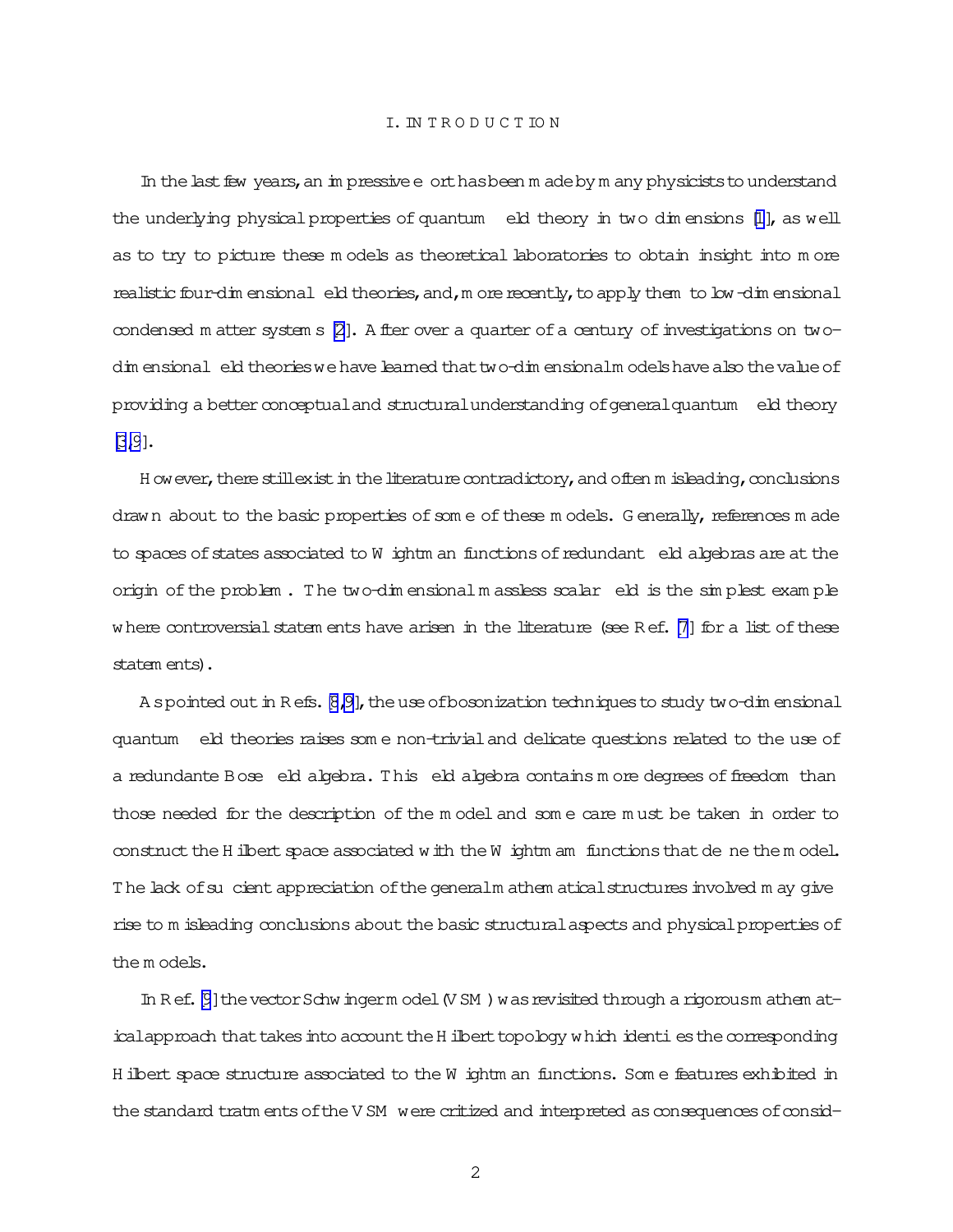ering the representation (W ightm an functions) of a redundant eld algebra.

U sing an approach based on the treatm ent given in Ref. [\[8,9](#page-37-0)] for the V SM , in Ref. [\[10](#page-37-0)] the basic properties of the anom alous chiral Schwinger m odel (CSM) were analyzed on the basis of the principles of the general theory of quantized elds. There it was shown that, by exercising a carefulcontrolon the construction of the H ilbert space associated to the W ightm an functions that de ne the m odel, certain structural properties derived in the preceding literature do not have a m athem atical support. In Ref.  $[10]$  we showed that the claim ed need for a -vacuum param etrization in the anom alous chiralm odel [\[12\]](#page-38-0), and the suggested equivalence of the VSM and CSM de ned for the reqularization dependent param eter  $a = 2$ [\[12,13](#page-38-0)], cannot be established in term s of the intrinsic eld algebra. These alleged properties are consequences of the use of a redundant eld algebra, resulting from an im proper factorization of the closure of the space of states, and cannot be regarded as structural features of the theory. In order to obtain a clear identication of the physical state content of the model, in this approach close attention is paid to m aintaining a complete control on the H ilbert space structure needed for the representation of the intrinsic  $e$  eld algebra = , generated by the set of fundam ental boal eld operators  $f$  ;  $\lambda$  g whose W ightm an functions de ne the theory. In Ref. [\[11](#page-37-0)] we extended this analysis to the two-dim ensional chiral quantum crom odynamics  $(\text{CQCD}_2)$ .

H owever, the chiral anom alous m odel is in som e sense rather restricted, since only one fem ion eld com ponent couples with the gauge eld. In order to perform a system atic and com plete analysisofthe generalbasic structuralaspectsofanom aloustwo-dim ensional gauge theories, in the present work we m ake an application of the approach used in Refs. [\[9,10](#page-37-0)] to the so-called generalized chiral Schwinger model<sup>1</sup> (GCSM), a two-dim ensional

 $^1$ Som etim es referred to as generalized Schwinger model (GSM ) [\[20,21](#page-38-0)]. However, for reasons which will become clear along the paper, and also to stress that we point out restrictions to the interpretation ofthe generalized theory asan interpolating quantum eld theory between pure vector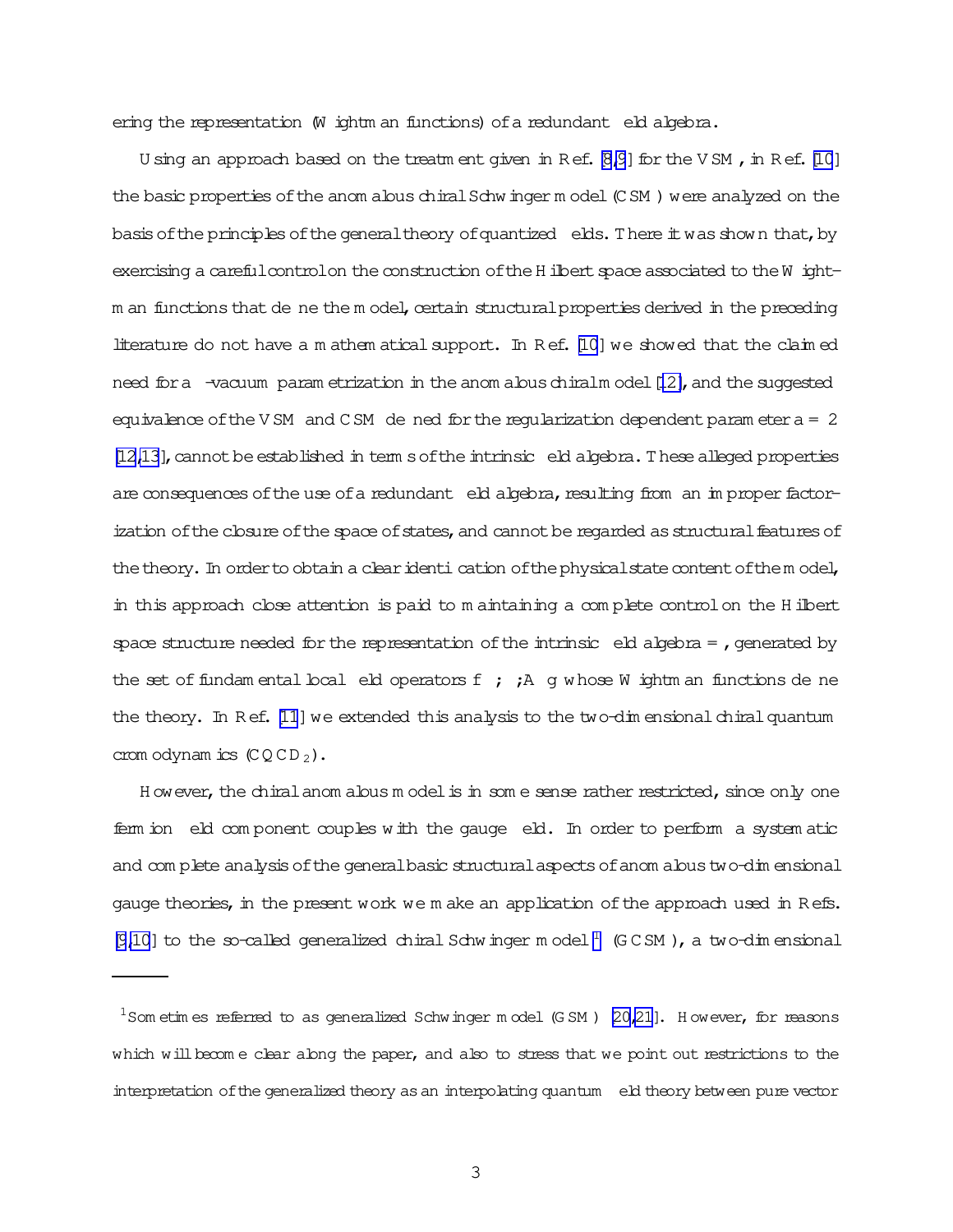eld theory where left and right ferm ions couple to the gauge eld with dierent strengths  $[13,14,16,17,15]$  $[13,14,16,17,15]$ . The generalized m odelallows an investigation on the existence of the lim it to the pure vector m odel, usually done in the literature  $[16,20\{22\}]$ .

D espite the large am ount of papers on the subject, the generalm athem atical structures involved in the two-dim ensionalanom alous gauge theories have not been fully appreciated w ith the required m athem aticalcare, and such an analysis seem s to be lacking in the existing literature. It is worth and also seem s to be very instructive to review the generalized chiral m odelthrough a foundationalinvestigation in orderto exam ine som e delicate m athem atical questions that arise from the use of a redundant eld algebra in deriving basic properties of the m odel. To this end, in the present paper we em ploy the sam e system atic treatm ent of R efs. [\[9,10\]](#page-37-0) to perform a carefuldiscussion of the identi cation of the physical space content of the generalized m odel and study the dierent conclusions one m ay reach in respect to the physicalproperties ofthe m odelby restricting or not to the representation ofthe intrinsic

eld algebra. In this approach the states that are adm issible in the H ilbert space H are  $s$ elected according to som e appropriate criteria, and the physical state content of the theory is based on the W ightm an functions representing the intrinsic  $e$ k algebra which describes the degrees of freedom of the m odel. For the bene t of the reader we try to keep the presentation close to the one of Ref.  $[10]$  $[10]$ , such that the eect of the right and left couplings can be clearly seen.

The paper is organized as follows. In section  $\Pi$ , we review the the operator solution, via bosonization, of the gauge noninvariant form ulation  $(GN I)$  of the anom alous  $G C SM$ . In section IIIwe discuss the cluster decom position property. In section IV we analyze the intrinsic eld algebra, and the generalm athem atical structures involved in the construction of the H ilbert space are discussed. The topological charge content of the H ilbert space is displayed in order to exam ine the e ect of the use of a redundant Bose eld algebra in

4

and chiral Schwinger m odels [\[16](#page-38-0)], we shall refer to it as GCSM.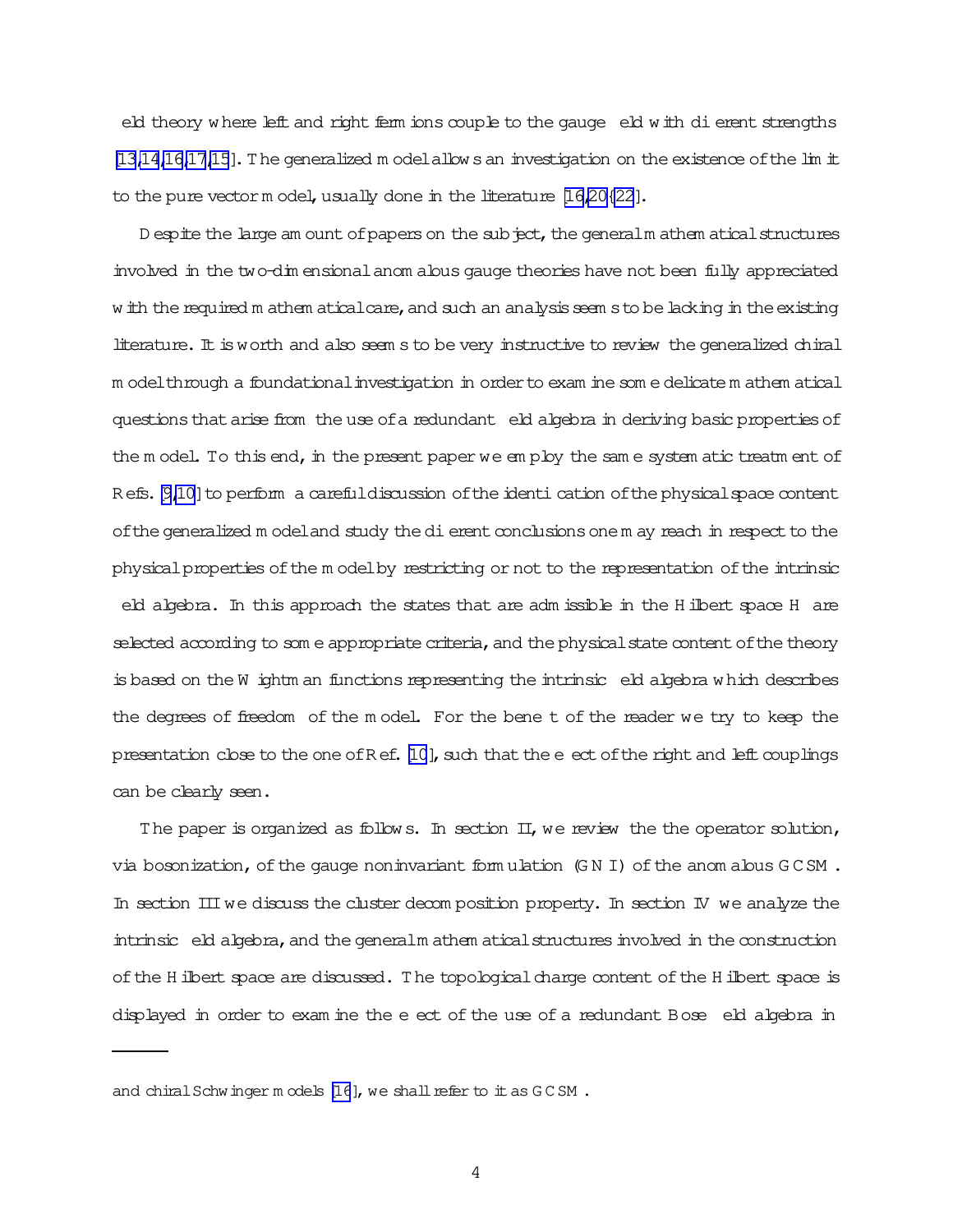deriving basic properties of the model. We show that dierent results may arise, as regards the physical properties of the anom alous model, in restricting or not the H ilbert space as representation of the intrinsic local eld algebra. In section V the question related with the VSM as a lim it of the GCSM is discussed. We argue that in order for this kind of lim it to be fully accomplished for the eld algebra (and for the corresponding W ightm an functions) it must be accompanied by a singular operator gauge transform ation. The vector lim it changes the algebraic constraint structure of the theory and can only be consistently de ned for a subalgebra of the generalized model, so that, rigorously, we cannot interpret the GCSM as an interpolating quantum eld theory between the pure vector and the chiral Schwinger models. In Section VI we brie y extend the analysis to the discussion of the isom orphic gauge invariant form ulation (GI) of the generalized model. This will also serve to stream line the presentation of ref.  $[17]$ . In section  $V \perp W$  we present our nal rem arks and conclusions.

#### II. OPERATOR SOLUTION: BOSON IZATION

The generalized chiral Schwinger model (GCSM) is dened from the classical Lagrangian density<sup>2</sup> [17]

$$
L = \frac{1}{4} (F \t)^2 + i \t e + \frac{1}{2} e_r^{\t -} \t (1 + \t 5) A + \frac{1}{2} e_r^{\t -} \t (1 \t 5) A ; \t (2.1)
$$

where F denotes the usual eld-strength tensor. The Lagrangian density of the CSM is

<sup>2</sup> The conventions used are: = 
$$
(\cdot, \cdot, \cdot)^T
$$
; <sup>01</sup> =  $g^{00}$  =  $g^{11}$  = 1,

$$
\begin{array}{ccccccccc}\n\mathfrak{G} & \mathfrak{G} & \mathfrak{K} & \mathfrak{K} & \mathfrak{K}^1 & \mathfrak{K}^1 & \mathfrak{K}^1 & \mathfrak{K}^1 & \mathfrak{K}^1 & \mathfrak{K}^1 & \mathfrak{K}^1 & \mathfrak{K}^1 & \mathfrak{K}^1 & \mathfrak{K}^1 & \mathfrak{K}^1 & \mathfrak{K}^1 & \mathfrak{K}^1 & \mathfrak{K}^1 & \mathfrak{K}^1 & \mathfrak{K}^1 & \mathfrak{K}^1 & \mathfrak{K}^1 & \mathfrak{K}^1 & \mathfrak{K}^1 & \mathfrak{K}^1 & \mathfrak{K}^1 & \mathfrak{K}^1 & \mathfrak{K}^1 & \mathfrak{K}^1 & \mathfrak{K}^1 & \mathfrak{K}^1 & \mathfrak{K}^1 & \mathfrak{K}^1 & \mathfrak{K}^1 & \mathfrak{K}^1 & \mathfrak{K}^1 & \mathfrak{K}^1 & \mathfrak{K}^1 & \mathfrak{K}^1 & \mathfrak{K}^1 & \mathfrak{K}^1 & \mathfrak{K}^1 & \mathfrak{K}^1 & \mathfrak{K}^1 & \mathfrak{K}^1 & \mathfrak{K}^1 & \mathfrak{K}^1 & \mathfrak{K}^1 & \mathfrak{K}^1 & \mathfrak{K}^1 & \mathfrak{K}^1 & \mathfrak{K}^1 & \mathfrak{K}^1 & \mathfrak{K}^1 & \mathfrak{K}^1 & \mathfrak{K}^1 & \mathfrak{K}^1 & \mathfrak{K}^1 & \mathfrak{K}^1 & \mathfrak{K}^1 & \mathfrak{K}^1 & \mathfrak{K}^1 & \mathfrak{K}^1 & \math
$$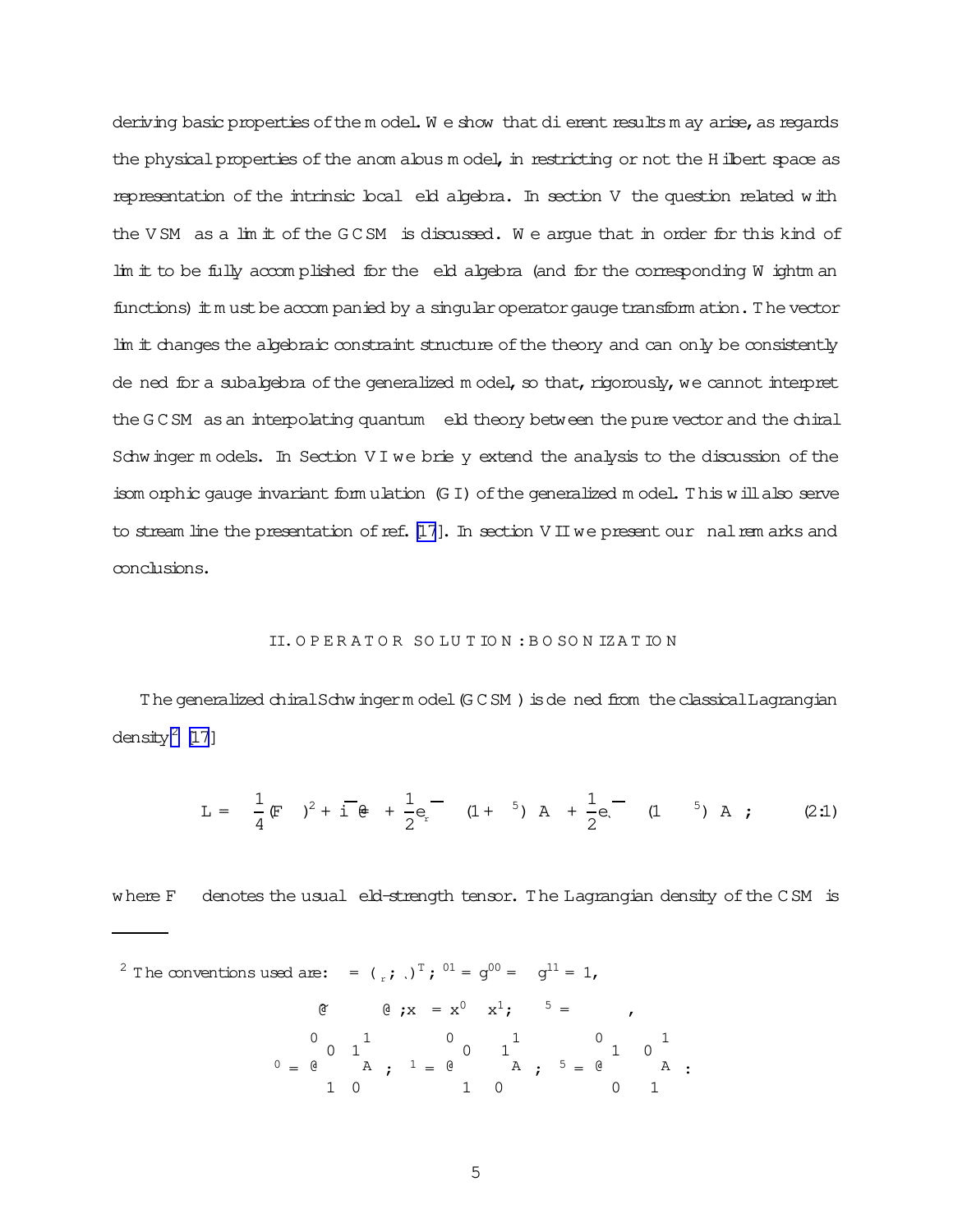obtained by taking  $e_r = 0$  (or  $e_r = 0$ ). A lthough the Lagrangian density of the VSM can be \form ally" obtained from (2.1) in a naive way by taking e =  $e_r$ , it will be seen that this lim it can only be consistently de ned at the level of a quantized eld theory if taken for a eld subalgebra ofthe generalized m odel.

The classical Lagrangian density  $(2.1)$  exhibits invariance under the chiral bcal gauge transform ations

$$
(x) \quad e^{\frac{i}{2} [e_r (1+^{-5})+e_r (1-^{-5})] (x)} \quad (x); \tag{2.2a}
$$

A (x) ! A (x) + 
$$
\theta
$$
 (x): (2.2b)

At the quantum level the chiralanom aly spoils the gauge invariance [\[19,17](#page-38-0)] and the ef-fective bosonized theory is given in term s of the Lagrangian density [\[14,17\]](#page-38-0)

L = 1 4 (F) <sup>2</sup> + 1 2 (@ ) <sup>2</sup> + 1 p (g @ + g<sup>+</sup> @~ )A + ag<sup>2</sup> + 2 A A ; (2:3)

where  $g = \frac{1}{2}$  $\frac{1}{2}$  (e, e<sub>r</sub>) and a plays the role of the Jackiw-Rajaram an (JR) parameter that characterizes the am biguity in the quantization of the model<sup>3</sup> (regularization am biguity of the ferm ionic determ inant) [\[19\]](#page-38-0).The form alequations ofm otion are

$$
2 + \frac{1}{P} (g \theta A + g_{*} \theta A) = 0;
$$
 (2:4a)

$$
\theta \quad F \quad = \quad J \quad = \quad \frac{1}{P} = (g \quad \theta \quad + \quad g_{\downarrow} \quad \theta \quad ) \quad \frac{ag_{\downarrow}^{2}}{A} \quad : \tag{2.4b}
$$

<sup>&</sup>lt;sup>3</sup>T he connection with the regularization used in Ref. [\[17\]](#page-38-0) is obtained by setting M <sup>2</sup> = ag<sup>2</sup>.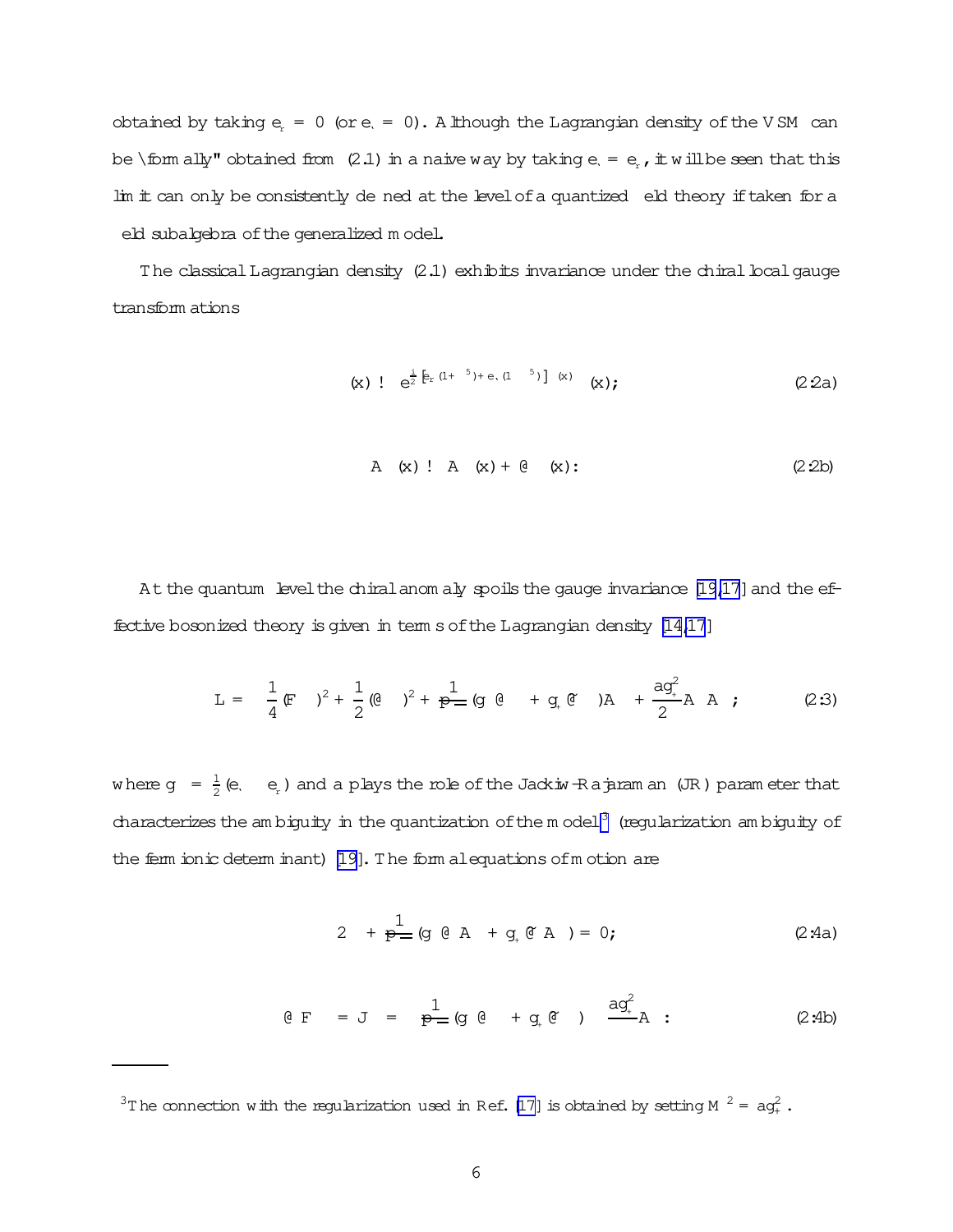Introducing into  $(2.3)$  a local gauge decom position for the eld A ,

$$
A = \emptyset + \emptyset ; \qquad (2.5)
$$

the resulting bosonized e ective Lagrangian density can be treated as a higher-derivative eld theory [\[18\]](#page-38-0). Following the procedure used in Refs. [\[18,17](#page-38-0)[,10\]](#page-37-0) we make use of an enlarged bosonization schem e and introduce the eld transform ations

$$
= {}^{0} + \frac{1}{P} = (g, \t g), \t (2:6a)
$$

$$
= 0 \frac{g g_{+}}{(ag_{+}^{2} g_{-}^{2})} ; \qquad (2:6b)
$$

$$
E_{1} = \frac{1}{m} 2 \t ; \t (2:6c)
$$

$$
E_2 = \frac{1}{m} (2 + m^2) ; \qquad (2.6d)
$$

where

$$
m^{2} = \frac{aq_{+}^{2}}{4} \frac{sq_{+}^{2}}{aq_{+}^{2}} \frac{q^{2} + q_{+}^{2}}{q^{2}};
$$
 (2:6e)

In this way, the e ective Lagrangian density  $(2.3)$  is reduced to a local one

$$
L = \frac{1}{2} (0 \t 0)^2 + \frac{1}{2} (0 \t 1)^2 \t \frac{1}{2} m^2 \t \frac{2}{1} (0 \t 2)^2 + \frac{1}{2} \frac{(aq_+^2 + q_-^2)}{(q_+^2 + q_-^2)} (0 \t 0)^2; \t (2.7)
$$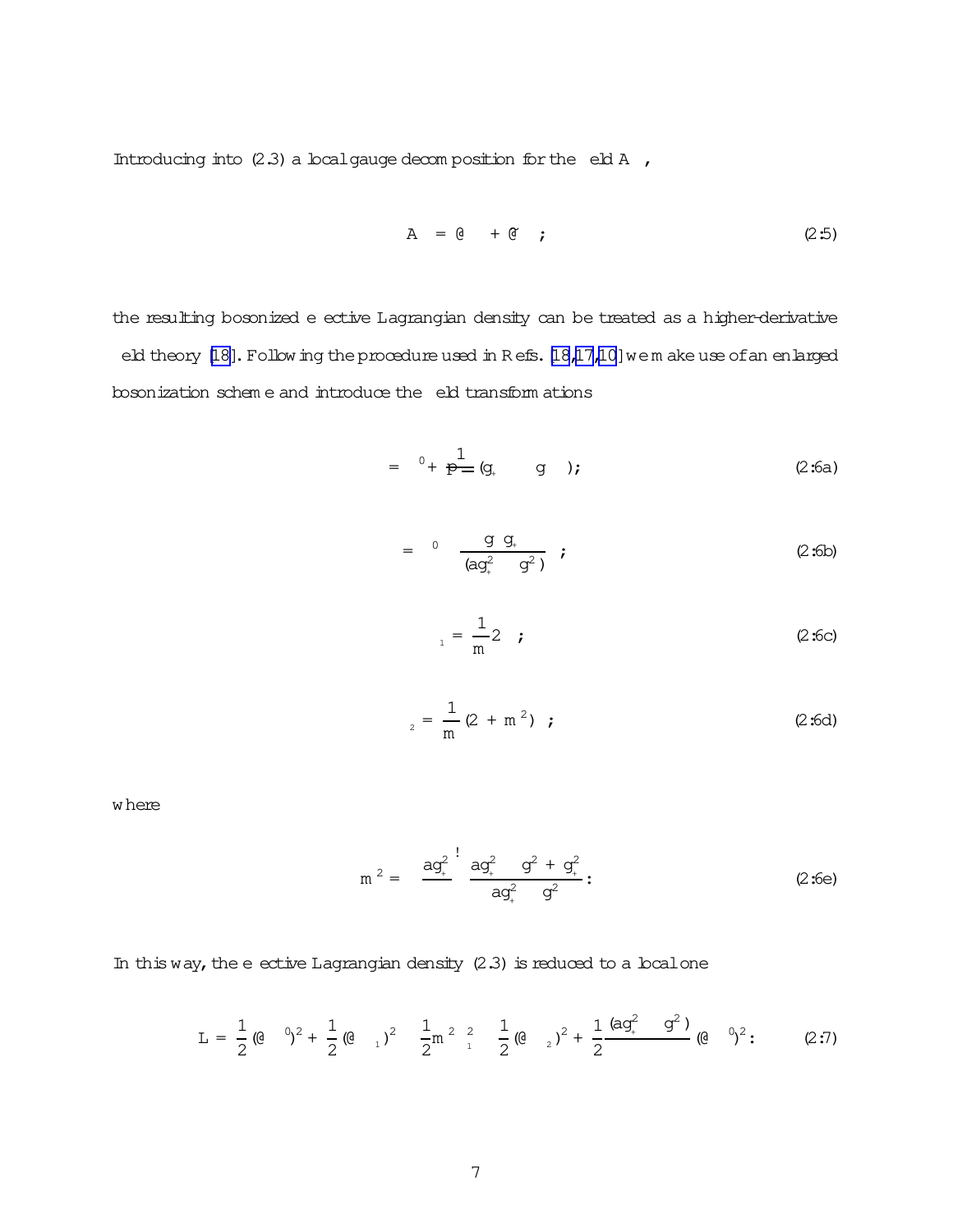The dynam ically generated m ass m<sup>2</sup> for the eld  $_{1}$  and the metric sign for the eld  $^{-0}$ depend on the values of the param etric space variables  $(a;q, q)$ . In order to avoid the presence oftachyon excitations, the m ass m  $^2$  m ust be strictly positive and the JR param eter a restricted to two ranges  $(q \oplus 0)$  [\[16](#page-38-0)]:

(i) 
$$
a > \frac{g^2}{g^2}
$$
 (2:8a)

$$
\text{(ii) } 0 < a < \frac{g^2}{g^2_*} \quad 1 \quad \text{if} \quad \frac{y}{y} \frac{j}{j} > 1 \quad \text{or} \quad \frac{g^2}{g^2_*} \quad 1 < a < 0 \quad \text{if} \quad \frac{y}{y} \frac{j}{j} < 1; \tag{2.8b}
$$

The dynam ics for the eld  $\degree$  is ensured in both ranges (ag<sup>2</sup> o<sup>2</sup>  $\theta$  0) and no restriction is entailed concerning the dynam ics of the  $\cdot$ eld  $\cdot$ , which describes the free canonical ferm ion degrees of freedom. In the rst range only the m assless free eld, must be quantized with negative m etric, whereas in the second one, besides  $\,\,{}_{_2}$ ,  $\,$   $^0$  is also quantized with negative  $m$  etric. A s stressed in Refs. [\[17](#page-38-0)[,10](#page-37-0)], in the V SM the gauge invariance ensures that the eld  $0$  is a pure gauge excitation and does not appear in the corresponding e ective bosonized theory. However, in the anom alous chiralm odel the additional degree of freedom  $0$  is a dynam ical eld and, as we shall see also in the generalized model, its presence ensures the existence of ferm ions in the asym ptotic states, in plying that the screening and con nem ent aspects exhibited by the anom alous generalized chiralm odeldier from those of the VSM. A s a m atter of fact, the nontrivial anom alous nature of the  $\,$ eld  $\,$ <sup>0</sup> ensures the dynam ics for the W ess-Zum ino  $(W Z)$  eld  $[10, 32]$ .

For  $q = 0$ , we m ust have  $a > 1$  in order to avoid the presence of tachyon excitations. In the range  $1 < a < 0$  the eld  $0$  is quantized with negative m etric.

The bcalgauge solutions of the eld equations are constructed from the set of Bose elds f  $\cdot$  ;  $\cdot$  ;  $\cdot$   $\cdot$   $\cdot$   $\cdot$   $\cdot$  and up to a K lein transform ation are given by [\[17](#page-38-0)]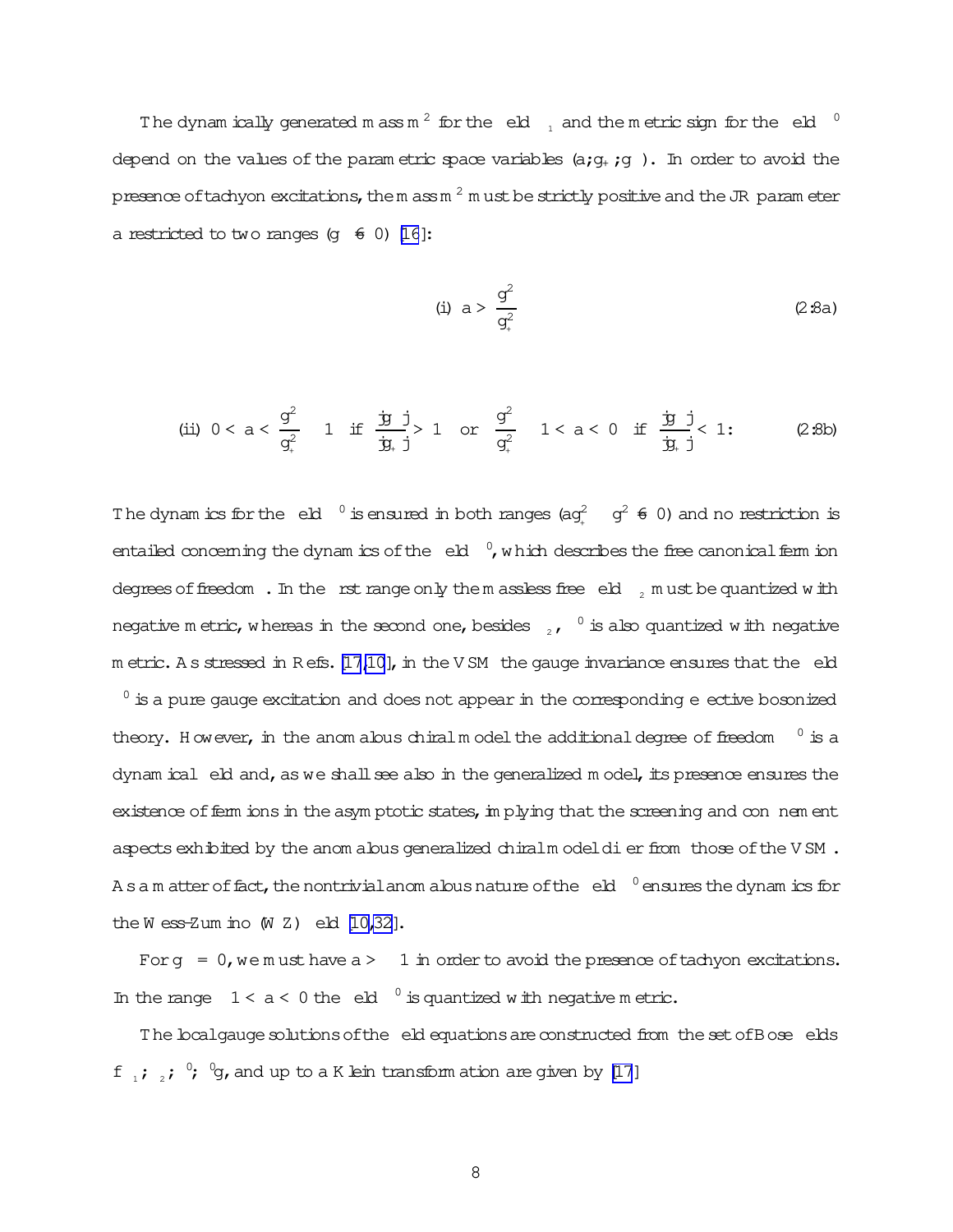$$
(\mathbf{x}) = : \text{``x) } \exp \text{ if } (\mathbf{x}) = \text{``x) } \text{ if } (\mathbf{x}) = \frac{1}{m} (\mathbf{x}) + \frac{1}{m} (\mathbf{x}) + \frac{1}{m} (\mathbf{x}) + \frac{1}{m} (\mathbf{x}) + \frac{1}{m} (\mathbf{x}) + \frac{1}{m} (\mathbf{x}) + \frac{1}{m} (\mathbf{x}) + \frac{1}{m} (\mathbf{x}) + \frac{1}{m} (\mathbf{x}) + \frac{1}{m} (\mathbf{x}) + \frac{1}{m} (\mathbf{x}) + \frac{1}{m} (\mathbf{x}) + \frac{1}{m} (\mathbf{x}) + \frac{1}{m} (\mathbf{x}) + \frac{1}{m} (\mathbf{x}) + \frac{1}{m} (\mathbf{x}) + \frac{1}{m} (\mathbf{x}) + \frac{1}{m} (\mathbf{x}) + \frac{1}{m} (\mathbf{x}) + \frac{1}{m} (\mathbf{x}) + \frac{1}{m} (\mathbf{x}) + \frac{1}{m} (\mathbf{x}) + \frac{1}{m} (\mathbf{x}) + \frac{1}{m} (\mathbf{x}) + \frac{1}{m} (\mathbf{x}) + \frac{1}{m} (\mathbf{x}) + \frac{1}{m} (\mathbf{x}) + \frac{1}{m} (\mathbf{x}) + \frac{1}{m} (\mathbf{x}) + \frac{1}{m} (\mathbf{x}) + \frac{1}{m} (\mathbf{x}) + \frac{1}{m} (\mathbf{x}) + \frac{1}{m} (\mathbf{x}) + \frac{1}{m} (\mathbf{x}) + \frac{1}{m} (\mathbf{x}) + \frac{1}{m} (\mathbf{x}) + \frac{1}{m} (\mathbf{x}) + \frac{1}{m} (\mathbf{x}) + \frac{1}{m} (\mathbf{x}) + \frac{1}{m} (\mathbf{x}) + \frac{1}{m} (\mathbf{x}) + \frac{1}{m} (\mathbf{x}) + \frac{1}{m} (\mathbf{x}) + \frac{1}{m} (\mathbf{x}) + \frac{1}{m} (\mathbf{x}) + \frac{1}{m} (\mathbf{x}) + \frac{1}{m} (\mathbf{x}) + \frac{1}{m} (\mathbf{x}) + \frac{1}{m} (\mathbf{x}) + \frac{1}{m} (\mathbf{x}) + \frac{1}{m} (\mathbf{x}) + \frac{1}{m} (\mathbf{x}) + \frac{1}{m} (\mathbf{x}) + \frac{1}{m} (\mathbf{x}) + \frac{1}{m} (\mathbf{x})
$$

A (x) = 
$$
\frac{1}{m}^{n}(\mathfrak{C}(\mathfrak{C}) - \mathfrak{C}(\mathfrak{C}))
$$
 b(0  $\mathfrak{C}(\mathfrak{C}) - \mathfrak{C}(\mathfrak{C}))$  c (2:9b)

with b= g  $g_+$  =(a $g_+^2$  ). Introducing the two independent and well-de ned right and left m over elds [\[7\]](#page-37-0) that split the localm assless free scalar eld  $(0(x) = 0(x^+) + 0(x^+), w$  ith a Fock space decomposition H  $_0 =$  H  $\cdot$  H  $_{\rm r}$ , the components  $\int_{\cdot_{\rm rr}}^{\circ}$  (x) of the free and m assless canonical ferm ion eld operator are given by

$$
\int_{\gamma_{\mu}}^{\circ} (x) = \frac{0}{2} \int_{0}^{1-2} \exp \frac{1}{2} \exp \left( -2 \frac{1}{2} \right) \left( -\frac{1}{2} \right) \exp \left( -2 \frac{1}{2} \right)
$$
 (2.9d)

in which we have suppressed the K lein transform ations, since they are not needed for our present purposes. The W ick exponential:  $exp i(x)$ : has to be understood as a form al series of W ick-ordered powers of the  $ell$  (x) at the exponent  $[34]$ .

The set of eld operators corresponding to the operator solution of the CSM is obtained from  $(2.9)$  by taking  $g = g_+$  (or  $g = g_+$ ).

The vector current coupled to the gauge eld is obtained from  $(2.4b)$  and  $(2.9b)$ , and is given by

$$
J = m \mathfrak{C} \quad {}_{1} + L \quad ; \tag{2.10}
$$

where L is a longitudinal current

$$
L = \frac{1}{p} \left( g \theta + g_{*} \theta \right)^{-1} + \frac{1}{p} \left( ag_{*}^{2} \theta^{2} \right)^{1} \theta^{-1} g g_{*} \theta^{-1} + m^{p} \theta^{-1} g
$$
 (2:11)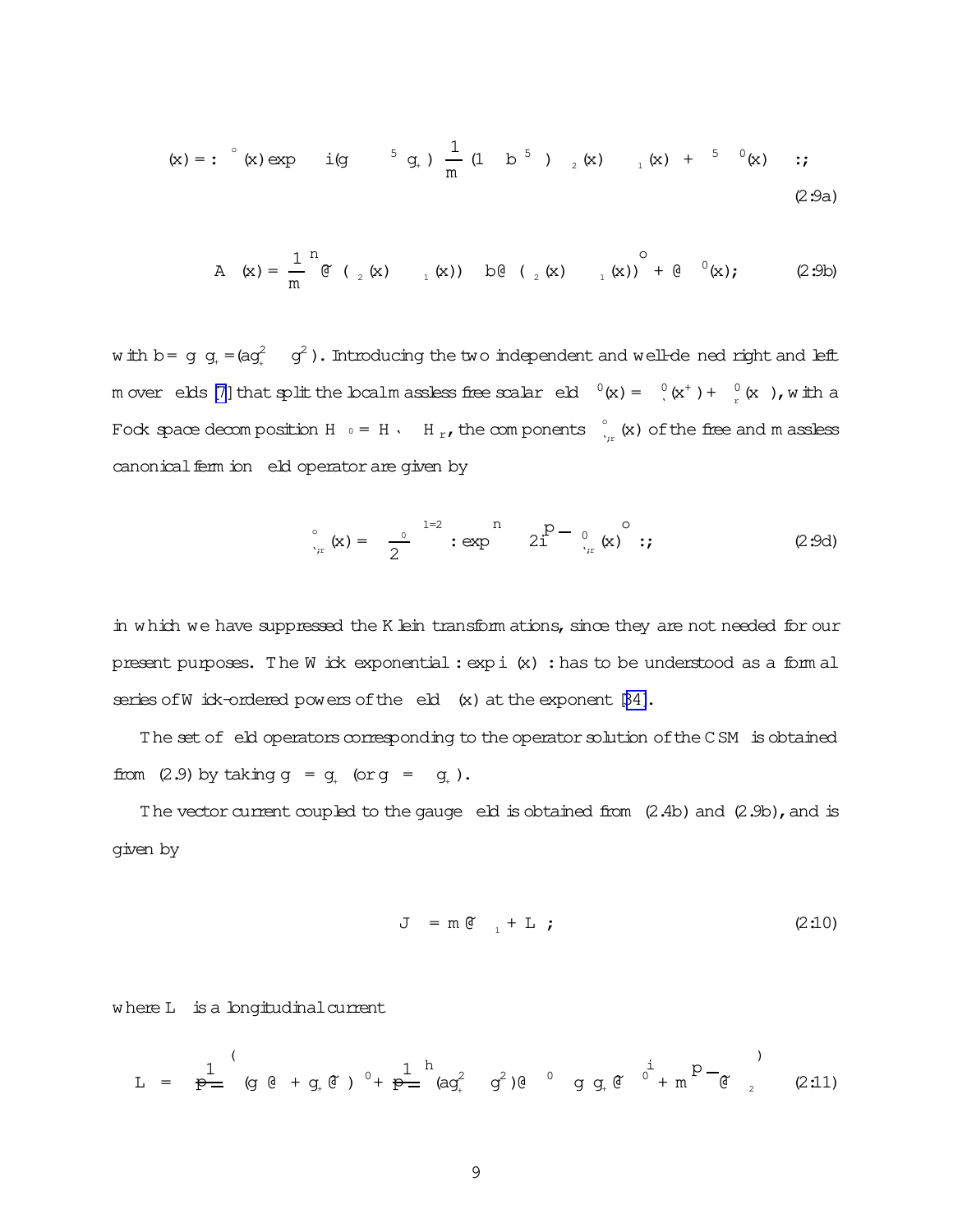$$
[L (x); L (y)] = 0; 8x; y; \qquad (2:12)
$$

such that it generates, from the vacuum  $\circ$ , zero norm states

hL (x) L (y) i<sub>o</sub> hL (x) 
$$
_{o}
$$
; L (y)  $_{o}$  i = 0 : (2:13)

For further convenience, let us enlarge the algebra of the Bose elds by introducing the set of dual elds  $\tilde{f} = f^{-1}$ ;  $\tilde{f}$ ;  $\tilde{f}$  and that  $\theta$   $\tilde{f}$  =  $\theta$ . In this way, the longitudinal current L can be written in term s of the scalar potential L and pseudo-scalar potential  $\Gamma$ as

$$
L = \frac{1}{P - \theta} L = \frac{1}{P - \theta} T;
$$
 (2:14)

where

$$
L_{r} = \frac{1}{2} (L + E) = (g \t g_{+}) \t {0 \t h_{r} + p \t h_{-} (a g_{+}^{2} g_{+}^{2} g_{+}^{2} g_{+}) \t {0 \t h_{r} + p \t h_{-} (a g_{+}^{2} g_{+}^{2} g_{+}) \t {0 \t h_{r} + p \t h_{-} (a g_{+}^{2} g_{+}^{2} g_{+}) \t {0 \t h_{r} + p \t h_{-} (a g_{+}^{2} g_{+}^{2} g_{+}^{2} g_{+}) \t {0 \t h_{r} + p \t h_{-} (a g_{+}^{2} g_{+}^{2} g_{+}^{2} g_{+}) \t {0 \t h_{r} + p \t h_{-} (a g_{+}^{2} g_{+}^{2} g_{+}^{2} g_{+}) \t {0 \t h_{r} + p \t h_{-} (a g_{+}^{2} g_{+}^{2} g_{+}^{2} g_{+}^{2} g_{+}) \t {0 \t h_{r} + p \t h_{-} (a g_{+}^{2} g_{+}^{2} g_{+}^{2} g_{+}^{2} g_{+}^{2} g_{+}^{2} g_{+}^{2} \t {0 \t h_{r} + p \t h_{-} (a g_{+}^{2} g_{+}^{2} g_{+}^{2} g_{+}^{2} g_{+}^{2} g_{+}^{2} g_{+}^{2} \t {0 \t h_{r} + p \t h_{-} (a g_{+}^{2} g_{+}^{2} g_{+}^{2} g_{+}^{2} g_{+}^{2} g_{+}^{2} \t {0 \t h_{r} + p \t h_{-} (a g_{+}^{2} g_{+}^{2} g_{+}^{2} g_{+}^{2} g_{+}^{2} g_{+}^{2} \t {0 \t h_{r} + p \t h_{-} (a g_{+}^{2} g_{+}^{2} g_{+}^{2} g_{+}^{2} g_{+}^{2} g_{+}^{2} \t {0 \t h_{r} + p \t h_{-} (a g_{+}^{2} g_{+}^{2} g_{+}^{2} g_{+}^{2} g_{+}^{2} g_{+}^{2} \t {0 \t h_{r} + p \t h_{-} (a g_{+}^{2} g_{+}^{2} g_{+}^{
$$

$$
L_0 = \frac{1}{2} (L - L) = (g + g_+) \left(1 + \frac{1}{p} \right) (ag_+^2 - g^2) = (g + g_+) \left(1 + m \right)^{p-1} = (2.15b)
$$

As is well know, due to the presence of the longitudinal current L, G auss's law holds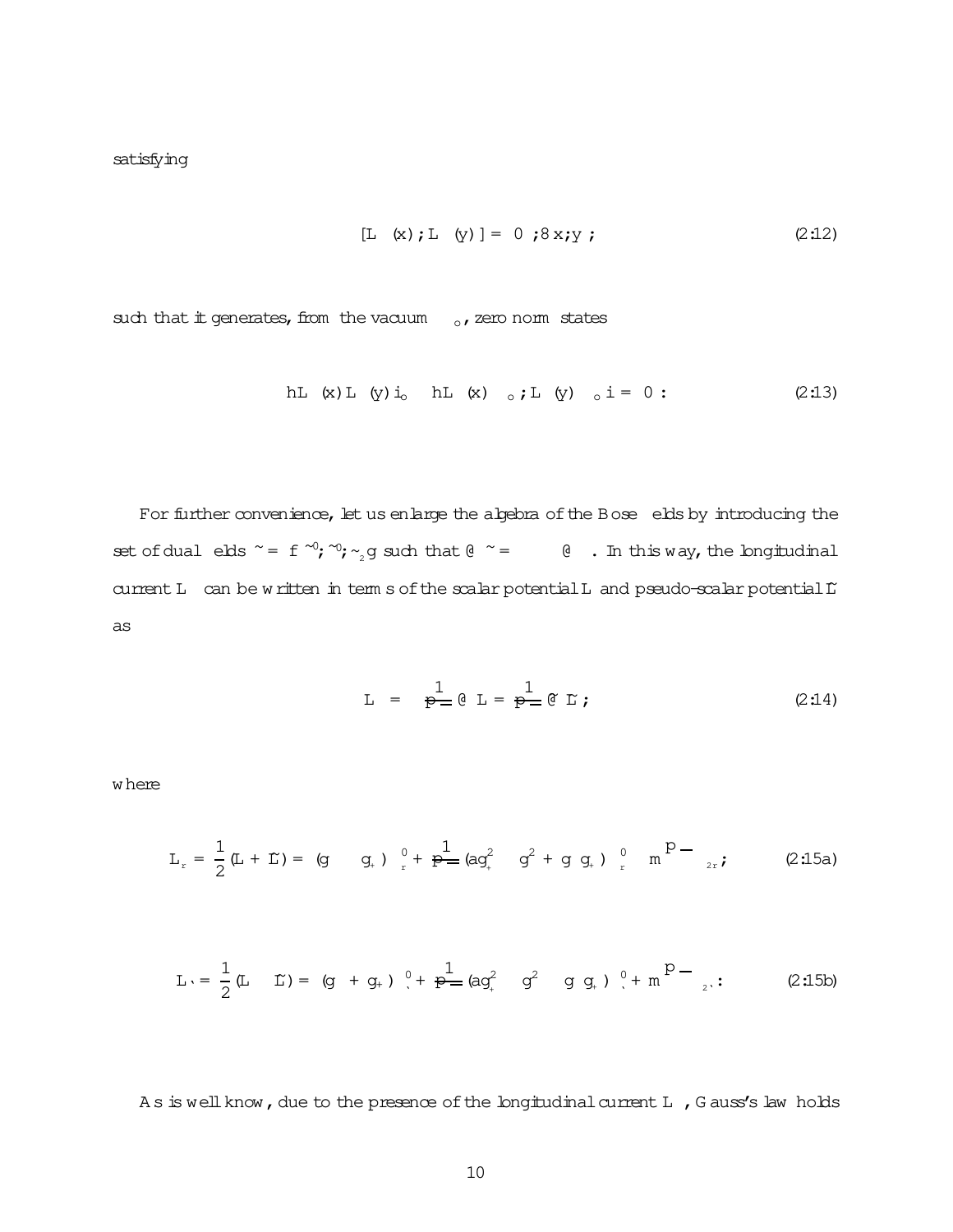in a weak form and is satis ed on the physical subspace  $H_{phys}$  de ned by the constraint  $0.$  $\mathbf{L}$ 

## III. CLUSTER DECOMPOSITION PROPERTY

The operator solution is given in term s of free elds and the general W ightm an functions of the model can be easily computed by norm al-ordering any product of the fundamental elds f ; ; A g. In order to display the occurence of asymptotic factorization we consider for sin plicity the fem ionic two-point functions, which are given in term s of the corresponding free functions by

$$
h_{r}(x)_{r}(0)i = h_{r}(x^{+})_{r}(0)i
$$

$$
\exp\left(\frac{(g^2 - g^2 + g^2)}{m^2 (aq^2 + g^2)}\right) \exp\left(\frac{(g^2 - g^2 + g^2)}{m^2}\right) \left(\frac{q^2 - g^2}{m^2}\right) \left(\frac{q^2 - g^2}{a^2 - g^2}\right) \exp\left(\frac{(g^2 - g^2)}{m^2}\right) \left(\frac{q^2 - g^2}{m^2}\right) \left(\frac{q^2 - g^2}{m^2}\right) \left(\frac{q^2 - g^2}{m^2}\right) \left(\frac{q^2 - g^2}{m^2}\right) \left(\frac{q^2 - g^2}{m^2}\right) \left(\frac{q^2 - g^2}{m^2}\right) \left(\frac{q^2 - g^2}{m^2}\right) \left(\frac{q^2 - g^2}{m^2}\right) \left(\frac{q^2 - g^2}{m^2}\right) \left(\frac{q^2 - g^2}{m^2}\right) \left(\frac{q^2 - g^2}{m^2}\right) \left(\frac{q^2 - g^2}{m^2}\right) \left(\frac{q^2 - g^2}{m^2}\right) \left(\frac{q^2 - g^2}{m^2}\right) \left(\frac{q^2 - g^2}{m^2}\right) \left(\frac{q^2 - g^2}{m^2}\right) \left(\frac{q^2 - g^2}{m^2}\right) \left(\frac{q^2 - g^2}{m^2}\right) \left(\frac{q^2 - g^2}{m^2}\right) \left(\frac{q^2 - g^2}{m^2}\right) \left(\frac{q^2 - g^2}{m^2}\right) \left(\frac{q^2 - g^2}{m^2}\right) \left(\frac{q^2 - g^2}{m^2}\right) \left(\frac{q^2 - g^2}{m^2}\right) \left(\frac{q^2 - g^2}{m^2}\right) \left(\frac{q^2 - g^2}{m^2}\right) \left(\frac{q^2 - g^2}{m^2}\right) \left(\frac{q^2 - g^2}{m^2}\right) \left(\frac{q^2 - g^2}{m^2}\right) \left(\frac{q^2 - g^2}{m^2}\right) \left(\frac{q^2 - g^2}{m^2}\right) \left(\frac{q^2 - g^2}{m^2}\right) \left(\frac{q^2 - g^2}{m^2}\right) \left(\frac{q^2
$$

h (x) 
$$
(0)i = h
$$
 (x)  $(0)i$ 

$$
\exp\left(\frac{(g^2 - g^2 + g^2)}{m^2 (aq^2 + g^2)}\right) \exp\left(\frac{(g + g^2 + g^2)}{m^2} \right) + \frac{1}{aq^2 + g^2} \exp\left(\frac{(g + g^2 + g^2)}{m^2} \right),
$$
 (3.1b)

For bng distances, the contributions com ing from the free-ferm ion two-point functions are weighted by the contributions of the two-point functions of the elds, and  $^0$ . For  $g = g$ . (g =  $g<sub>+</sub>$ ) the e ects m ediated by the m assless elds  $\frac{0}{2}$  and  $\frac{1}{2}$  disappear and we recover the correlation functions of the CSM [10].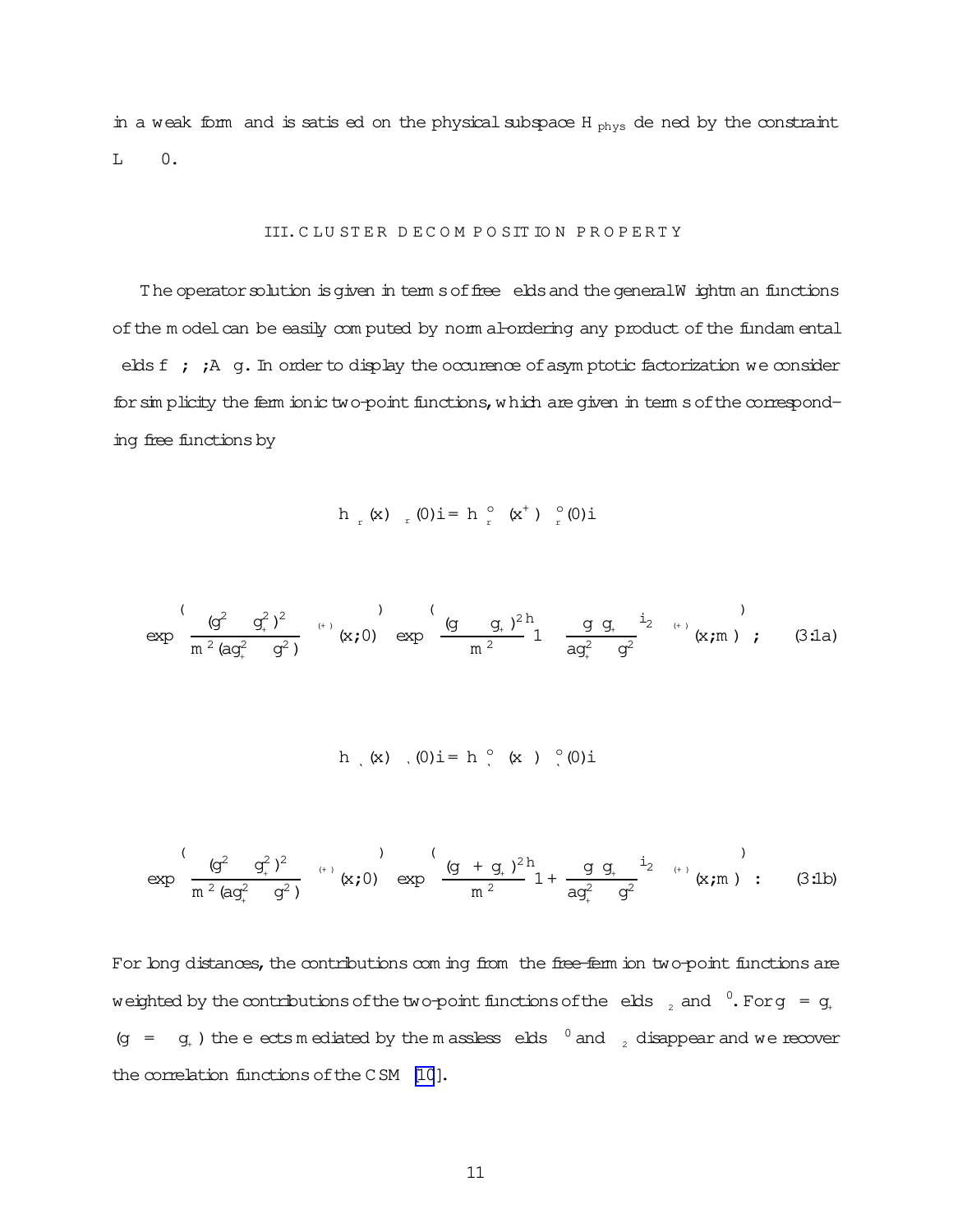In the rst range the correlation functions  $(2.16)$  exhibit asymptotic factorization expressing statistical independence for long distances. A s we shall see, in the rst range the cluster decom position is not violated by the  $W$  ightm an functions that de ne the m odel, im plying that there is no need for a -vacuum param etrization.

The possibility of considering the second range (2.8b) for the param eter a was put forward by Basseto et al.  $[16]$ . At rst sight, it appears that, w ith this input, the physical content of the  $G C SM$  is more abundant than  $\pm w$  as supposed before  $[22]$ . However, we do not think that this is the case. Instead, we shall arque below that the theory loses m ost of its physical m eaning in this dom ain, in spite of the absence of tachyons. From our point of view, the rst range  $(2.8a)$  rem ains the region where the theory is consistently de ned.

In the second range, the elds  $\degree$  and  $\degree$  are quantized with negative m etric im plying the presence of long range correlations. These contributions to the two-point functions, com ing from the rst exponential factor in Eq.(2.16), increase with the distance as  $x^{2j}$ ; with j j =  $(q^2 - q^2_{+})^2 = (4 \pi^2 \frac{1}{2} q^2_{+} - q^2)$ . However, since in the second range unitarity is spoiled [\[16](#page-38-0)], we just discard any attem pt to interpret this \phenom ena" as a signal of connem ent.

The solution given in Ref. [\[16](#page-38-0)] is constructed  $^4$  only in term s of two Bose elds, the m assive eld p  $^-$ =g+ )  $_{1}$ ,and a m assless eld h,which includes the free-ferm ion degrees of freedom. In the second range the eld h is quantized with negative metric, which im plies that unitarity is threatened. In order to rem ove this \ghost" and \restore" unitarity, in Ref. [\[16\]](#page-38-0) the subsidiary condition h $^{(+)}$  (x) j  $_{\rm phys}$  i = 0 is im posed, which consists in extracting the eld h from the observable algebra in the second range. This condition, however, is too restrictive and im plies, for exam ple, that the free ferm ion degree of freedom is extracted from the theory, as well as that the ferm ion operator and the gauge eld fail to

 $4$ The m apping from the param eters space (a;g<sub>+</sub>;g) to (a;r), considered in Ref. [\[16\]](#page-38-0), is obtained by taking e.  $e(1 + r)$ ,  $e_r$   $e(1 r)$ , where the param eter  $r 2$  [ 1;1].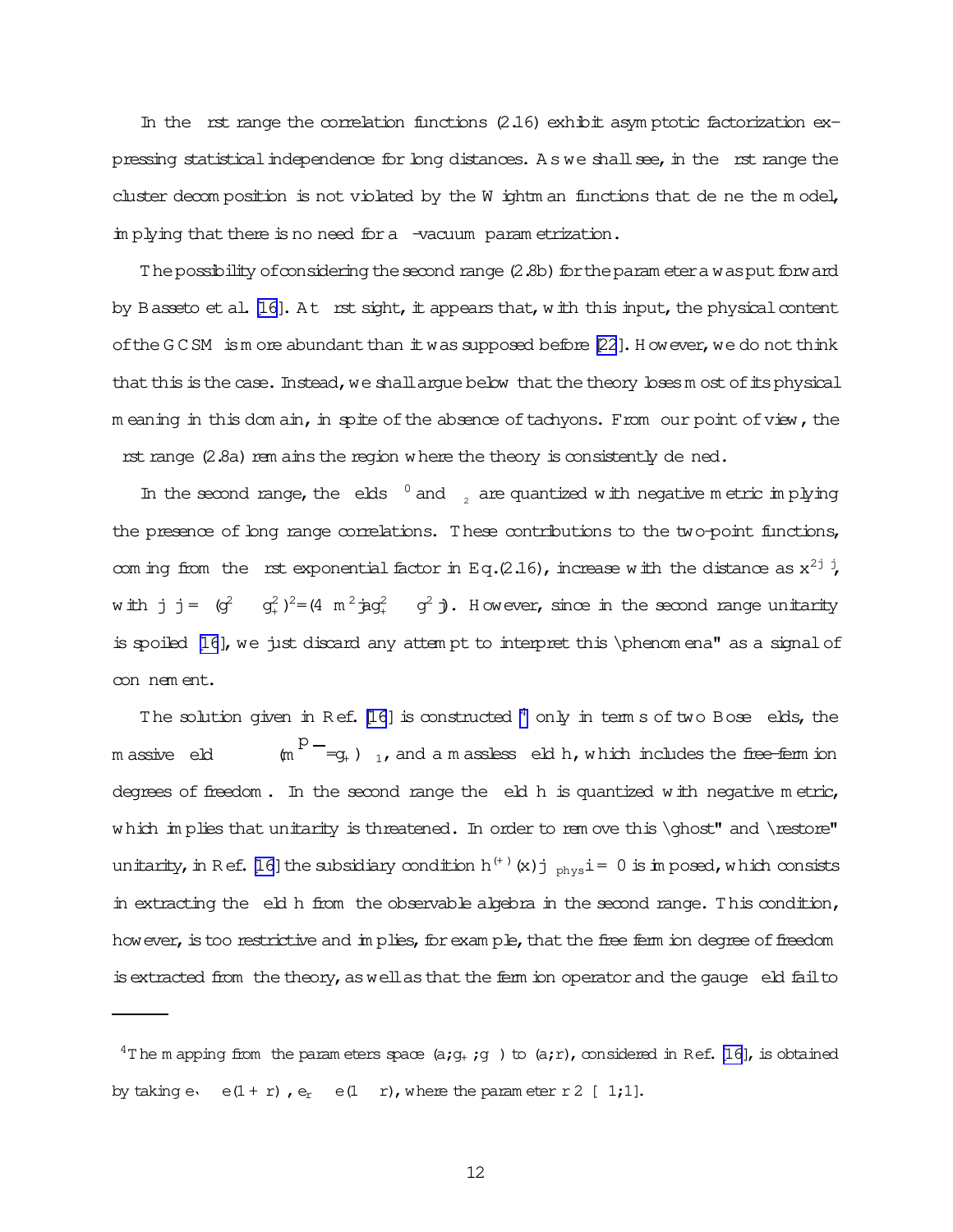be physical, contrary to what is expected in an anom alous gauge theory  $[10,11]$ .

Since in the second range the correlation functions  $(3.1)$  increase with the distance, this behavior was interpreted in Ref.  $[16]$  $[16]$  as con nem ent. N evertheless, in the approach of Ref.  $[16]$  $[16]$  the ferm ion eld is unphysical in the second range (it does not commute with h). This interpretation looks, therefore, m eaningless. Because of the loss of physical eld status by the fiem ion eld operator, the statem ent m ade in  $[16]$  that the electric charge is totally screened due to the neutrality of lacks physicalm eaning. Furtherm ore, upon excluding the eld h from the eld algebra, the authors of  $Ref.$  [\[16\]](#page-38-0) have restricted them selves to a subspace of the H ilbert space of the theory, nam ely to the Fock space of the scalarm assive eld . Therefore, the physical properties derived in this fram ework do not correspond to those of the original anom alous gauge theory.

## IV . IN TRIN SIC LO CAL FIE LD A LG EBRA

Following the treatm ent of  $R$  efs. [\[9,10\]](#page-37-0), in this section we shall undertake a carefulanalysis of the H ilbert space structure and general properties of the anom alous GCSM. We restrict the discussion only to the rst range of the param eter a, for which unitarity is not violated. The procedure which we shalladopt to display the basic structuralproperties of the m odel and obtain a consistent prescription to identify its physical state content, follow-ing the general strategy introduced in R ef. [\[8,9](#page-37-0)], is to em bed the m athem atical structures of the bosonization scheme into the context of the general principles of W ightm an eld theory. In this way the states that are adm issible in the H ilbert space H are selected according to some appropriate criteria and the physical interpretation of the theory is based on the W ightm an functions representing the intrinsic local eld algebra which describes the degrees of freedom of the model.

W ithin the treatm ent of the modelin a localgauge form ulation we have lack of positivity of the W ightm an functions leading to an inde nite m etric eld theory. The strategy is then to consider the solution of the m odel satisfying all the W ightm an axiom sexcept positivity,

13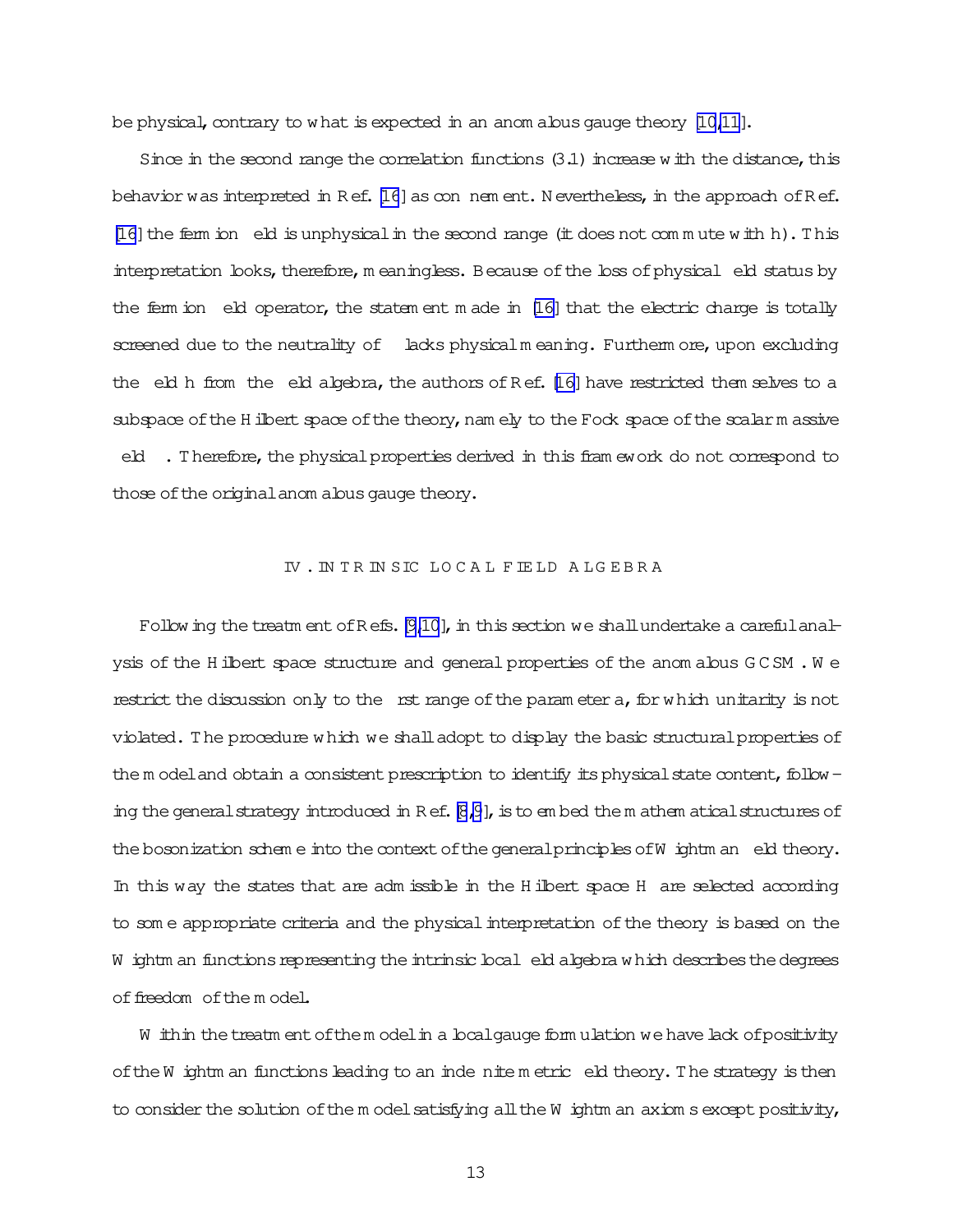i. e., the modied W ightm an axiom sincluding the H ilbert space structure condition  $[4{6,9}]$ . A spointed out in Ref.  $[9]$  $[9]$ , within the approach based on the intrinsic eld algebra = generated by the set of boal eld operators  $f$ ;  $h$  g, the prescription to identify correctly the physical state content of the m odel is to consider a H ilbert space of states H obtained by com pletion of the local states according to a suitablem inim alH ilbert topology. This enables the identi cation of a H ilbert space structure associated with the W ightm an functions of  $=$  and de ne the theory. The last step is to impose the subsidiary (G upta-B leuler-like) condition to get the physical H ilbert subspace  $^5$ .

In this approach, the basic object is the set of eld operators  $f$ ;  $A$  g, which are the elem ents of the local eld algebra intrinsic to the m odel, and generates, through linear com binations, polynom ials of these  $\sin$  eared elds, W ick products, point-splitting regularizations of polynom ials, etc., an intrinsic local eld algebra  $=$  . These eld operators constitute the intrinsic m athem atical description of the m odel and serve as a kind of building m aterial in tem s of which the m odel is form ulated and whose W ightm an functions de ne the m odel. Every operator of the theory is a function of the intrinsic set of eld operators  $f$  ;  $h$  g which de nes a polynom ialalgebra =  $=$   $\{f : f \rightarrow A$  g). The local eld algebra = identies a vector space D<sub>0</sub> = = 0 of local states where the inner product is de ned by W ightm an functions of  $=$ .

The eective (bosonized) theory is form ulated in term s of the set of Bose eld operators f  $^0$ ;  $_1$ ;  $_2$ ;  $^0$ g and using a Fock vacuum for them . This set of elds de nes a largely redundant local algebra =  $B_{\text{B}}$  generated through W ick exponentials and derivatives of these Bose elds. The algebra = is a proper subalgebra of the local algebra =  $_B$ . It follows that, due to the nonpositivity coming from the two-point function of the m assless scalar eld  $_2$ , the eld algebra =  $_B$  de nes a vector space  $D_0^0 = -B_0$  o with inde nite m etric and that contains elem ents which are not intrinsic to the m odel. The strategy to associate a H ilbert space of

 $5$ For a m ore detailed discussion see Refs. [\[7{10\]](#page-37-0).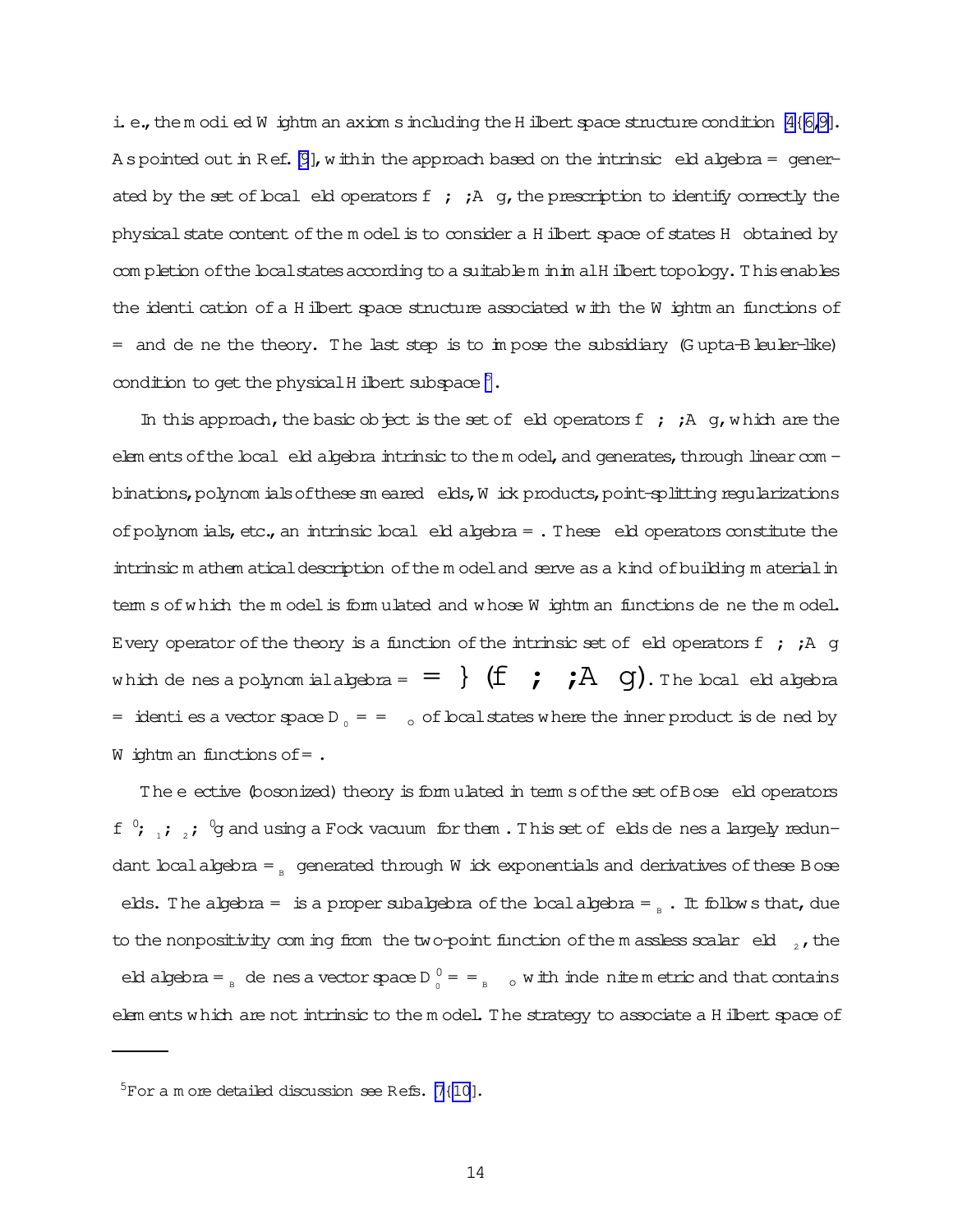states to the W ightm an functions of  $=$   $_{\circ}$  consists in considering [\[9](#page-37-0)] the H ilbert com pletion K  $_{_{\rm B}}\,$  of D  $_{_{\rm O}}^{\rm O}$  according to a suitable m inim alH ilbert topology  $\,$  , namely the K rein topology associated to the W ightm an functions of =  $_B$  : K  $_B$  =  $\frac{1}{B}$   $\frac{1}{B}$  of  $\frac{1}{B}$  in this construction it results that the closure of D<sub>0</sub> in a H ilbert topology de nes [\[9,7](#page-37-0)] a H ilbert space H =  $\frac{1}{\sqrt{2}}$  , in which the algebra = is represented. The H ilbert space H, which provides a representation of the eld algebra = , is then a proper subspace of the K rein space K<sub>R</sub>, which provides a Fock-K rein representation of the algebra =  $\alpha$ .

Setting  $H = \overline{a}$ , and since the eld  $\overline{a}$  = 1=2m " F 2 = is m assive, in analogy with the VSM  $[9]$  the H ilbert space H can be decom posed as a tensor product

$$
H = H \t H_{2}; 0; \t f
$$
 (4:1)

where H  $_{_1}$  is the Fock space of the m assive  $\,$  eld  $_{_{1}}$ , and the closure of the space is

$$
H^{0}{}_{2}; \, O; \, {}_{0} = \frac{1}{2} \frac{1}{2} \frac{1}{2} \frac{1}{2} \frac{1}{2} \frac{1}{2} \frac{1}{2} \frac{1}{2} \frac{1}{2} \frac{1}{2} \frac{1}{2} \frac{1}{2} \frac{1}{2} \frac{1}{2} \frac{1}{2} \frac{1}{2} \frac{1}{2} \frac{1}{2} \frac{1}{2} \frac{1}{2} \frac{1}{2} \frac{1}{2} \frac{1}{2} \frac{1}{2} \frac{1}{2} \frac{1}{2} \frac{1}{2} \frac{1}{2} \frac{1}{2} \frac{1}{2} \frac{1}{2} \frac{1}{2} \frac{1}{2} \frac{1}{2} \frac{1}{2} \frac{1}{2} \frac{1}{2} \frac{1}{2} \frac{1}{2} \frac{1}{2} \frac{1}{2} \frac{1}{2} \frac{1}{2} \frac{1}{2} \frac{1}{2} \frac{1}{2} \frac{1}{2} \frac{1}{2} \frac{1}{2} \frac{1}{2} \frac{1}{2} \frac{1}{2} \frac{1}{2} \frac{1}{2} \frac{1}{2} \frac{1}{2} \frac{1}{2} \frac{1}{2} \frac{1}{2} \frac{1}{2} \frac{1}{2} \frac{1}{2} \frac{1}{2} \frac{1}{2} \frac{1}{2} \frac{1}{2} \frac{1}{2} \frac{1}{2} \frac{1}{2} \frac{1}{2} \frac{1}{2} \frac{1}{2} \frac{1}{2} \frac{1}{2} \frac{1}{2} \frac{1}{2} \frac{1}{2} \frac{1}{2} \frac{1}{2} \frac{1}{2} \frac{1}{2} \frac{1}{2} \frac{1}{2} \frac{1}{2} \frac{1}{2} \frac{1}{2} \frac{1}{2} \frac{1}{2} \frac{1}{2} \frac{1}{2} \frac{1}{2} \frac{1}{2} \frac{1}{2} \frac{1}{2} \frac{1}{2} \frac{1}{2} \frac{1}{2} \frac{1}{2} \frac{1}{2} \frac{1}{2} \frac{1}{2} \frac{1}{2} \frac{1}{2} \frac{1}{2} \frac{1}{2} \frac{1}{
$$

where  $=$   $^0$  $_2$ ;  $_3$ ,  $_5$  is the local eld subalgebra not containing  $_{-1}$  and generated by L and the W ick exponentials of the m assless elds appearing in Eqs.(2.9a), and which commute with L. In analogy with the VSM [\[9\]](#page-37-0), the m assive eld  $\overline{1}$ , as well as the W ick exponential operators[\[34\]](#page-39-0)

$$
G(x) = \frac{1}{x} \cdot e^{\frac{i}{m}(g + 5g_{+})(1 + b^{-5})} \cdot \frac{1}{x}.
$$
 (4.3)

which appear in the expression for the ferm ion eld operator  $(2.9a)$ , are elem ents of the intrinsic  $e$ ld algebra = . This enables the de nition of the  $e$ ld operator

$$
{}^{0}(x) = :G(x) (x) :;
$$
 (4.4)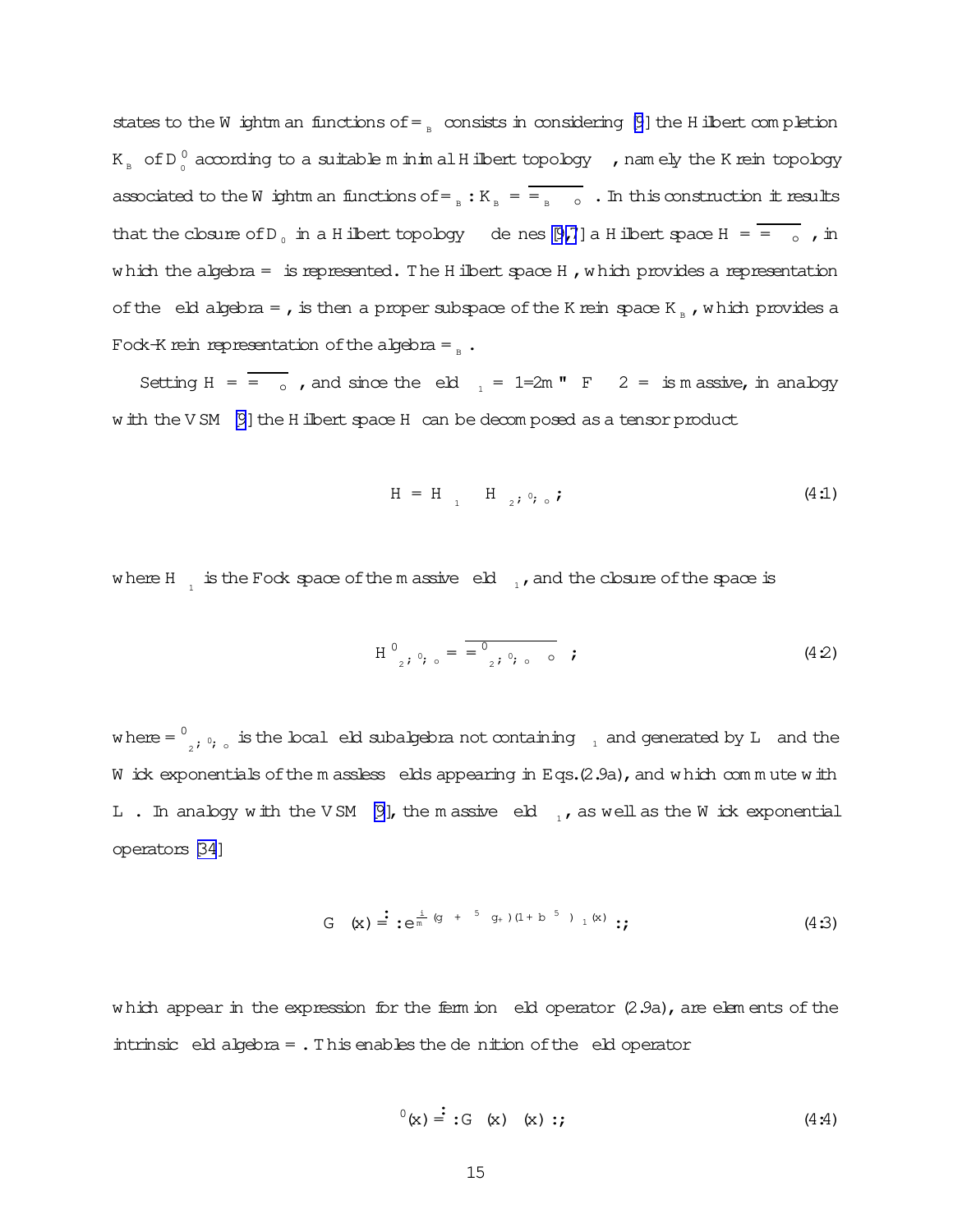as an elem ent of the eld subalgebra =  $^0$   $\,$  = . As we shall see, the operator  $^{\,0}$  cannot be reduced and the closure of the space H $^0$  $_{_{2}}$  ,  $_{\circ}$  , cannot be further decom posed. Except, for the chiralcase  $g_+ = g$  ( $g_+ = g$ ), in which the right-(left)-ferm ion component is free, the H ilbert space can be decom posed as

$$
H = H_{1} \t H_{2}^{0}, \t Q, H_{2} : (4.5)
$$

The im proper decom position of the closure of the space H  $^0$  im plies the use of a redundant eld algebra, and leads to physical consequences which do not correspond to intrinsic basic properties of the m odel.

W ith the introduction of the set of dual eld operators  $\tilde{f} = f \tilde{f} \tilde{f}$ , the algebra =  $\tilde{f}$ is enlarged, generating an external algebra =  $e^{\text{ext}}$  $\mathcal{L}_{\text{B}}^{\text{ext}}$ , which contains redundant elements not intrinsic to the model. Consequently,  $=$  B is a proper subalgebra of  $=$   $e^{ext}$  $\frac{ext}{B}$ . The algebra =  $\frac{ext}{B}$ B de nes the K rein space  $K_{\text{R}}^{\text{ext}}$  $\frac{ext}{B} = \frac{ext}{B}$  $\mathcal{B}_{\text{B}}^{\text{ext}}$  o, which properly contains  $K_{\text{B}}$ :  $K_{\text{B}}^{\text{ext}}$  $_{B}$   $K_{B}$   $H$ .

The appearance of the longitudinal current L in Eq.(2.4b) in plies the weakening of the localG auss's law,i.e.,

D  

$$
\vec{E}
$$
 D E D  
 $\vec{E}$  (4:6)  
 $\vec{E}$  (4:6)

The selection of physical states by m eans of the subsidiary condition  $L \t 0$ , m ust be correctly done by specifying the H ilbert space on which such condition is in posed. Let

$$
\text{If} \quad \text{if} \quad \text{if} \quad (4:7)
$$

be the subspace of solutions obeying this condition. To get a physically acceptable interpretation of the m odel, one has to specify the space of physical states on which M axwell's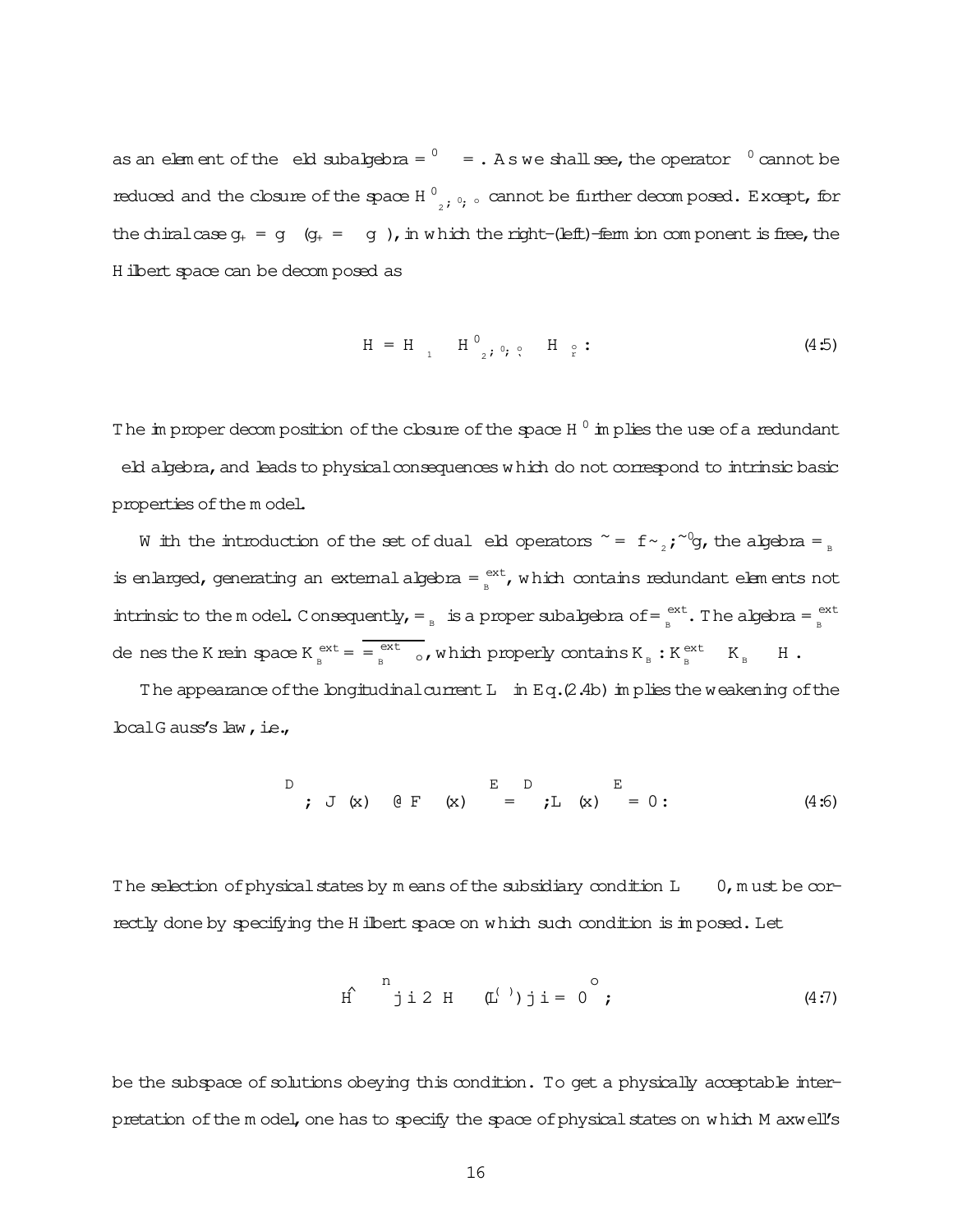equations hold as operator equations, i. e.,

$$
H_{\text{phys}} = \overrightarrow{H} \cdot \overrightarrow{H}_{\text{o}}^{\text{max}};
$$
 (4.8)

where  $\hat{\ }$  is the induced topology on the quocient and  $\hat{H}^{\hat{}}$  is the null subspace of  $\hat{H}$ .

The algebra of physical observables =  $_{phys}$  is generated from the set of operators fO g 2 = under whose applications  $\hat{H}$  is stable,

jii2 
$$
\hat{H}
$$
 ) Oji2  $\hat{H}$ : (4.9)

In contrast to what happens in a genuine gauge theory (such as the V SM), in the anom  $a \Delta$  bus m odelall operators belonging to the intrinsic  $\Delta$ cal eblack algebra = satisfy the subsidiary condition, and thus represent physical observables of the theory, and the physical space  $\hat{H}$ is identi ed with the H ilbert space H. The fact that the intrinsic set of eld operators f ; ;A g represents physical observables of the G CSM gives rise to a basic structural distinction between the anom alous theory and the genuinely gauge-invariant one.

H owever, for special values of the param etric space variables, delicated questions m ay arise concerning the structural properties of the anom alous m odels and the determ ination of their physical content. In this case, the bosonization procedure introduces a broader class of operators belonging to the eld algebras =  $\frac{e^{2\pi}}{n}$  $\mathbf{B}_{\text{B}}^{\text{ext}}$  ,  $\mathbf{B}_{\text{B}}$  which commute with the longitudinal current L . These are redundant operators that do not represent intrinsic elem ents of the eld algebra = and their appearance requires an additional care in the construction of the H ilbert space H.

Since the physical content of the anom alous m odels relies strongly and directly on the in $t$ rinsic  $e$ ld algebra, in order to get unequivocal conclusions the general structural properties of the m odelm ust be analyzed taking a careful control on the H ilbert space associated with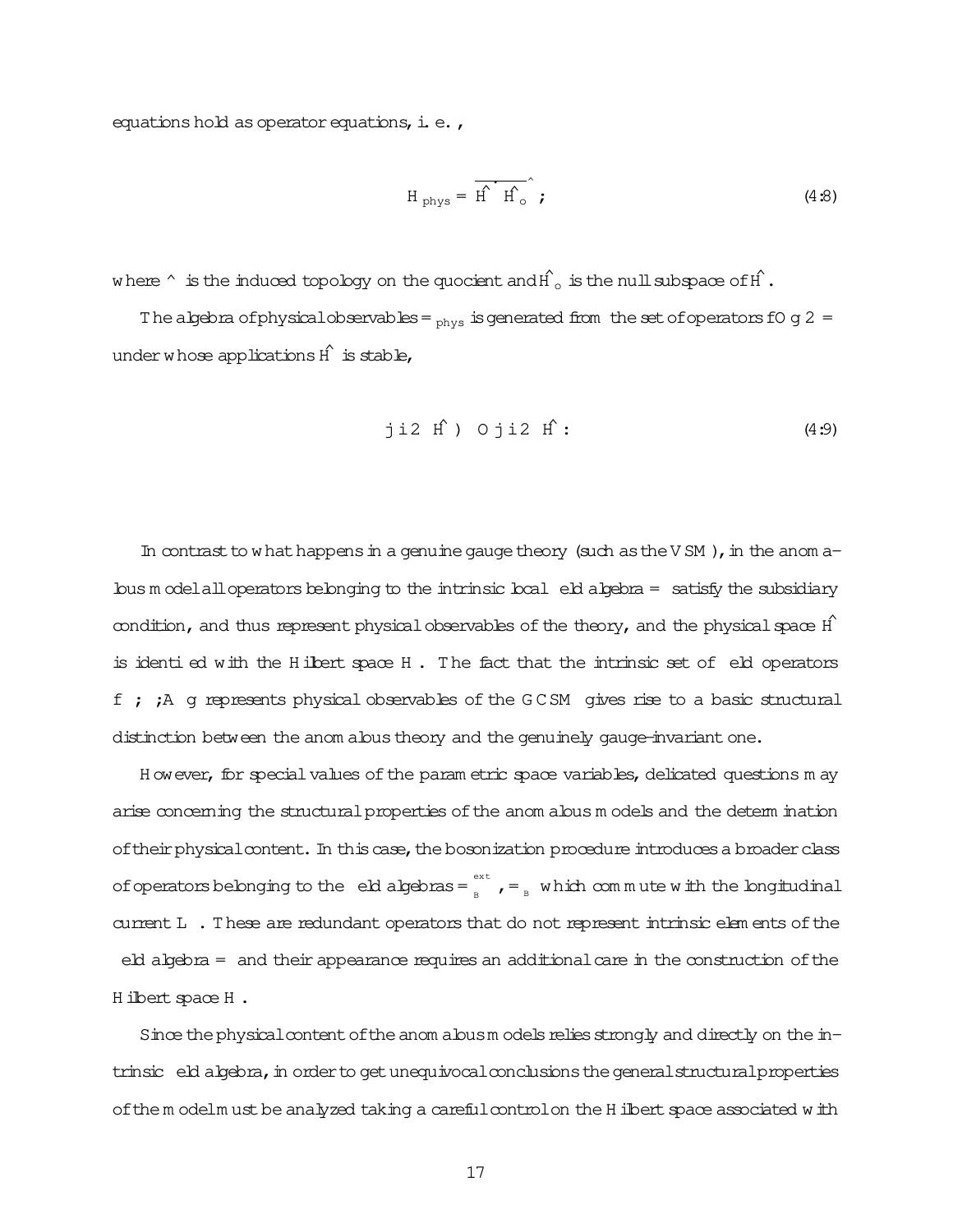the W ightm an functions that provide a representation of the eld algebra generated from the set of the fundam ental eld operators of the model. In order to implement the strategy of litrating from the bosonized theory the elements intrinsic to the eld algebra =  $,$  we must analyze the charge content of the H ilbert space H. From the fact that some topological charges get trivialized in the restriction from  $K_{\text{B}}^{\text{ext}}$  or  $K_{\text{B}}$  to H, one infers that the closure of local states associated with the intrinsic eld algebra does not allow the introduction of operators that carry these trivialized topological charges  $[9,10]$ . In order to show that by relaxing this careful construction of the physical H ilbert space of the anom alous model one can bse the complete control on the corresponding eld theory and some non-trivial and delicate m athem atical questions can arise, it appears instructive to exam ine the e ect of the use of a redundant eld algebra in deriving basic properties of the model. As we shall see, di erent results m ay arise, in respect to the physical properties of the generalized anom alous m odel, in restricting or not to the representation  $H$  of the intrinsic local eld algebra = .

To begin with, we shall consider them odelde ned in the rst range and in the particular case with  $ag_1^2$   $g^2 = g g_1 (g_1 \theta - g)$ , in which the corresponding operator algebra exhibits delicate special features. This is the generalized version of the case  $a = 2$  of the CSM which has generated some confusion in the literature  $[12,13]$ . Note that, in the rst range and within the branch  $ag^2$   $g^2 = g g$ ,  $(g^2 + g^2) = g g$ ,  $h$  in the limit  $g_1 = g$   $(g_1 = g)$ ) we recover the usual chiralm odelw ith  $a = 2$ .

In the coupling constant dom ain  $ag^2$   $g^2 = g g$ , the eld component  $\sqrt[0]{}$  decouples from the longitudinal current  $(2.11)$  and the components of the ferm ion eld operator are given by  $('$   $\lq_{\varkappa}$   $~$   $~'$   $(\mathtt{x}$   $~))$ 

$$
E_{\rm r}(\mathbf{x}) = \left( \begin{array}{cc} \circ & \circ & \circ \\ \circ & \circ & \circ \end{array} \right) \cdot e^{-i(\mathbf{g} - \mathbf{g}_{+})^{-1}(\mathbf{x})} \tag{4.10a}
$$

$$
h(x) = \frac{1}{2} e^{2t^2} \cdot e^{2t^2} \cdot h(x) \cdot h(x) + h(x), \quad (x) = \frac{1}{2} e^{2t^2} \cdot e^{2t^2} \cdot h(x) \cdot h(x) + h(x) \tag{4.10b}
$$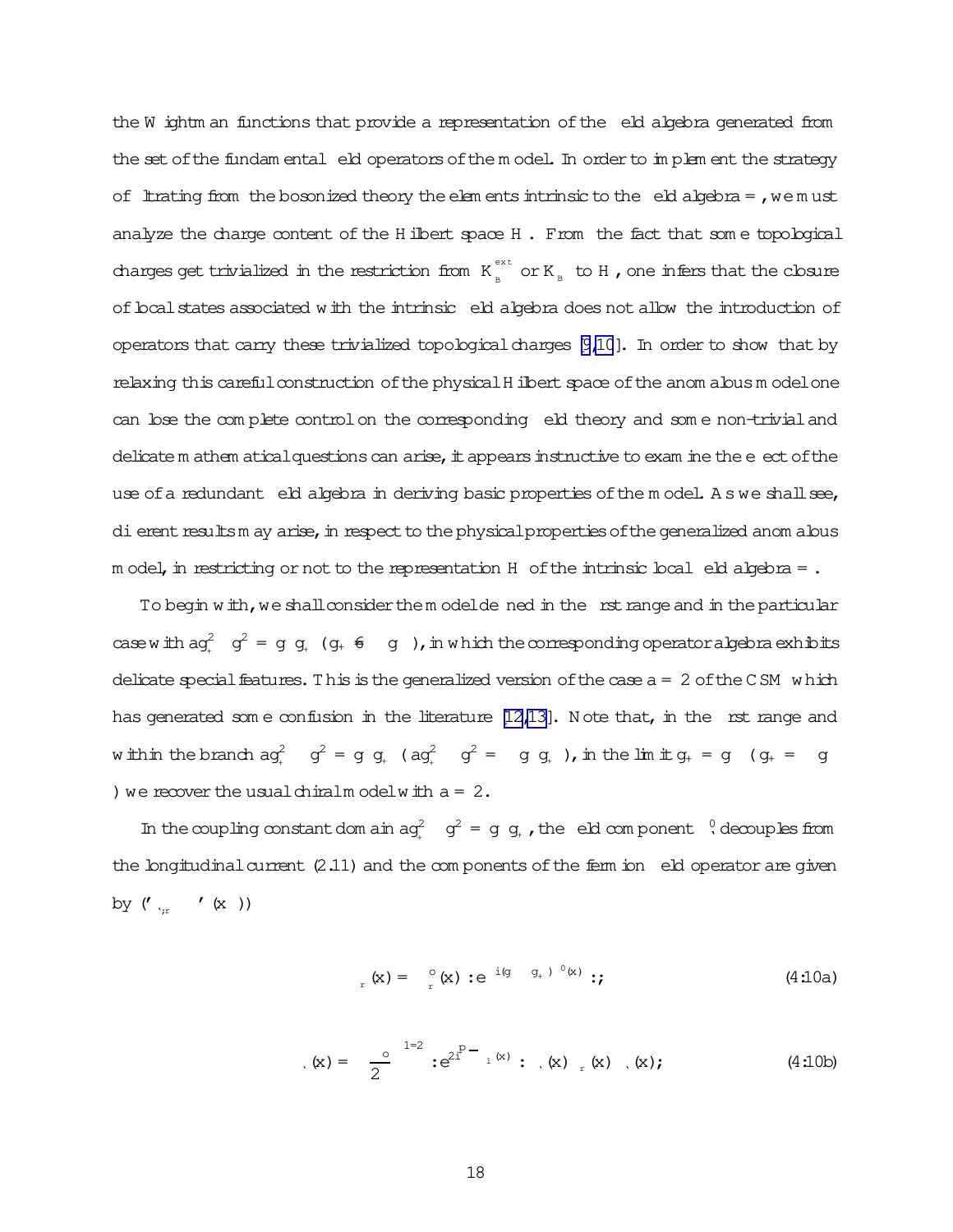where  $(x)$ ,  $(x)$ ,  $(x)$ ,  $(x)$ , are operators that commute with L, and are given by

$$
h_{\mathbf{X}}(\mathbf{x}) = \mathbf{e}^{-2\sum_{i=1}^{p} (\mathbf{Q}_{i}(\mathbf{x}) + \mathbf{Q}_{i}(\mathbf{x}))} ; \qquad (4.11a)
$$

$$
E_{r}(x) = :e^{2\sum_{r=0}^{p} (x) \frac{(q+q+1)}{2} \int_{r}^{0} (x)} \qquad ; \qquad (4:11b)
$$

$$
h_{\mathbf{X}}(\mathbf{x}) = \mathbf{e}^{\mathrm{i}(\mathbf{g} + \mathbf{g}_+) \cdot \mathbf{Q}(\mathbf{x})} \; : \; \mathbf{B} \; \mathbf{B} \; \mathbf{B} \; \mathbf{A} \; \mathbf{A} \; \mathbf{A} \; \mathbf{A} \; \mathbf{A} \; \mathbf{A} \; \mathbf{A} \; \mathbf{A} \; \mathbf{A} \; \mathbf{A} \; \mathbf{A} \; \mathbf{A} \; \mathbf{A} \; \mathbf{A} \; \mathbf{A} \; \mathbf{A} \; \mathbf{A} \; \mathbf{A} \; \mathbf{A} \; \mathbf{A} \; \mathbf{A} \; \mathbf{A} \; \mathbf{A} \; \mathbf{A} \; \mathbf{A} \; \mathbf{A} \; \mathbf{A} \; \mathbf{A} \; \mathbf{A} \; \mathbf{A} \; \mathbf{A} \; \mathbf{A} \; \mathbf{A} \; \mathbf{A} \; \mathbf{A} \; \mathbf{A} \; \mathbf{A} \; \mathbf{A} \; \mathbf{A} \; \mathbf{A} \; \mathbf{A} \; \mathbf{A} \; \mathbf{A} \; \mathbf{A} \; \mathbf{A} \; \mathbf{A} \; \mathbf{A} \; \mathbf{A} \; \mathbf{A} \; \mathbf{A} \; \mathbf{A} \; \mathbf{A} \; \mathbf{A} \; \mathbf{A} \; \mathbf{A} \; \mathbf{A} \; \mathbf{A} \; \mathbf{A} \; \mathbf{A} \; \mathbf{A} \; \mathbf{A} \; \mathbf{A} \; \mathbf{A} \; \mathbf{A} \; \mathbf{A} \; \mathbf{A} \; \mathbf{A} \; \mathbf{A} \; \mathbf{A} \; \mathbf{A} \; \mathbf{A} \; \mathbf{A} \; \mathbf{A} \; \mathbf{A} \; \mathbf{A} \; \mathbf{A} \; \mathbf{A} \; \mathbf{A} \; \mathbf{A} \; \mathbf{A} \; \mathbf{A} \; \mathbf{A} \; \mathbf{A} \; \mathbf{A} \; \mathbf{A
$$

The operator, is the spurion operator which appears in the Lowenstein-Swieca solution of the V SM  $[23,24]$ . The operator  $\Box$  carries the left free-ferm ion chirality, commutes with the longitudinal current L and generates constant W ightm an functions. Note that despite of being independent of the negative metric eld  $\frac{1}{2}$ , the eld component  $\frac{1}{r}$  (x), given by  $Eq.(4.10a)$ , com m utes with the longitudinal current.

For  $q_+ = q$  g we obtain from (4.10-11) the operator solution of the CSM with  $a = 2$ [\[10](#page-37-0)].In thiscase we have

h <sub>o</sub>; <sub>2r</sub> (x) <sub>2r</sub> (y) <sub>o</sub> i + 
$$
\frac{g^2}{4}
$$
 h <sub>o</sub>; <sub>r</sub><sup>0</sup> (x) <sub>r</sub><sup>0</sup> (y) <sub>o</sub> i = 0; (4:12)

and the operator  $\mu$ , given by (4.11b), also becom es a spurious operator

$$
\int_{r}^{R} (x) \, dx = e^{2 \int_{r}^{R} \, dx} \int_{r}^{R} \int_{r}^{x} (x) \, dx = \int_{r}^{R} \int_{r}^{R} \int_{r}^{x} (x) \, dx = \int_{r}^{R} \int_{r}^{R} (x) \, dx = \int_{r}^{R} (x) \, dx \tag{4.13}
$$

The operator  $\hat{r}_r$  does not carry the right free-ferm ion chirality and we use the \hat" notation to distinguish it from the spurion operator  $r$  that appears in the Lowenstein-Swieca solution (see eq.  $(|;;;;)\)$ . The com ponents of the ferm ion eld operator are given by

$$
L_{\rm r}(\mathbf{x}) = \int_{\rm r}^{\rm o}(\mathbf{x}) \; ; \tag{4.14a}
$$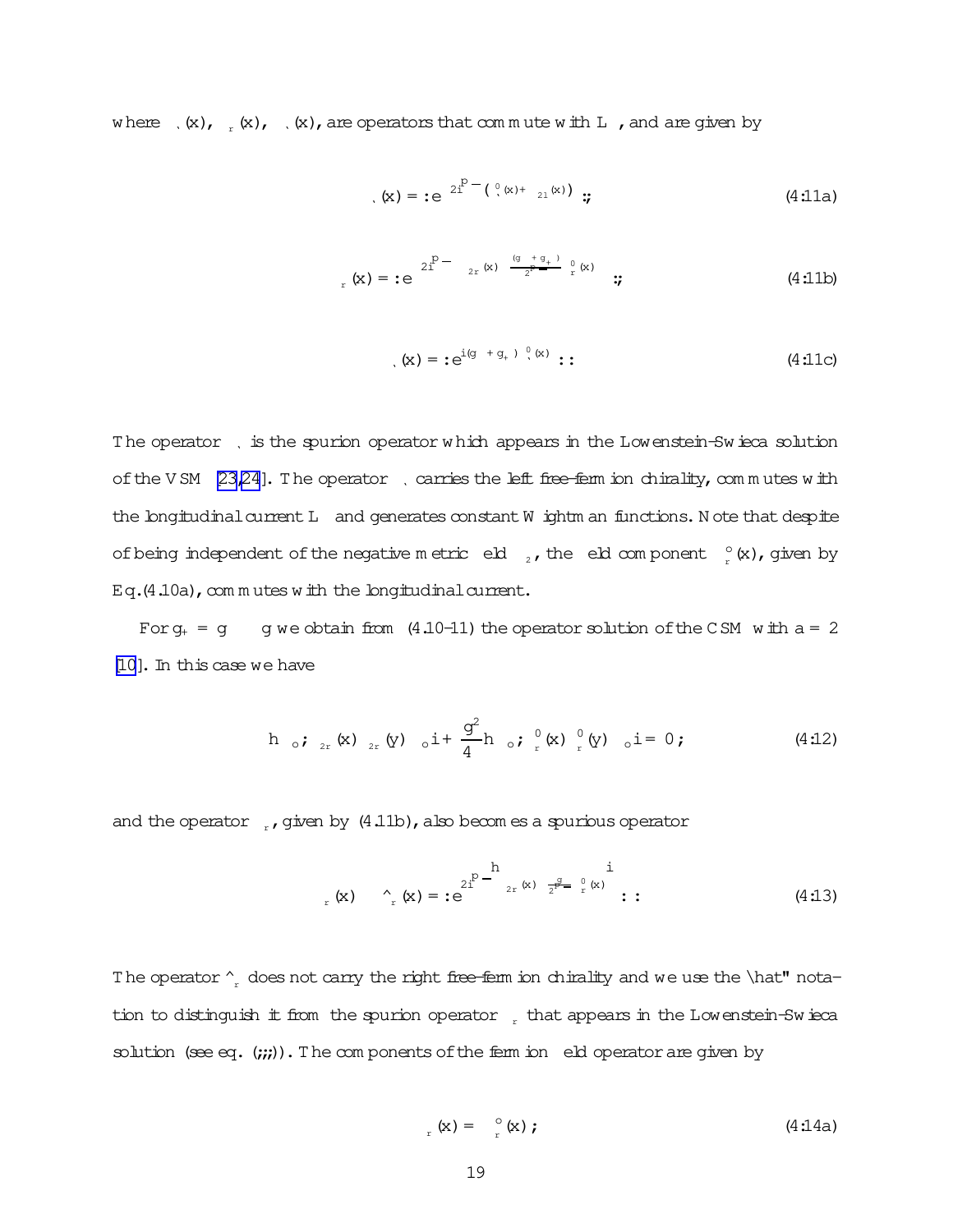$$
(\mathbf{x}) = \frac{0}{2}^{1-2} : e^{2t^{D} - 1^{(x)}} : (\mathbf{x})_{r}^{(x)} : e^{i g^{(0)}(x)} : (4.14b)
$$

In this case, the W ightm an functions of the operator  $\,^0$ , de ned by (4.4) and given by

$$
\binom{0}{x} \stackrel{\cdot}{=} \frac{0}{2} \stackrel{1=2}{\ldots} (x) \stackrel{x}{\cdot} (x) : e^{i g} \stackrel{0}{\cdot} (x) : f
$$
 (4.15)

which appear in  $(4.14b)$ , are isom or phic to those of the free and m assless canonical left fem ion eld operator  $\degree$ ,

$$
h \qquad \qquad h \qquad \qquad 0 \qquad (x_i) \qquad \qquad 0 \qquad (y_j) \qquad \qquad h \qquad \qquad 0 \qquad (x_i) \qquad \qquad 0 \qquad (y_j) \qquad \vdots \qquad \qquad (4.16)
$$

W ithin the formulation based on the representation of the intrinsic eld algebra, the eld operator  $\sqrt[0]{x}$  cannot be reduced and the operators ,  $\gamma$ ,  $\gamma$ ,  $\gamma$  do not exist in H. In the rst range and in the branch  $ag^2$   $g^2 = g g$ ,  $ag^2$   $g^2 = g g$ , there is a broader class of operators belonging to the eld algebras =  ${}_{\scriptscriptstyle{R}}^{\text{ext}}$ , =  ${}_{\scriptscriptstyle{B}}$  which commute with the longitudinal current L and it is tem pting to extract them from the operators (4.11b, 4.14b) and try to de ne the spurious operators  $\alpha$ ,  $\alpha$  in H, since the dependence on the m assive eld  $\alpha$  and be factorized  $[9,10]$ . However, as we shall see, the states generated from these operators do not exist as solution of the subsidiary condition (4.6) in H.

For  $g_+ = g$  g, and aside from the W ick exponential of the \decoupled" m assless eld com ponent  $\frac{0}{x}$ , the operator (4.14b) corresponds to the composite chiral density operator of the  $VSM$  [10,12]

$$
M(x) = \mathbf{i} \cdot (x) e^{-i g(x)} = \frac{0}{2} e^{-\frac{1}{2}} e^{2i^{p-1}(x)} \mathbf{i} \cdot (x) \cdot (x) \cdot (x) \tag{4.17}
$$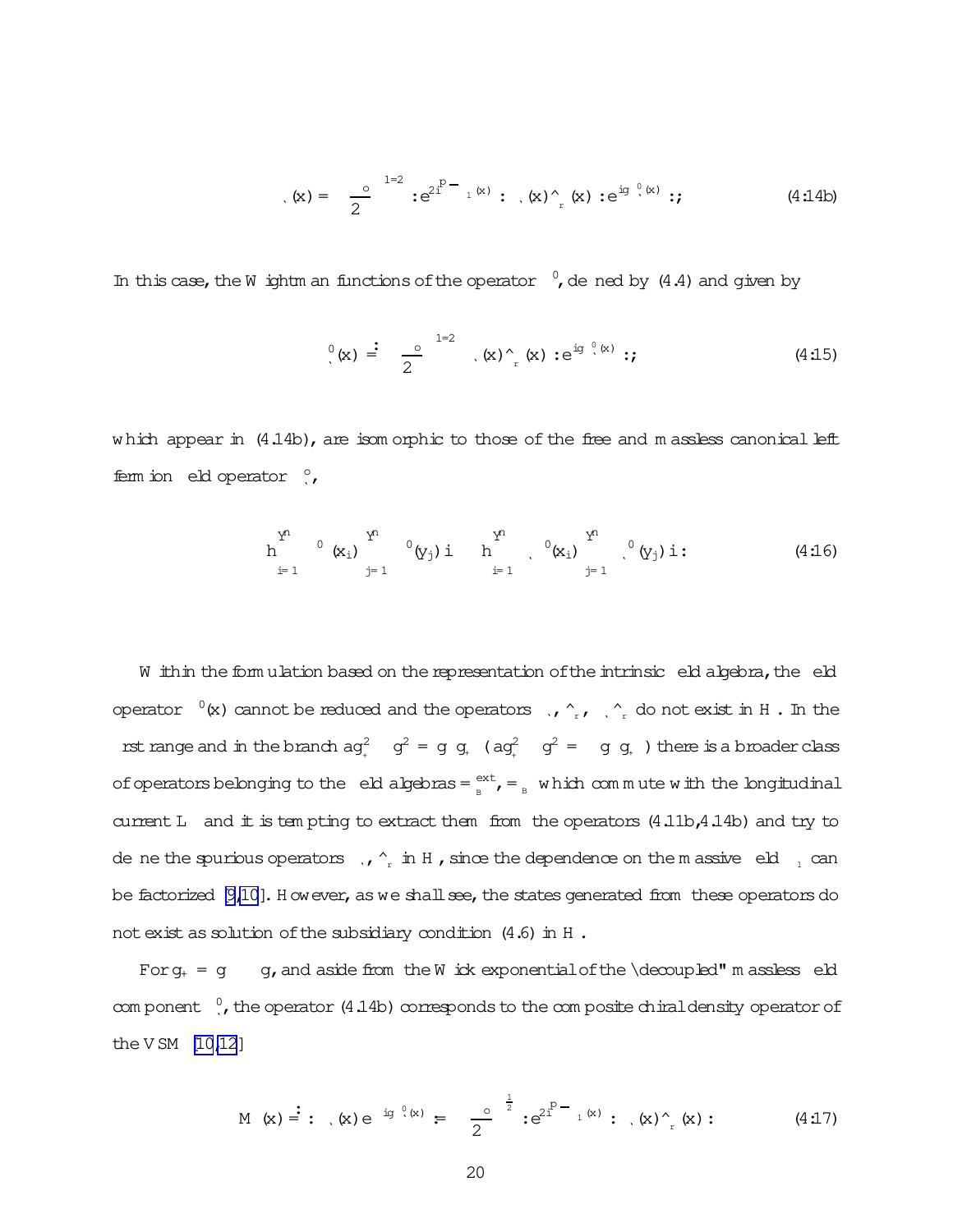Asshown in [\[10](#page-37-0)], the Wick exponential:  $\mathrm{e}^{\mathrm{i} g\ {}_{\circ}^{0}\,(x)}$  : is not an element of the intrinsic eld algebra = and thus cannot be extracted from  $(4.14b)$ . The operator M  $(x)$ , which violates the cluster decom position property, cannot be de ned as a solution of the subsidiary condition in H. The translationally invariant condensed states carrying the free-ferm ion left chirality  $(n,)$ , like  $n,i$  $\sum_{i=0}^{n}$ , belong to the improper H ilbert space decomposition of the closure of the space of boalstates H<sup>0</sup>, such as H<sup>0</sup> = H<sub>2</sub> H<sub>2</sub> H<sub>2</sub> H<sub>2</sub>, H<sub>2</sub> H<sub>2</sub> H<sub>2</sub> H<sub>2</sub>, and cannot be regarded as a state in the H ilbert space which de nes the representation of the intrinsic eld algebra =  $[9,10]$ . A s stressed in Ref. [\[10\]](#page-37-0), this observation points out restrictions to the conclusions of Ref. [\[12](#page-38-0)] referring to the necessity of a -vacuum param etrization in the CSM .

In the branch  $ag_{+}^{2}$   $g_{+}^{2} = g_{+}g$ , and for  $g_{+} \oplus g$ , since the W ick exponentials, and r com m ute with the constraints, it is also tem pting to extract them from the operator  $(4.10)$ and try to de ne the operator  $\Box$  in H. H owever, as we shall see, neither the exponentials and can be de ned separately in the H ilbert space H nor their product.

Consider the branch  $a g_+^2 = g_+ g$  . The m assless contribution of the gauge eld  $A^L 2 = 0$  $\sum_{2}$ ;  $\circ$ ,  $\circ$  = , can be written as

$$
AL(x) = \frac{1}{e} @ A(x); \qquad (4:18)
$$

with  $^6$ 

 $6$  The m assless scalar eld A  $(x)$  can also be de ned as

$$
A(x) \stackrel{\cdot}{=} e, \begin{pmatrix} 2 & x \\ x & A^L \\ 1 & 1 \end{pmatrix} (d ;
$$

by requiring that, in the line integral extending to in nity over the space-time derivatives of the m assless scalar elds, the boundary conditions are choosen to ensure local integrability and to avoid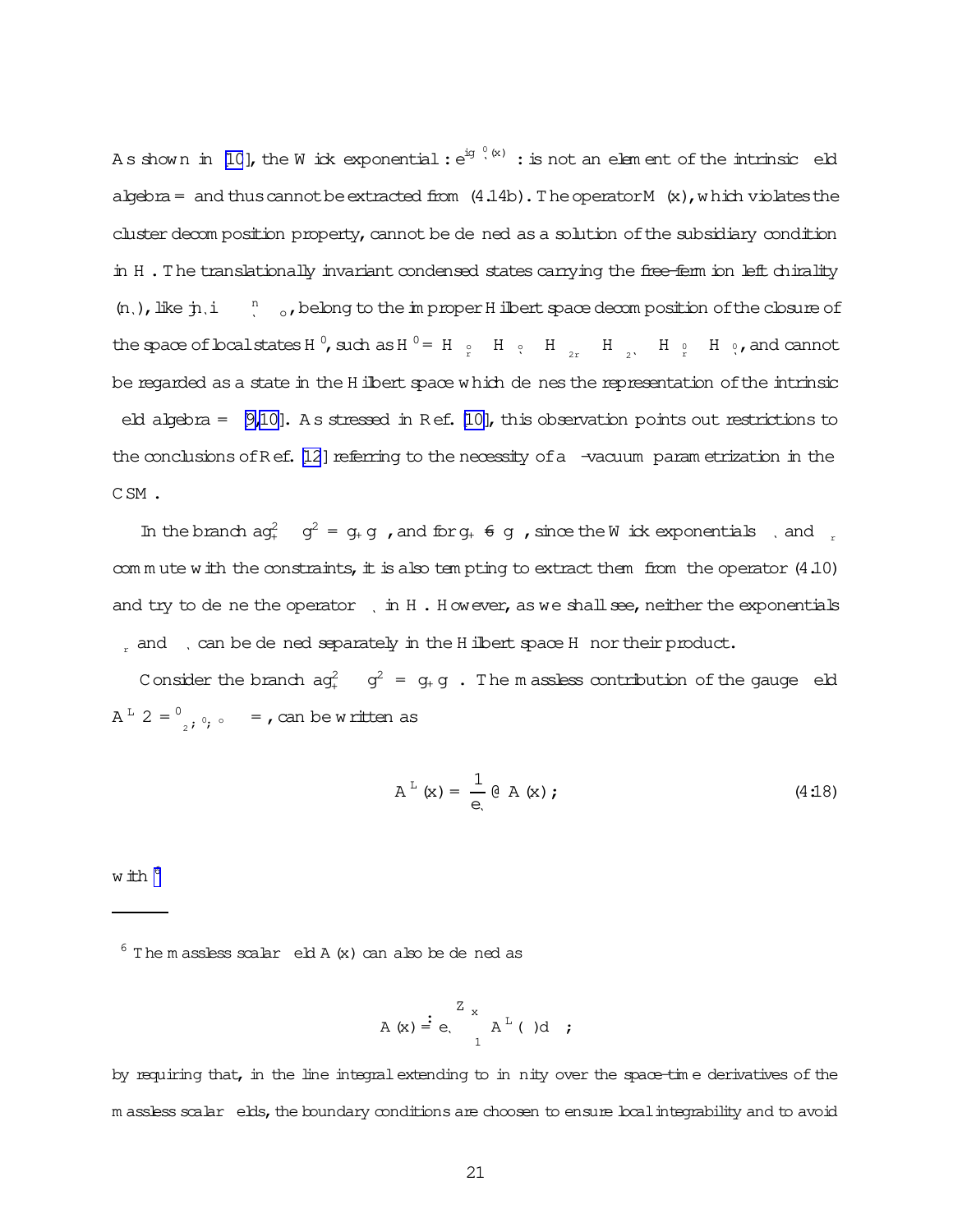$$
A(x) = \begin{bmatrix} P - \\ 2(x) \\ 2(x) + e^{-0}(x) \\ \end{bmatrix}
$$
 (4.19)

N ote that in the anom alous case the m assless piece  $A<sup>L</sup>$  (x) commutes with the longitudinal current

$$
{}_{A^{L}}^{h}(x);L(y) = 0: \t(420)
$$

The operator  $(x)$ ,  $(x)$  can be written as the W ick exponencial of the eld A  $(x)$ 

$$
E_{\rm r}(\mathbf{x}) \quad , \, (\mathbf{x}) = \mathbf{e}^{\mathrm{i} \mathbf{A}(\mathbf{x})} \; : \; \mathbf{y} \tag{4.21}
$$

and extraction of the operator  $\Box$  , in Eq.(4.11b) can be performed by dening the form ally  $\label{eq:qauge} $$ \gauge invariant" ebl operator<sup>7</sup>$ 

$$
(x) \stackrel{\text{!}}{=}:
$$
  $(x) e^{iA(x)}:$  (4.22)

The operator  $\cdot$  also commutes with the longitudinal current

$$
h \t i \t (x); L \t (y) = 0; \t (4.23)
$$

the introduction of variables at in nity.

 $7$ T his operator can also be de ned as

$$
P_{\mathbf{X}}(x) = \begin{cases} \n\vdots & \text{if } x \in \mathbb{R}^n, \\
\mathbf{X} & \text{if } x \in \mathbb{R}^n, \\
\mathbf{X} & \text{if } x \in \mathbb{R}^n.\n\end{cases}
$$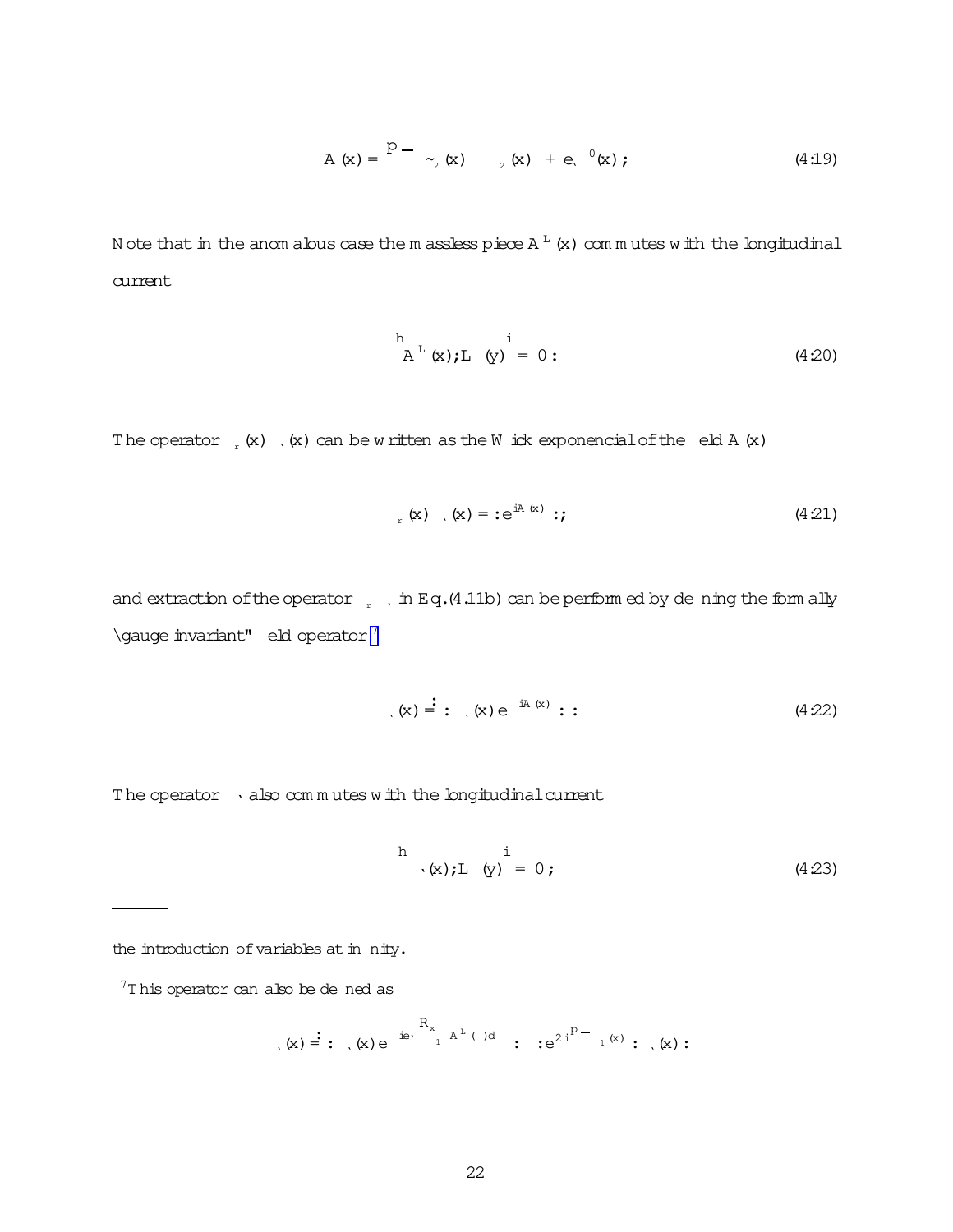and due to the presence of the spurious operator, violates the cluster decomposition property. The \infrared dressed" eld operator  $(4.22)$  is the (anom alous) analogue of the bleached elds of the Lowenstein-Swieca solution of the VSM [\[23,24\]](#page-38-0), whose existence as an elem ent ofthe intrinsic eld algebra ofthe gauge invariant vector m odelhas been critized in Ref.  $[9]$  $[9]$ .

From this construction, based on the decom position of the closure of the space, one m ay be induced to conclude in favor of the need for a chiral -vacuum param etrization in the generalized chiralm odel de ned for this coupling constant branch. However, as we shall see, the operator  $\cdot$  (x) does not belong to the representation H of the intrinsic local eld algebra = and thus cannot be dened as a solution of the subsidiary condition in H.

In analogy with the V SM [\[9\]](#page-37-0) and the C SM  $[10]$ , the proof of this assertion follows from the charge content of H and the fact that some topological charges get trivialized in the restriction from K ext  $_{\text{B}}^{\text{ext}}$  or K<sub>B</sub> to H.

To begin with, consider the m assless dual eld  $\sim$  f  $\sim$   $\frac{1}{2}$   $\sim$   $\sim$   $\frac{1}{2}$   $\approx$   $\frac{1}{2}$   $\approx$   $\frac{1}{2}$  $\mathsf{R}_{\scriptscriptstyle{\mathsf{B}}}^{\scriptscriptstyle{\mathsf{ext}}}$ , de ned by

$$
Q^{(1)}(x) + T^{(2)}(x) = 0;
$$
 (4.24)

which is localwith respect to itself but is non-localwith respect to  $(x)$ . The local charge operator Q<sup>~</sup><sub>\*R</sub>

$$
\mathcal{Q}_{\sim} = \lim_{R \to 1} \frac{Z}{1} \, dz^{1} \, \theta_{z^{0}} \, \tilde{z}^{1} \, (z^{0}; z^{1}) \, f_{R}(z^{1}) \qquad \lim_{R \to 1} \, \mathcal{Q}_{\sim_{R} R}(z^{1}) \qquad (4.25)
$$

(with  $f_R(x^1)$  2 S (< ),  $\lim_{R \to 1} f_R(x) = 1$ ) is de ned from the topological conserved current  $j$  (x) and obeys a local G auss's law  $[4,9,26]$  $[4,9,26]$ 

j (x) 
$$
\theta
$$
 ~ (x) =  $\theta$  **"** (x)  $\theta$  F (x) : (426)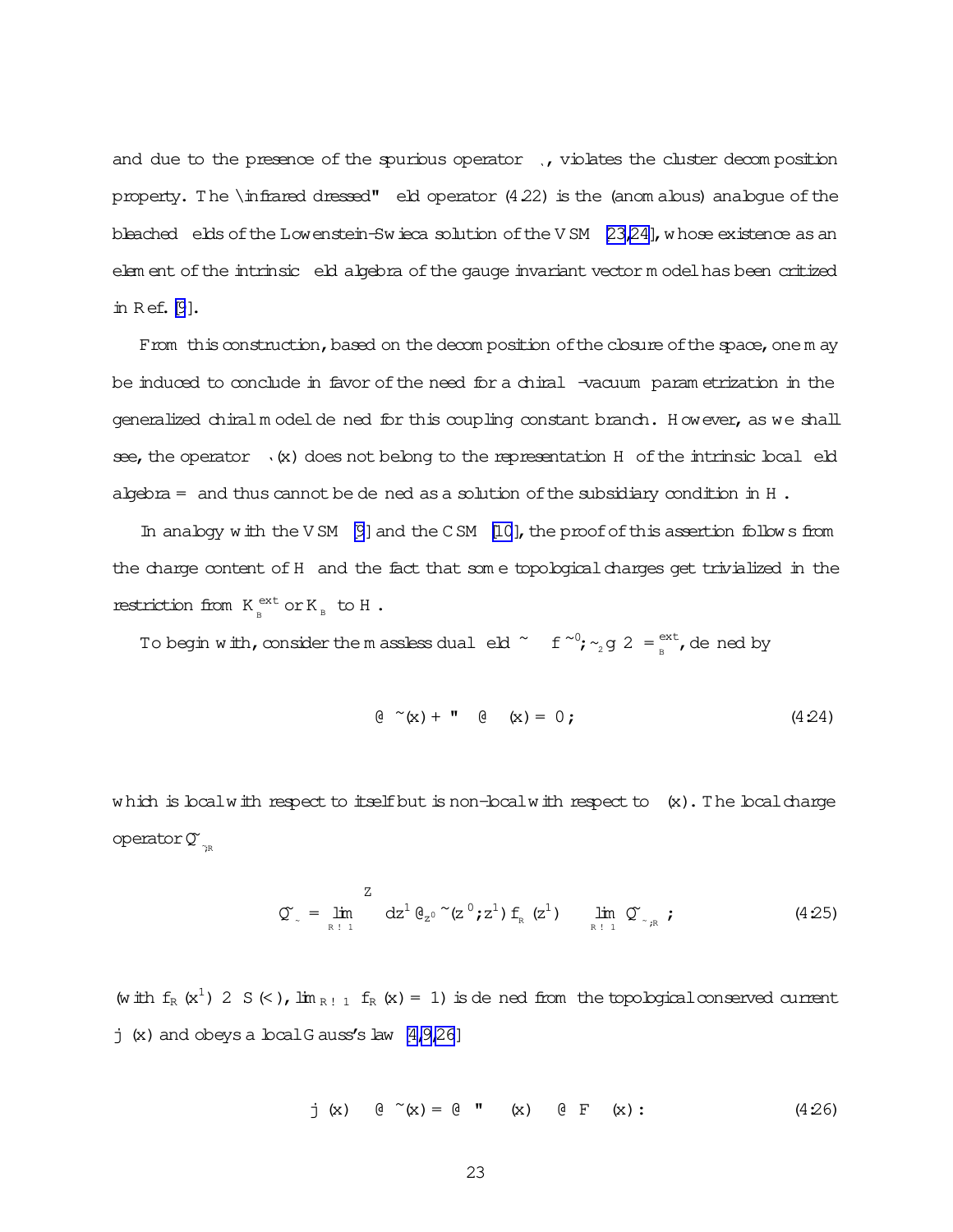The (local) charge operator  $\mathcal{Q}^*$  de nes autom orphism s of the local eld algebras =  $\frac{ext}{n}$ ext<br><sub>B</sub> =  $_{_{\rm B}}$  , = . These autom orphim s are implem entable in the corresponding spaces K  $_{_{\rm B}}^{\rm ext}$  $_{B}^{\text{ext}}$ ,  $K_{B}$  and H [\[9,7](#page-37-0)]. Since  $\tilde{f}(x)$  2 =  $\frac{\text{ext}}{n}$  $_{\text{\tiny B}}^{\text{\tiny ext}}$ , and

$$
\lim_{R \uparrow 1} [\mathcal{Q}_{\gamma_R} \; ; = \, \sup_{B} \; ] = [\mathcal{Q}_{\gamma} \; ; = \, \sup_{B} \; ] \; \in \; 0 \; ; \tag{4.27}
$$

this implies that the generators  $\mathfrak{C}_\mathbb{L}^-$  do not vanish on  $K_{_{\mathrm{B}}}^{\mathrm{ext}}$  $\frac{1}{B}$  :

$$
\mathcal{Q}_{\alpha}^{\alpha} K_{\beta}^{\text{ext}} \in 0: \qquad (4.28)
$$

Since the intrinsic eld algebra = contains functions of the eld operators  $(x)$ , carried by  $(x)$ , and only derivatives of the elds ~ $(x)$ , through A  $^{\text{T}}$  (x) and L  $(x)$ , then

$$
h\mathfrak{D}_{\sim} \quad \circ \mathfrak{f} = \quad \circ i = 0:
$$
 (4.29)

H ence we get

$$
\lim_{R \uparrow 1} \mathsf{h} \mathfrak{O}_{\gamma_R} = \circ i = \circ i =
$$
\n
$$
\lim_{R \uparrow 1} \mathsf{h} \mathfrak{O}_{\gamma_R} : = \mathsf{h} \circ i \mathsf{H} \mathsf{h} + \lim_{R \uparrow 1} \mathsf{h} = \mathfrak{O}_{\gamma_R} \circ i \mathsf{H} \mathsf{h} = 0: \tag{4.30}
$$

In this way, for the set of local states D<sub>o</sub> =  $_{\circ}$ , we obtain the weak lim it

$$
\tilde{Q}_{\sim} D_{\circ} = w \qquad \lim_{R \uparrow 1} \tilde{Q}_{\sim_{R} D_{\circ}} = 0 ; \qquad (4.31)
$$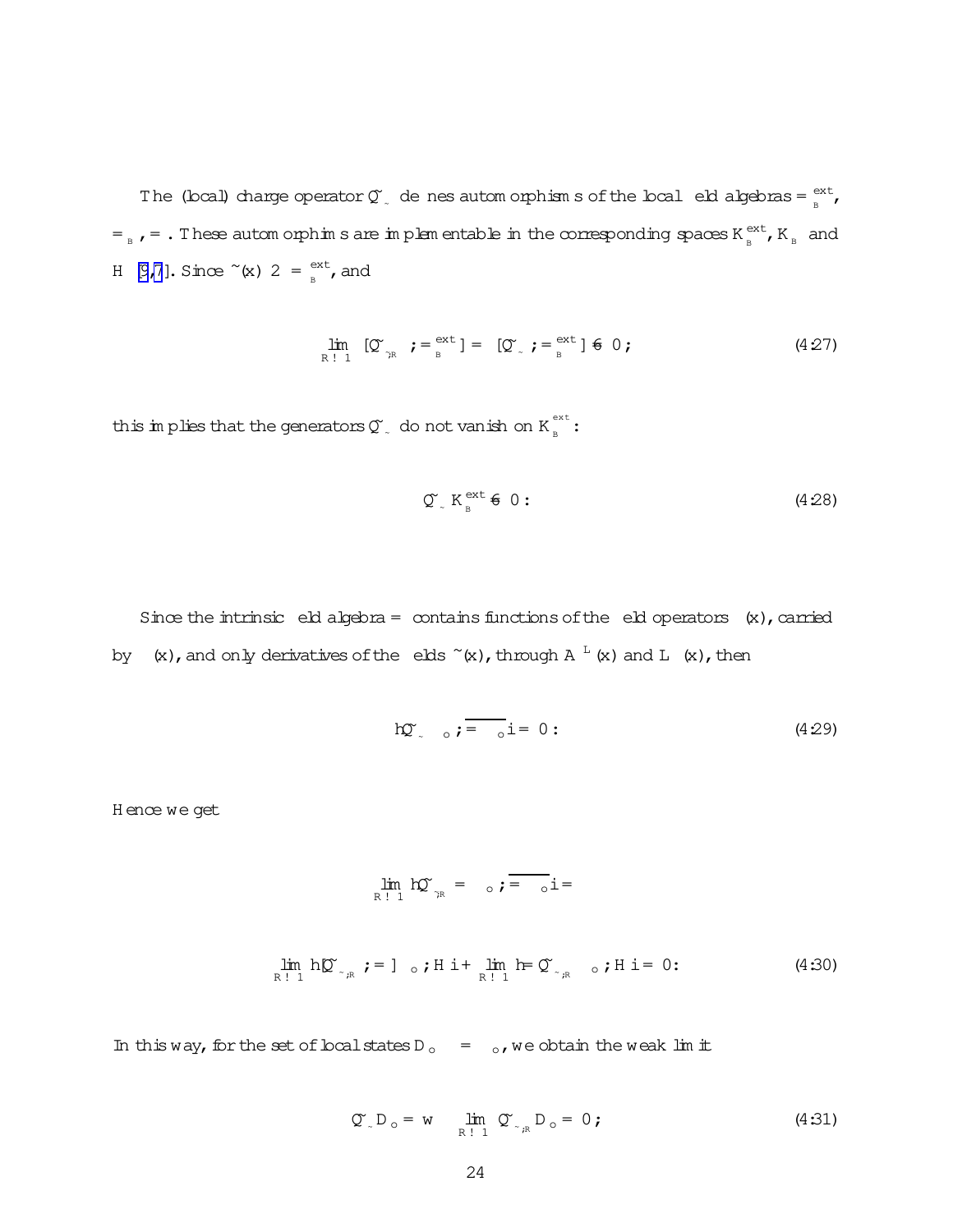implying that the generators  $Q^{\sim}$  vanish on H:

$$
\mathbb{Q}^* \mathbb{H} = 0: \tag{4.32}
$$

This means that the charge  $\mathcal{Q}$ , is trivialized in the restriction from  $K_{\rm B}^{\rm ext}$  to H , i. e.,

$$
\mathcal{Q}_{\alpha}^{\alpha} K_{\alpha}^{\text{ext}} \oplus 0 ; \mathcal{Q}_{\alpha}^{\alpha} K_{\beta} = \mathcal{Q}_{\alpha}^{\alpha} H = 0 ; \qquad (4.33)
$$

The closure of local states associated to the eld algebra = intrinsic to the model does not allow the introduction of operators which are charged under  $\mathfrak{C}_{\sim}$  and  $\mathfrak{C}_{\sim}$  . In this way, the states generated by  $\rightarrow$  (x), which are  $\sigma_{\gamma_2}$  -charged,

$$
\lim_{R \to 1} \mathbb{D}_{z_2, R} \; ; \quad J = \quad 1 \qquad , \tag{4.34}
$$

do not exist as solution of the subsidiary Gupta-B leuler condition in H :

h , 
$$
\circ
$$
; H i =  $\frac{1}{p}$   $\lim_{R \uparrow 1} h \mathbb{C}_{\sim_2 R}$ ; , ]  $\circ$ ; H i =

$$
\frac{1}{p} \lim_{R \uparrow 1} \begin{array}{c} n \\ h \sqrt{2} \\ \sqrt{2} \\ \sqrt{2} \\ \sqrt{3} \\ \sqrt{4} \\ \sqrt{4} \\ \sqrt{1} \\ \sqrt{4} \\ \sqrt{1} \\ \sqrt{1} \\ \sqrt{1} \\ \sqrt{1} \\ \sqrt{1} \\ \sqrt{1} \\ \sqrt{1} \\ \sqrt{1} \\ \sqrt{1} \\ \sqrt{1} \\ \sqrt{1} \\ \sqrt{1} \\ \sqrt{1} \\ \sqrt{1} \\ \sqrt{1} \\ \sqrt{1} \\ \sqrt{1} \\ \sqrt{1} \\ \sqrt{1} \\ \sqrt{1} \\ \sqrt{1} \\ \sqrt{1} \\ \sqrt{1} \\ \sqrt{1} \\ \sqrt{1} \\ \sqrt{1} \\ \sqrt{1} \\ \sqrt{1} \\ \sqrt{1} \\ \sqrt{1} \\ \sqrt{1} \\ \sqrt{1} \\ \sqrt{1} \\ \sqrt{1} \\ \sqrt{1} \\ \sqrt{1} \\ \sqrt{1} \\ \sqrt{1} \\ \sqrt{1} \\ \sqrt{1} \\ \sqrt{1} \\ \sqrt{1} \\ \sqrt{1} \\ \sqrt{1} \\ \sqrt{1} \\ \sqrt{1} \\ \sqrt{1} \\ \sqrt{1} \\ \sqrt{1} \\ \sqrt{1} \\ \sqrt{1} \\ \sqrt{1} \\ \sqrt{1} \\ \sqrt{1} \\ \sqrt{1} \\ \sqrt{1} \\ \sqrt{1} \\ \sqrt{1} \\ \sqrt{1} \\ \sqrt{1} \\ \sqrt{1} \\ \sqrt{1} \\ \sqrt{1} \\ \sqrt{1} \\ \sqrt{1} \\ \sqrt{1} \\ \sqrt{1} \\ \sqrt{1} \\ \sqrt{1} \\ \sqrt{1} \\ \sqrt{1} \\ \sqrt{1} \\ \sqrt{1} \\ \sqrt{1} \\ \sqrt{1} \\ \sqrt{1} \\ \sqrt{1} \\ \sqrt{1} \\ \sqrt{1} \\ \sqrt{1} \\ \sqrt{1} \\ \sqrt{1} \\ \sqrt{1} \\ \sqrt{1} \\ \sqrt{1} \\ \sqrt{1} \\ \sqrt{1} \\ \sqrt{1} \\ \sqrt{1} \\ \sqrt{1} \\ \sqrt{1} \\ \sqrt{1} \\ \sqrt{1} \\ \sqrt{1} \\ \sqrt{1} \\ \sqrt{1} \\ \sqrt{1} \\ \sqrt{1} \\ \sqrt{1} \\ \sqrt{1} \\ \sqrt{1} \\ \sqrt{1} \\ \sqrt{1} \\ \sqrt{1} \\ \sqrt{1} \\ \sqrt{1} \\ \sqrt{1} \\ \sqrt{1} \\ \sqrt{1} \\ \sqrt{1} \\ \sqrt{1} \\ \sqrt{1} \\ \sqrt{1} \\ \sqrt{1} \\ \
$$

Note that for  $ag^2$   $g^2$   $\theta$   $g$   $g$ ,  $(g^2)$   $g^2$   $\theta$   $g$   $g$ , the trivialization of the chiral charge  $Q_L^5$  (associated with the longitudinal chiral current  $L^5 = L$ ) in the restriction from  $K_{R}^{\text{ext}}$  to H,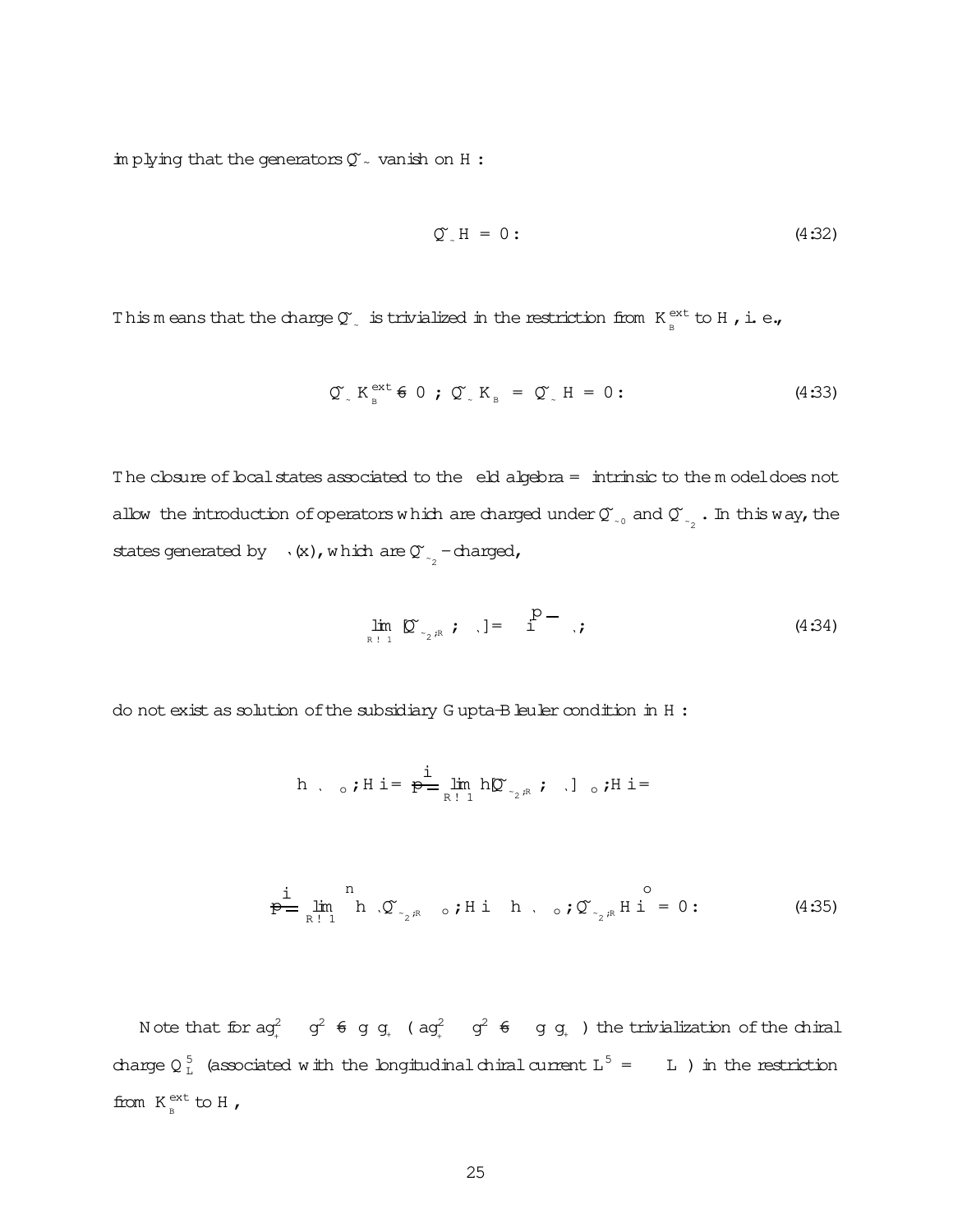$$
Q_L^5 K_{\rm B}^{\rm ext} \triangleq 0; Q_L^5 H = 0; \qquad (4.36)
$$

in plies that the closure of the local states associated to the intrinsic eld algebra = does not allow the introduction of operators which are charged under  $Q_L^5$ . However, for the special case  $ag^2$   $g^2 = g g$ ,  $(g^2) = g g$ ,  $h$  the operators  $(x)$ ,  $(x)$ ,  $(x)$ ,  $(x)$ ,  $(x)$ ,  $(x)$ ,  $h$ A (x), are neutral under Q $_{\rm L}^5$  and the criterion based on the trivialization of the charge Q $_{\rm L}^5$  is insu cient to decide about the existence of these operators as elements in H.

A lihough in the anomabus model the massless gauge eld piece  $A<sup>L</sup>$  also belongs to the eld subalgebra =  $\frac{0}{2}$ ,  $\frac{1}{2}$ ,  $\frac{1}{2}$ , the operator A (x) and the W ick exponential operator : expf iA  $(x)$ g; which also commute with the longitudinal current L, belong to the extemal Bose algebra =  $_{\rm R}^{\rm ext}$ , and cannot be de ned as a solution of the subsidiary condition in H. These operators carry the charge  $\mathfrak{C}_{\sim}$ , which is trivialized in the restriction from  $K_{n}^{\text{ext}}$  to H. On the other hand, the bibcal operator  $A(x)$   $A(y)$ , as well as the W ick exponential operator:  $\exp fie_{x}^{R_{y}}A^{L}$  ( )d g; used in the de nition of the bilocal operators  $^8$ , can be de ned as elements in H, since the line integral  $^R_x$  A<sup>L</sup> ()d is neutralwith respect to both charges Q  $_{\sim_2}$  and Q  $_{\sim_0}$  (as well as under Q  $_1^5$ ). These operators depend on  $^{-0}$ (x) and thus are  $\mathfrak{Q}_{\sim_{0}}$ -neutral. The neutrality under the charge  $\mathfrak{Q}_{\sim_{2}}^{*}$  is due to the dependence on the neutral dipole ghost con-gurations like  $\sim_2$  (x)  $\sim_2$  (y). This also ensures that the W ick exponential of the line integral  $\int_{x}^{K_y}$  over the gauge eld A can be used in the point-splitting  $\lim$  im  $\lim$  procedures to compute composite operators belonging to the eld algebra = , since this does not lead to the introduction of the eld  $\sim_z$ , but only of its derivatives:

$$
\lim_{t \to 0} e, \int_{x}^{Z_{x+}} A^{L} (x) d \quad / \quad (d \quad Z_{2}(x) \quad Z_{2}(x) + e, \quad (d \quad 37)
$$

 $8$ See discussion in subsection C below.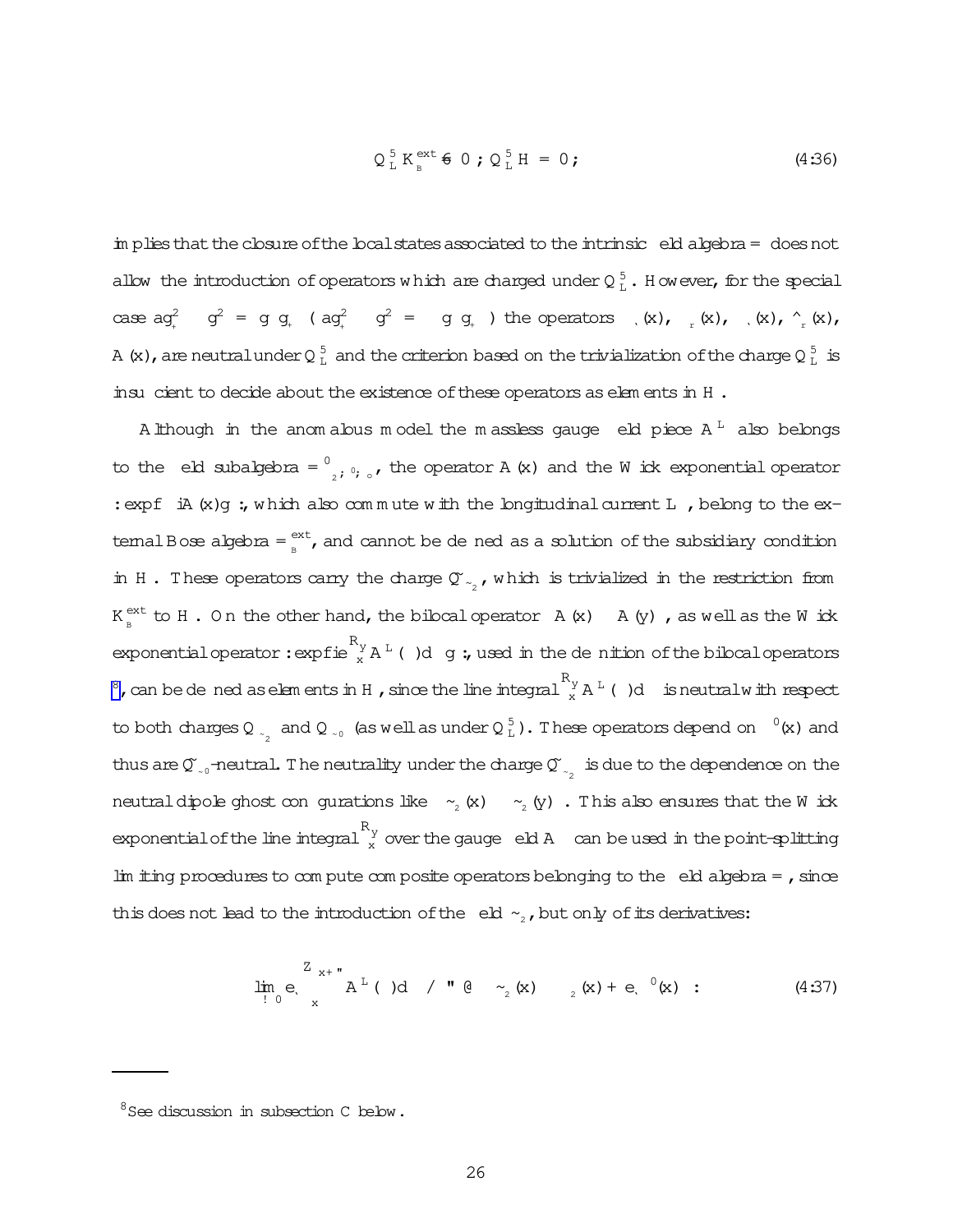Therefore, the operator  $(x)$ , which violates cluster property, cannot be dened in H. The existence or not of operators like, in H crucially depends on whether one uses or not the representation of the redundant eld algebra =  $_{\text{B}}^{\text{ext}}$ , which contains additional degrees of freedom not intrinsic to the model. The physical Hilbert space H does not contain in nitely delocalized condensed states like  $\lambda^n$  o, which carry the left free-ferm ion charge and chirality. The state  $\frac{1}{100}$  does not belong to the representation H of the intrinsic eld algebra = and exists only in the redundant space  $K_{R}^{ext}$ . Consequently, the violation of the cluster decomposition and the need of a chiral v-vacuum parametrizaton for the GCSM de ned with  $ag^2$   $g^2 = g g$ , as suggested by the two-point W ightm an functions of the eld operator, is deceptive. This is a consequence of an improper factorization of the completion of states and cannot be considered as a structural property of the GCSM.

In the chiral case,  $q_+ = q$  (a = 2), although the eld component  $\sqrt{q}$  commutes with the longitudinal current, the W ick exponential:  $e^{iq \theta(x)}$ : cannot be de ned in H since it carries the charge  $\mathfrak{O}_{\mathfrak{g}_0}$  which is trivialized in the restriction from  $K_{\mathfrak{g}}^{\text{ext}}$  to H. Hence we cannot de ne the chiral density operator  $(4.17)$  as solution of the subsidiary condition in H [10].

In contrast to the vectorm odel, in the anom abus case the bosonization scheme introduces a broader class of operators belonging to =  $_{\textrm{B}}$ , =  $_{\textrm{B}}^{\textrm{ext}}$  which are not elements intrinsic to the m odel, that satisfy the subsidiary condition. Consequently some care must be taken in order to construct the H ilbert space H representing the intrinsic eld algebra that de nes the m odel. In particular, in the branch  $ag<sub>+</sub><sup>2</sup> - g<sub>+</sub> g$ , one cannot de ne on H the operators  $\gamma_{r}(x)$ ,  $(x)$ ,  $_{r}(x)$ ,  $(x)$ ,  $(x)$ ,  $(x)$ , but only their functions and derivatives appearing in  $(x)$ ,  $W(x), A(x), etc.$ 

In conclusion, a peculiar feature of the anomalous generalized chiral model which di ers from the vector case is the fact that the cluster decomposition property is not violated for W ightm an functions that are representations of the intrinsic eld algebra  $=$  =  $\}$  (f ; ; A g), provided the intrinsic eld algebra alone is considered w ithout any reduction of the completion of states.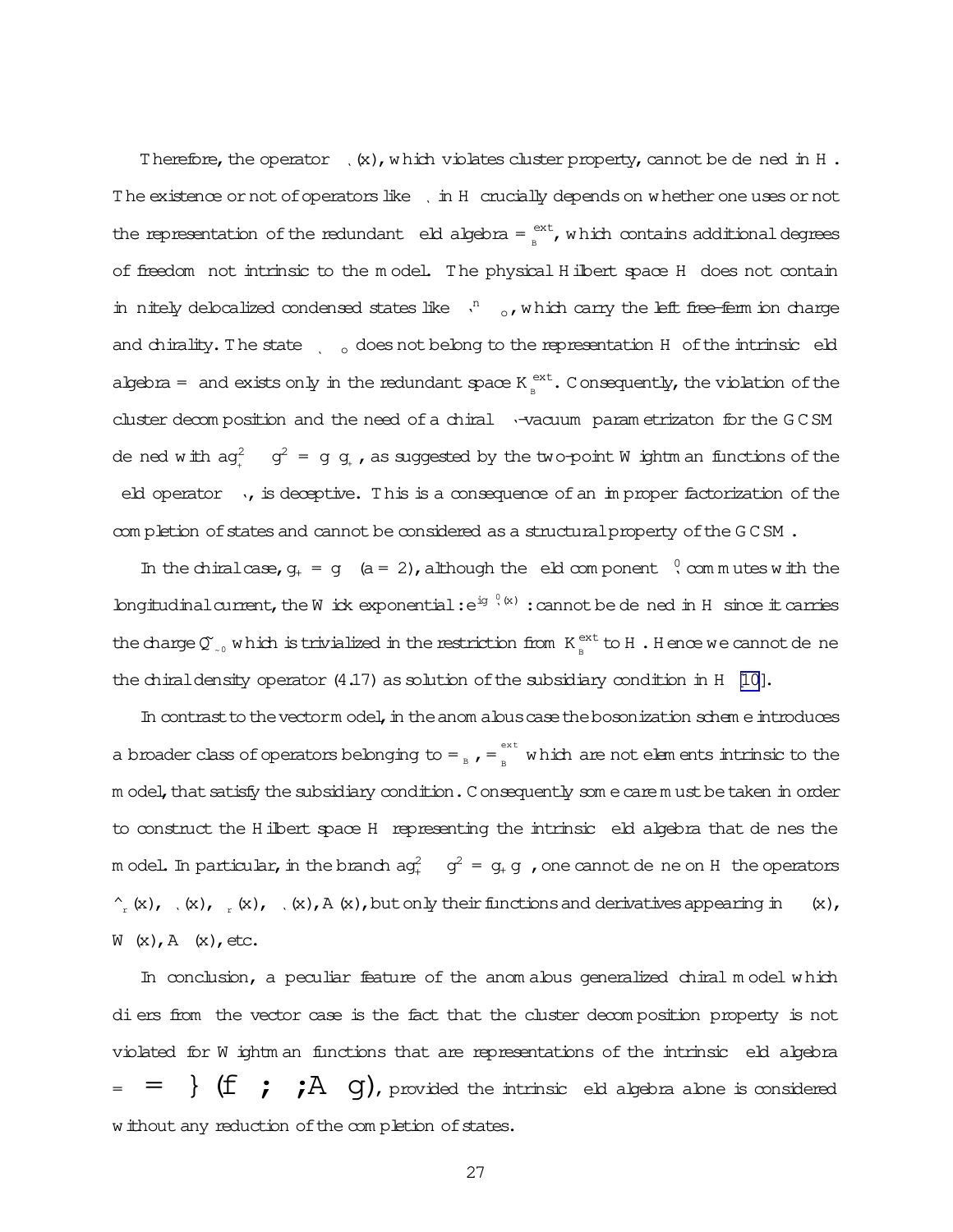In this section we shallm ake an analysis of the question referring to adequacy of the interpretation of the GCSM as an interpolating theory between chiral and pure vector Schwinger m odels [16,20,21].

In order to try to \reach" at the quantum level the VSM by starting from the generalized chiralm odel, we can proceed by two alternative lim iting procedures. The rst one is to set  $g = 0$  (e, = e, m<sup>2</sup> = (e<sup>2</sup> = )(a + 1)) and then take the lim it a ! 0<sup>+</sup>. A literatively, we can consider the branch  $ag_{+}^{2}$  o<sup>2</sup> = g g<sub>+</sub>, for which b = 1, m<sup>2</sup> =  $e_{\gamma}^{2}$  , and then set  $q = 0$ , which in plies sinultaneously that  $a = 0$ . However, these limiting procedures are not de ned for the whole set of W ightm an functions that de ne the GCSM, since in general, they carry the contributions com ing from the eld  $\degree$  and, as (2.7) shows, its W ightm an functions diverge in this lim it and thus are ill-de ned (see for exam ple the two-point function  $(2.16)$ ). A s a m atter of fact this lim it when perform ed in the quantum theory is meaningless since the quantization of the model has been carried out assuming that  $aq<sup>2</sup>_{+} = q<sup>2</sup> \in 0$ , which ensures a non trivial dynam ical nature for the eld  $\degree$ . A nalogous situation occurs in the CSM for which we have di erent algebraic constraint structures leading to distinct quantum theories corresponding to the cases  $a = 0$ ,  $a = 1$  and  $a > 1$  [35]. The singular character of this kind of \lim it" m eans that we are dealing w ith two inequivalent classes of distinctly constrained theories which can only be connected through an in nite weighted gauge transform ation.

Perform ing the lim it g  $\;$  ! 0 (b = 0), a ! 0<sup>+</sup>, in the operator solution (2.9), we get, besides the singular dependence on the eld  $\,^0$ , the Low enstein-Swieca solution of the vector SM  $^{9}$  [23]

$$
(\mathbf{x}) = : \int_{0}^{\infty} (\mathbf{x}) e^{\int_{0}^{\mathbf{p} - s} 1} dx \quad \text{if} \quad e^{\mathbf{i} \theta} = : \mathbf{e}^{\mathbf{i} \theta} = \mathbf{0} \quad \text{(5:1a)}
$$

<sup>&</sup>lt;sup>9</sup>The notation of Ref. [23] is : f<sub>1</sub>; i <sup>0</sup>; <sup>0</sup>g! f<sup>2</sup>; ~; ;0g.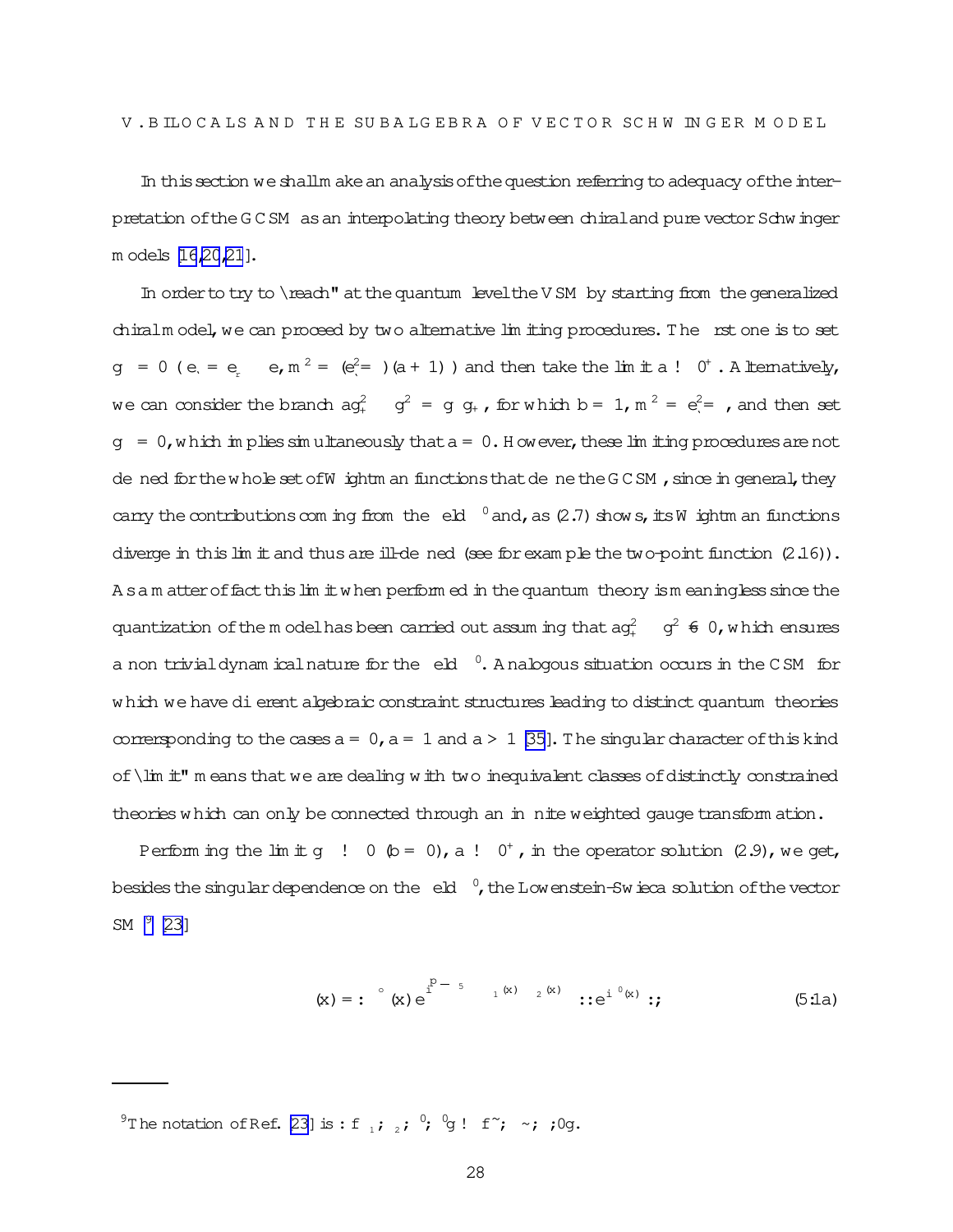A (x) = 
$$
\frac{p-}{e}
$$
 (x)  ${}_{1}(x) + (e^{-0}(x))$ ; (5:1b)

$$
L(x) = \frac{1}{p-1} (x) + \frac{1}{2}(x) :
$$
 (5:1c)

and the following localalgebraic restrictions

h i h i  
(x);L (y) 
$$
\neq 0
$$
; A (x);L (y)  $\neq 0$ : (52)

From the above commutation relations it can be observed that the algebraic constraint structure of the m odelwas changed in order to accomm odate the appearance of a genuine gauge invariant subalgebra =  $_{\text{phys}}$  = . In this \lim it" the eld  $\degree$  loses its algebraic (local operator) content and gives rise to divergent W ightm an functions. The attem pt to gauge away the contributions com ing from the eld  $\degree$  can only be implem ented by an ill-de ned singular operator gauge transform ation.

N evertheless, one can obtain a eld subalgebra that does not contain the eld  $0$  as elem ent. This eld subalgebra is constructed from the fundam ental set of eld operators  $f$  ;  $\dot{A}$  g and the exponential operator of the line integral over the gauge eld. H owever, the construction of this eld subalgebra involves delicate m athem atical aspects and some care m ust be exercised.

In the branch  $ag_{+}^{2}$  o<sup>2</sup> = g g<sub>+</sub>, we can consider a gauge invariant eld subalgebra =  $\frac{q}{q}$  = ,which does not contain the eld  $\frac{0}{x}$  as element. Consider the form ally \gauge invariant" bilocaloperators[\[23](#page-38-0)]

D (x;y) = : (x) e<sup>ie</sup> 
$$
\int_{x}^{R_y} A(t) dt
$$
 (y) :; (5:3)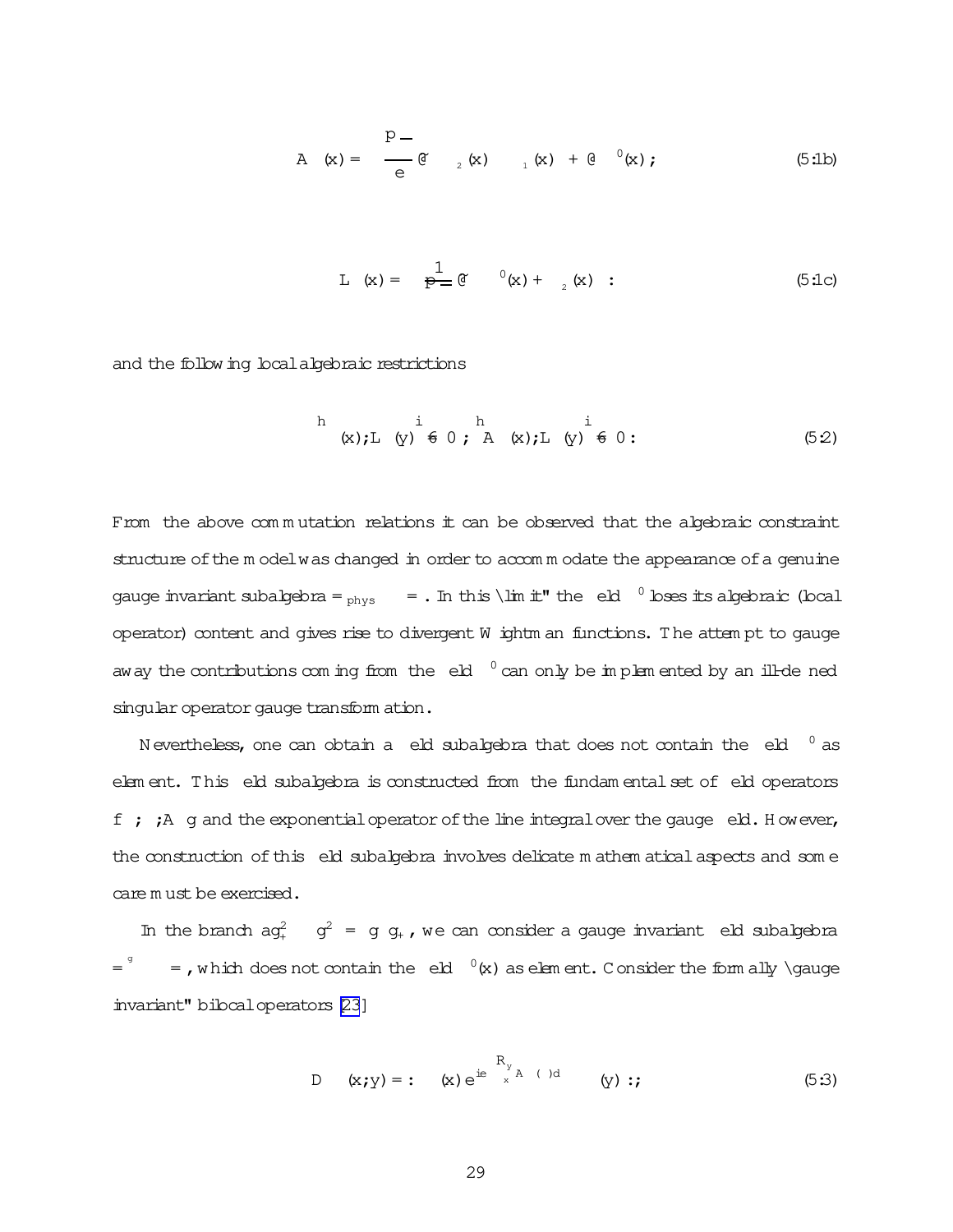which are given by

$$
D \cdot \mathbf{x} \cdot y = \frac{0}{2} \cdot e^{\int_{1}^{p} \frac{R_y}{1} (x) + \int_{x}^{R_y} (x) dx} \quad \text{e} \quad \frac{0}{1} (y) \quad \text{f} \quad (x) \quad (y) \quad \text{f} \quad (5.4a)
$$

$$
D_{rr}(x; y) = \frac{0}{2} : e^{\frac{i\theta r}{e_1} p - \frac{n}{1}(x) + \frac{R_y}{x}} e^{-\frac{0}{1}(x) d} \frac{0}{1^{(y)}}:
$$

The operator D . corresponds to the Lowenstein-Swieca bilocal operator of the VSM [23]. A lithough the operator  $\cdot$  (x) cannot be dened by itself in H, in virtude of

$$
\stackrel{\text{h}}{\mathcal{Q}}\n\stackrel{\text{i}}{\sim}_2; \quad\n\text{(x)}\n= 2^{\text{p}-1} \quad\n\text{(x)}\n\tag{5.5}
$$

the \com posite" spurious (neutral) dipole operator  $\cdot$  (x)  $\cdot$  (y) is de ned as an element of H and leads to constant vacuum expectation value

$$
h \t b \t (x) \t (y) \t i = 1:
$$
 (5.6)

The state (, ,)  $_{\circ}$  is translationally invariant in H. The position independence of this state can be seen by computing the general W ightm an funcions involving the operator  $(x)$   $\cdot$  (y) and all operators belonging to the local eld algebra = . Thus, for any operator  $O(f_z) = \frac{R}{C}$   $O(z)f(z) d^2z 2 =$  of polynomials in the smeared elds f; A g, the position independence of the operator  $\sqrt{ }$  an be expressed in the weak form as

$$
h \quad \circ \mathbf{i} \quad (x) \quad (y) \circ (f_{z_1} \mathbf{i} \qquad \quad z_n \mathbf{i}) f \quad \circ i =
$$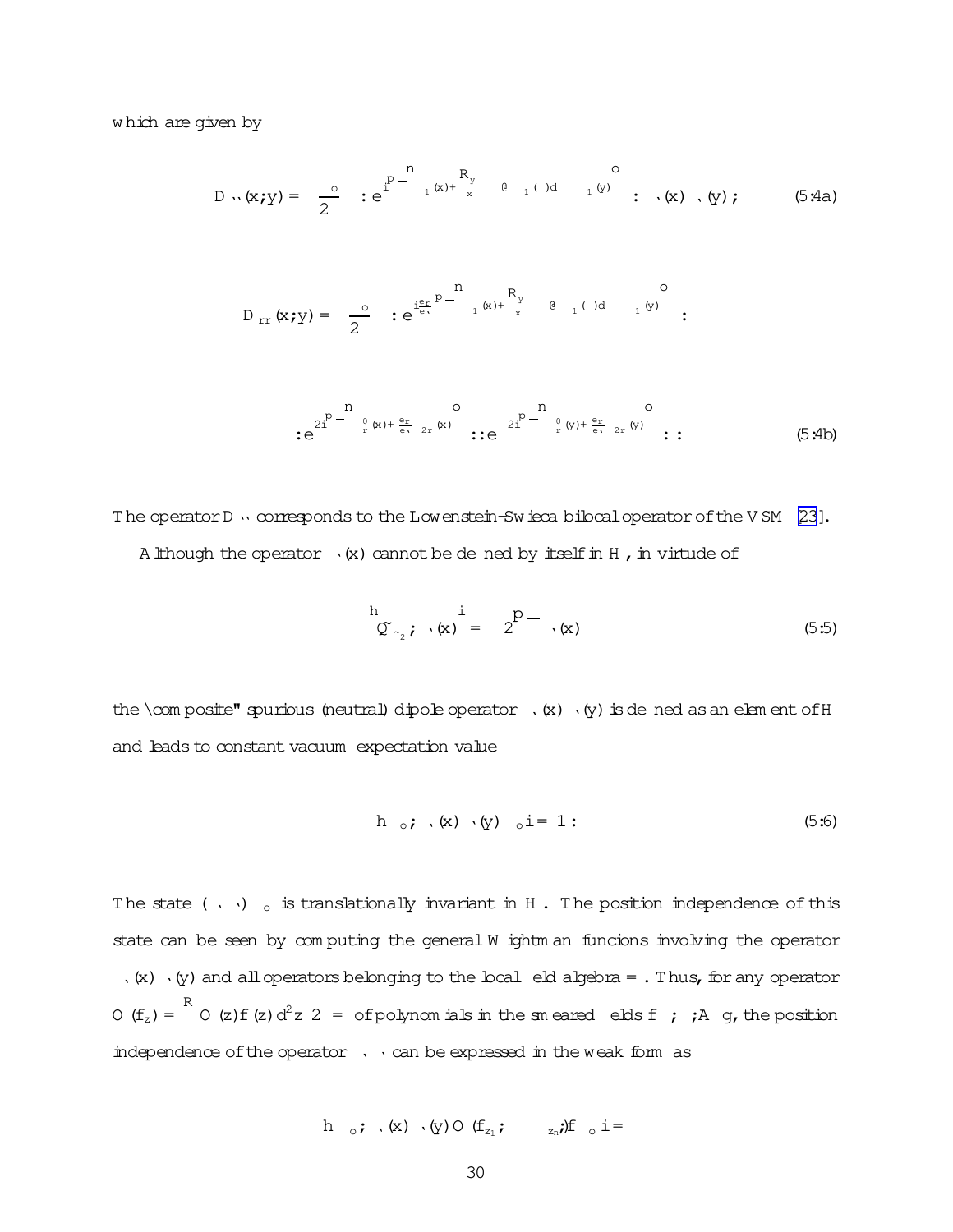$$
= W (z_1; n) z h_0; O (f_{z_1}; z_{z_1}) f_0 i; 80 (f) 2 = ; \qquad (5.7)
$$

where W  $(z_1; \t n)$  zis a distribution (W ightm an function) independent of the space-time coordinates  $(x,y)$ . The spurious operator,  $\theta$  does not carry any charge selection rule, and since it commutes with all operators belonging to the eld algebra =  $\mu$  it is reduced to the identity operator in H. In this way, in spite of the existence of the constant operator  $\,$ ,  $\,$ , in the eld algebra, the cluster decomposition property is not violated.

Since the gauge invariant eld subalgebra =  $\int$  does not contain the eld  $\int$  (x) as element, the \vector lim it"  $e_r$  !  $e_1 = e_r$ , can be performed for operators belonging to this eld subalgebra. For the right component D<sub>rr</sub>, given by  $(5.4b)$ , in this lim it we obtain the bilocal operator of the Lowenstein-Swieca solution of the VSM [23]

where is the spurion operator that appears in the Lowenstein-Swieca solution of the VSM  $231$ 

$$
\sum_{r}^{R} (x) = :e^{2\sum_{r=0}^{R} \sum_{r=0}^{n} (x) + \sum_{r=0}^{R} x} ;
$$
 (5.9)

and carries the right free-ferm ion chirality. However, this lim it cannot be performed for the whole set of W ightm an functions that de ne the generalized anom alous chiralm odel.

A nother strategy is to consider a \gauge noninvariant" eld subalgebra =  $\frac{9n}{10}$  =, that includes the eld  $\degree$  as element and which in the vector lim it an oothly reduces to the gauge invariant bilocals of the VSM. Consider for instance the bilocal operator that is gauge invariant only in this lim it: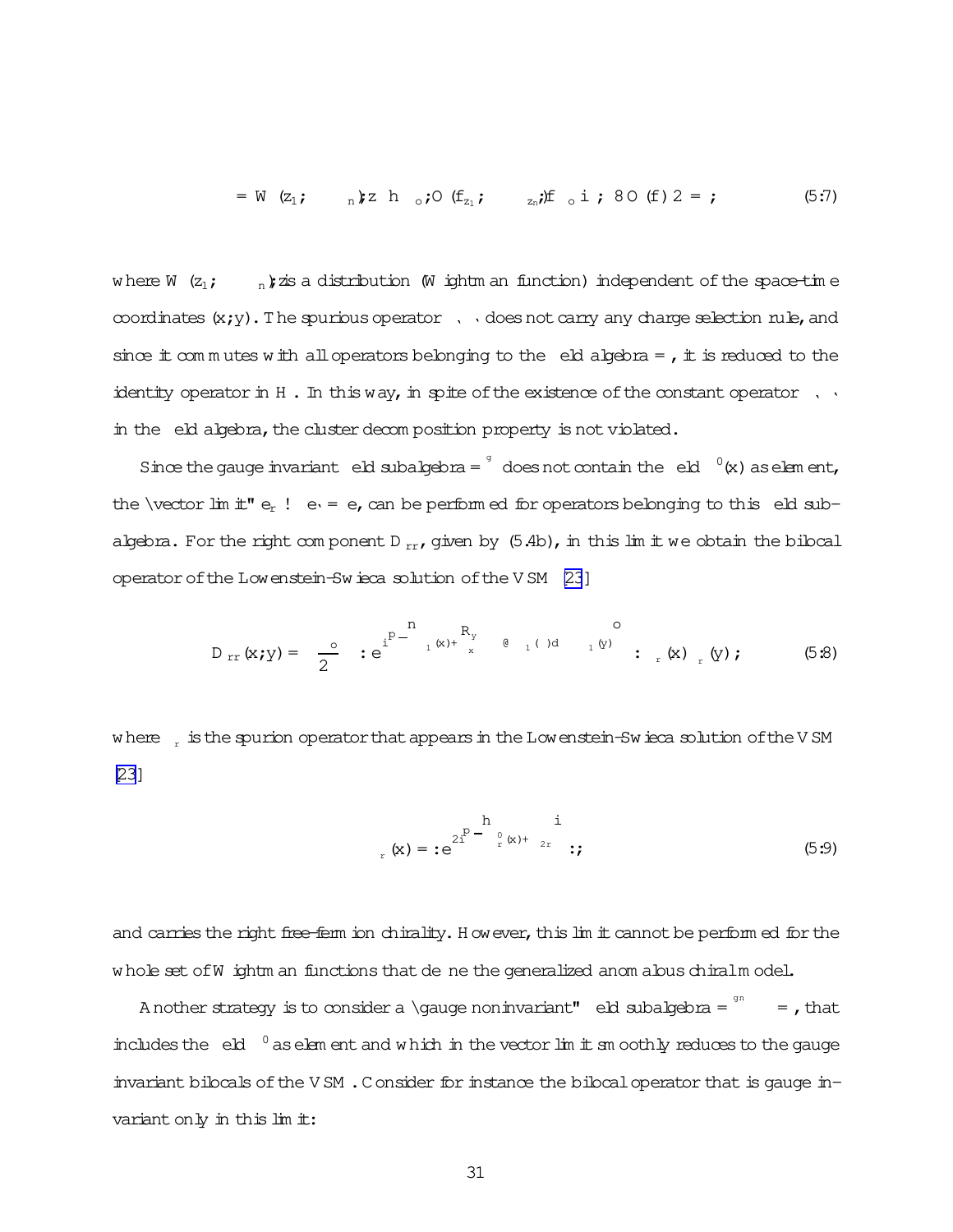$$
\mathbb{D}_{rr}(x; y) = \mathbf{1}_{r}(x) e^{\mathbf{i} \mathbf{e} \cdot \mathbf{R}_{y} R_{y}} \qquad (x \in \mathbb{R}^{N_x} \mathbb{R}^{N_x} \mathbb{R}^{N_x} \mathbb{R}^{N_x}
$$

$$
= \frac{0}{2} \cdot e^{i^{D} - \sum_{1}^{n} (x) + \sum_{x}^{R_{y}} \theta_{1} (\theta_{1} \theta_{2})}
$$

A fler \taking the  $\text{im } t$ " to the vetor m odel, the operator (2.58) becomes gauge invariant and also maps onto the bibcal elds of the VSM. Since the dependence on the eld  $0$  is suppressed, one can \take" the lim it a !  $0$  in the eld subalgebra =  $\frac{9n}{1}$ .

A lithough in this lim it a eld subalgebra of the GCSM maps smoothly into the algebra of the gauge invariant operators of the VSM, this lim it is not fully de ned for the general W ightm an functions of the original anom abus m odel and thus is ill-de ned for the eld abebra. Owing to the fact that the so-called vector lim it cannot be performed on the H ilbert space that provides a representation of the intrinsic local eld algebra, rigorously we cannot consider the GCSM as an interpolating quantum theory between pure vector and chiral Schwinger models. As a matter of fact, in order to accommodate the intrinsic eld abebra to a new constraint class de ning a genuine gauge invariant subabebra, a singular operator gauge transform ation must be involved to gauge aw ay the degrees of freedom carried by the eld  $\degree$ . A simular situation occurs in the zero-mass limit of the Thirring-W ess model  $[23, 36]$ .

#### VI. EXTENDED GAUGE INVARIANT FORM ULATION

In this section we shall give brie y the quidelines for the generalization of the construction of the GI formulation of the chiral model given in Refs. [17,10] for the GCSM. This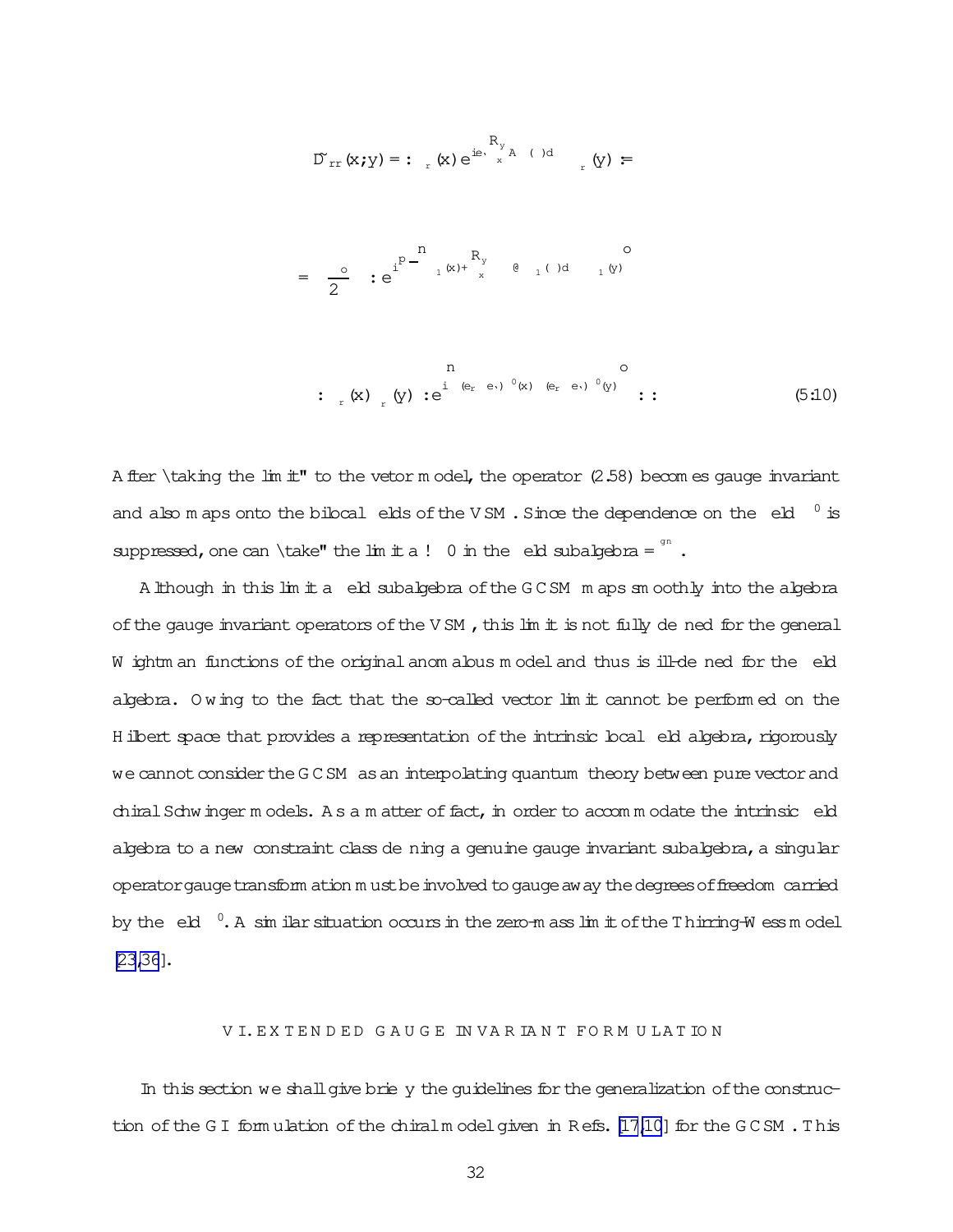generalizes and completes the presentation of Ref. [\[17](#page-38-0)].

The so-called G I form ulation of an anom alous gauge theory is constructed introducing extra degrees of freedom into the theory by \adding" to the originalG N I Lagrangian a W ess-Zum ino  $(W Z)$  term  $[28,29]$ . W ithin the path-integral  $[30,31]$  $[30,31]$  and operator  $[32]$  $[32]$  approaches, the G I form ulation is constructed by enlarging the intrinsic eld algebra =  $=$   $\frac{1}{G N I}$  through an operator-valued gauge transform ation on the GN I form ulation of the model:

$$
(x) = e^{\frac{i}{2} [E_r (1+5) + e, (1-5)] (x)} (x); \qquad (6.1a)
$$

A 
$$
(x) = A
$$
  $(x) + 0$   $(x)$ :  $(6:1b)$ 

The gauge-transform ed Lagrangian density  $L = L_{\text{GJ}}$  is given by

$$
L_{\text{gr}} f \quad ; \quad j \text{A} \quad g = L_{\text{gr}} f \quad ; \quad j \text{A} \quad g + L_{\text{gr}} f \text{A} \quad ; \quad g \tag{62}
$$

where  $L_{WZ}$  is the W Z Lagrangian density

$$
L_{WZ} = \frac{1}{2} \frac{g^2}{g^2} \quad a \frac{g^2}{g^2} \quad 1 \quad (0 \quad \hat{y} + \frac{1}{P} = \frac{g}{P} = \frac{g^2}{g^2} \quad g \quad (0 \quad g \quad (6.3)
$$

The resulting \em bedded" theory exhibits invariance under the extended local gauge transform ations

$$
(x) \quad e^{\frac{i}{2} [e_r (1+^{-5})+e_r (1-^{-5})] (x)} \quad (x) \tag{6.4a}
$$

A (x) ! A (x) + @ (x) ; (6:4b)

$$
(x) ! (x) (x) : (6:4c)
$$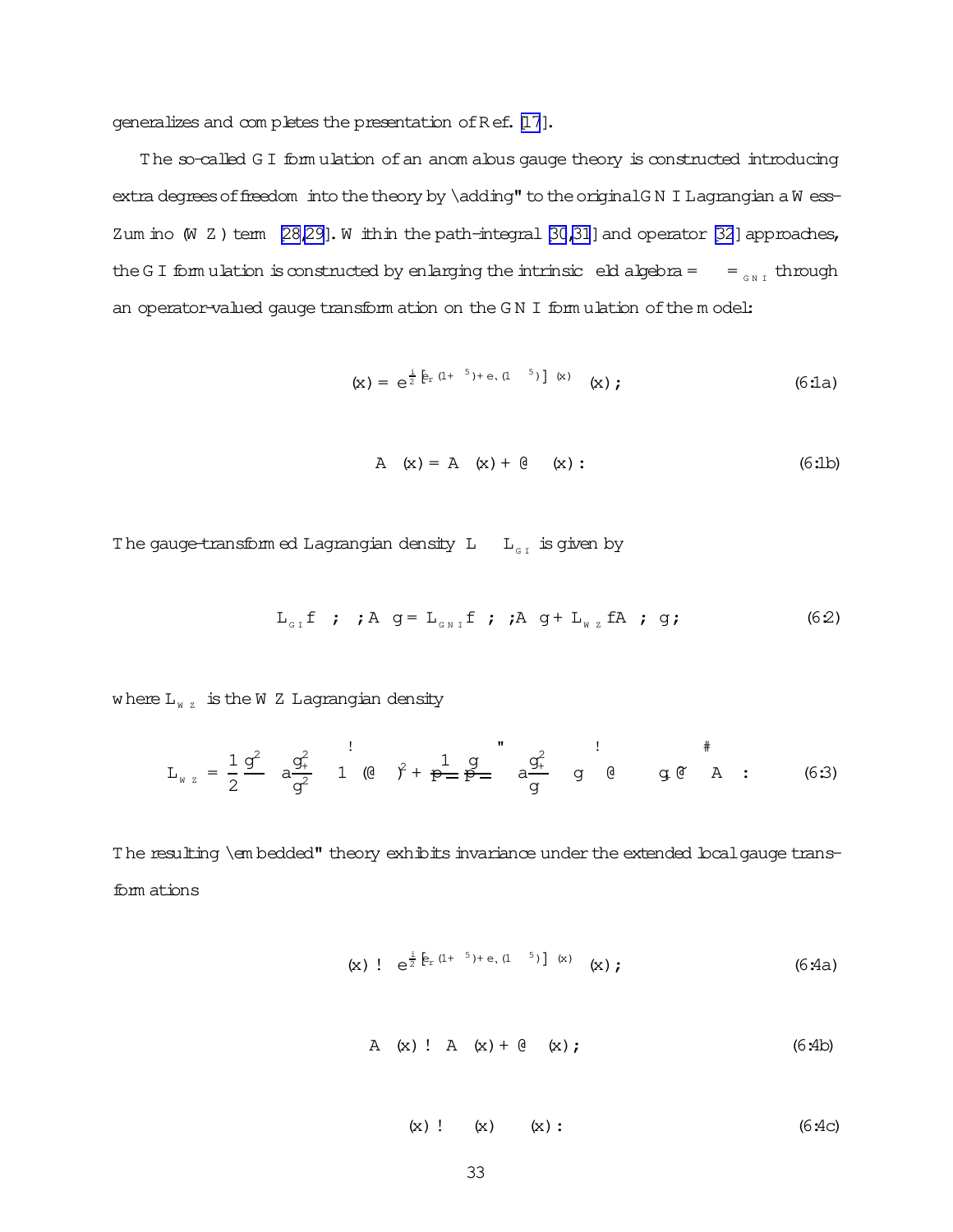The set of gauge-transform ed eld operators  $f$ ;  $h$  g is invariant (by construction) under the extended boalgauge transform ations (3.4) and generates the G I eld algebra =  $=$   $=$ We shall denote by H  $\frac{1}{\epsilon}$  =  $\frac{1}{\epsilon}$ , the state space on which the eld algebra generated from the set of gauge-transform ed eld operators  $f$  ;  $A$  g is represented.

Proceeding along the sam e lines as those of Refs. [\[17](#page-38-0)[,10](#page-37-0)], we consider the enlargem ent of the Bose  $\,$  eld algebra =  $^{\text{\tiny B}}$  $\int_{GM}$  by the introduction of the W  $Z$  eld through the operator gauge transform ation (6.1). This corresponds to shifting the  $\,$  eld  $^{-0}$  in the bosonized expressions for the eld operators (2.9) by the extended gauge invariant com bination  $0+$  . Following Refs. [\[17](#page-38-0)[,10\]](#page-37-0), we de ne a new eld  $0 = 0 + 0$  such that, in the e-ective bosonized theory, the eld  $\degree$  is replaced by the new eld  $\degree$ , with the elds satisfying the algebraic constraints

$$
[ ({}^0(x) ; {}^0(y) ] = 0 ; \qquad (6.5a)
$$

$$
[(x); ^{0}(y)] = [(x); ^{0}(y)] = [^{0}(x); ^{0}(y)] = [^{0}(x); ^{0}(y)] : (6.5b)
$$

A s shown in Ref. [\[10\]](#page-37-0), the shift  $\,^0$ , together with the above commutation relations leads to a gauge invariant algebra and ensures that no additional physical degree of freedom is introduced into the theory. In this way, and analogously to what happens in the chiral case, the eld algebra =  $\frac{B}{2}$  $\int_{G \text{ N I}}^{\infty}$  of the GN I form ulation generated from the building blocks f<sup>0</sup>;<sub>2</sub>;<sub>1</sub>;<sup>0</sup>g is replaced in the G I form ulation by the algebra =  $\int_{G/I}$  generated from the set of elds f  $\degree$ ;  $_{_2}$ ;  $_{_1}$ ;  $\degree$ g. U sing the algebraic constraints (6.5), we can display the following im plem entability conditions

$$
Q_{0}H_{_{GHI}}^{^B} \n\in 0; Q_{0}H_{_{GHI}} \n\in 0;
$$
  
\n $Q_{0}H_{_{GI}}^{^B} = 0; Q_{0}H_{_{GI}} = 0;$  (6:6a)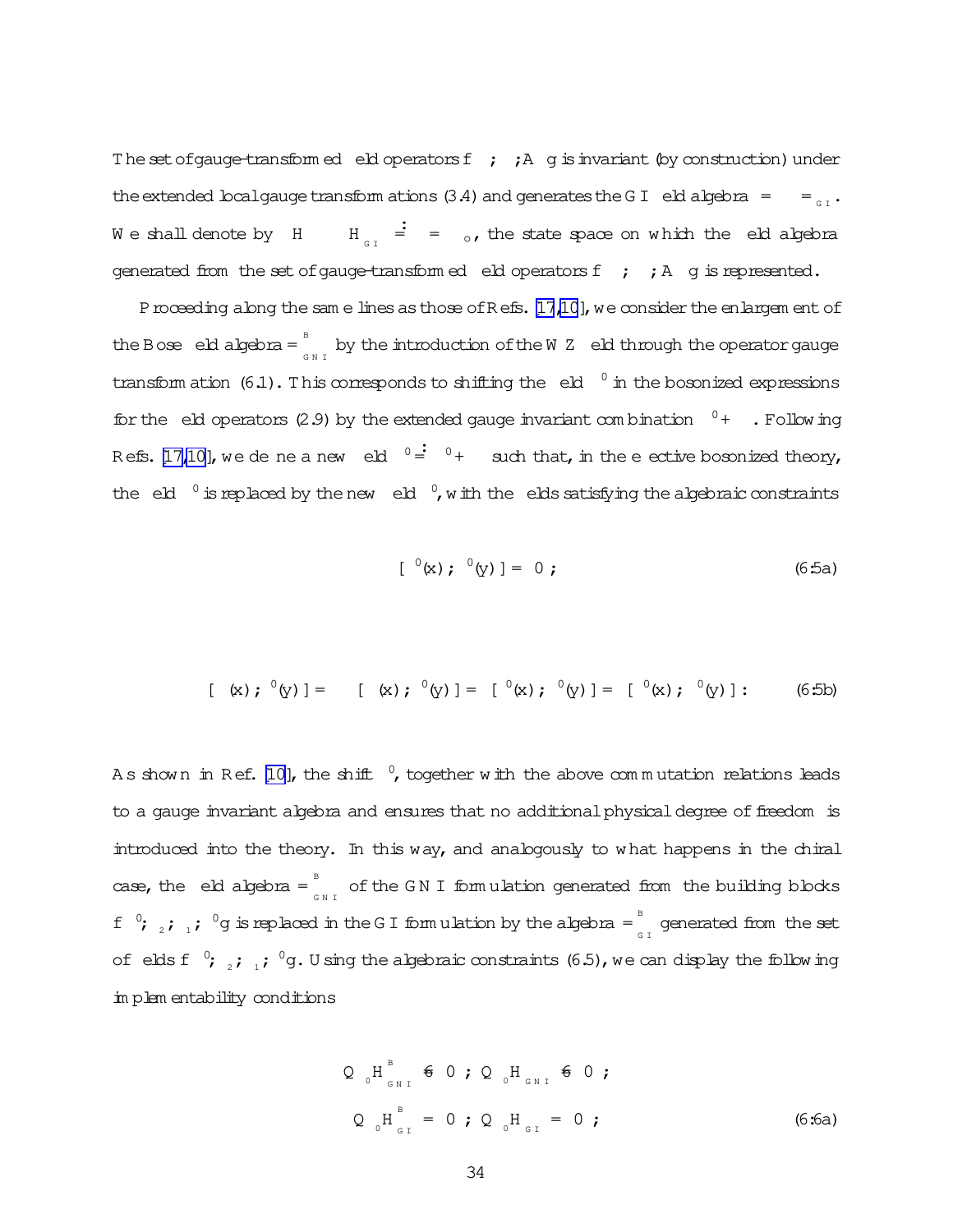$$
Q_{0}H_{_{GHI}}^{^{B}} = 0; Q_{0}H_{_{GHI}} = 0; \qquad Q_{0}H_{_{GHI}} = 0; \qquad Q_{0}H_{_{GI}}^{^{B}} = 0; \qquad Q_{0}H_{_{GI}}^{^{B}} = 0; \qquad Q_{0}H_{_{GI}}^{^{B}} = 0; \qquad Q_{0}H_{_{GHI}}^{^{B}} = 0; \qquad Q_{0}H_{_{GHI}}^{^{B}} = 0; \qquad Q_{0}H_{_{GHI}}^{^{B}} = 0; \qquad Q_{0}H_{_{GHI}}^{^{B}} = 0; \qquad Q_{0}H_{_{GHI}}^{^{B}} = 0; \qquad Q_{0}H_{_{GHI}}^{^{B}} = 0; \qquad Q_{0}H_{_{GHI}}^{^{B}} = 0; \qquad Q_{0}H_{_{GHI}}^{^{B}} = 0; \qquad Q_{0}H_{_{GHI}}^{^{B}} = 0; \qquad Q_{0}H_{_{GHI}}^{^{B}} = 0; \qquad Q_{0}H_{_{GHI}}^{^{B}} = 0; \qquad Q_{0}H_{_{GHI}}^{^{B}} = 0; \qquad Q_{0}H_{_{GHI}}^{^{B}} = 0; \qquad Q_{0}H_{_{GHI}}^{^{B}} = 0; \qquad Q_{0}H_{_{GHI}}^{^{B}} = 0; \qquad Q_{0}H_{_{GHI}}^{^{B}} = 0; \qquad Q_{0}H_{_{GHI}}^{^{B}} = 0; \qquad Q_{0}H_{_{GHI}}^{^{B}} = 0; \qquad Q_{0}H_{_{GHI}}^{^{B}} = 0; \qquad Q_{0}H_{_{GHI}}^{^{B}} = 0; \qquad Q_{0}H_{_{GHI}}^{^{B}} = 0; \qquad Q_{0}H_{_{GHI}}^{^{B}} = 0; \qquad Q_{0}H_{_{GHI}}^{^{B}} = 0; \qquad Q_{0}H_{_{GHI}}^{^{B}} = 0; \qquad Q_{0}H_{_{GHI}}^{^{B}} = 0; \qquad Q_{0}H_{_{GHI}}^{^{B}} = 0; \qquad Q_{0}H_{_{GHI}}^{^{B}} = 0; \qquad Q_{0}H_{_{GHI}}^{^{B}} = 0; \qquad Q_{0}H_{_{GHI}}^{^{B}} = 0; \qquad Q_{0}H_{_{GHI}}^{^{B}} = 0
$$

and  $\sin \alpha = 0$ , we get

$$
Q H_{_{GNI}}^B
$$
  $\neq 0$  ;  $Q H_{_{GNI}} \neq 0$  ;  
\n $Q H_{_{GI}}^B$   $\neq 0$  ;  $Q H_{_{GI}} \neq 0$  :  
\n(6.6c)

The latter condition in plies that the W ick exponential and derivatives of the W Z eld can be de ned on both H ibert spaces H  $_{c}$  and H  $_{c}$ , as implied by the operator-valued gauge transform ation (6.4) which enables the relationship between the isom orphic GN I and G I form ulations. This is understandable from the observation that in the anom alous model the eld operators f ; A g acquire the status of physical observables, and any acceptable transform ation on them must be innocuous as concerns the physical content of the theory.

The form al expressions for the operators f<sub>c</sub>,  $A_{c_{I}}$ ,  $L_{c_{I}}$  g are the same as for f  $_{\text{GN I}}$ ;  $A_{\text{GN I}}$ ;  $L_{\text{GN I}}$  g, except for the replacement of the eld  $^{0}$  by the eld  $^{0}$ . The set of eld operators f $\begin{array}{cc} 0 & \text{if} \end{array}$  ,  $\begin{array}{cc} 0 & \text{if} \end{array}$  ,  $\begin{array}{cc} 0 & \text{if} \end{array}$  , and  $\begin{array}{cc} 0 & \text{if} \end{array}$  , and  $\begin{array}{cc} 0 & \text{if} \end{array}$ ordering, point-splitting regularization of polynomials, etc.) the GI algebra =  $\frac{1}{2}$  which is sub ject to the constraint

A lihough the so-introduced W Z eld has acquired dynamics, it is a redundant eld in the sense that it does not change the algebraic structure of the model and therefore does not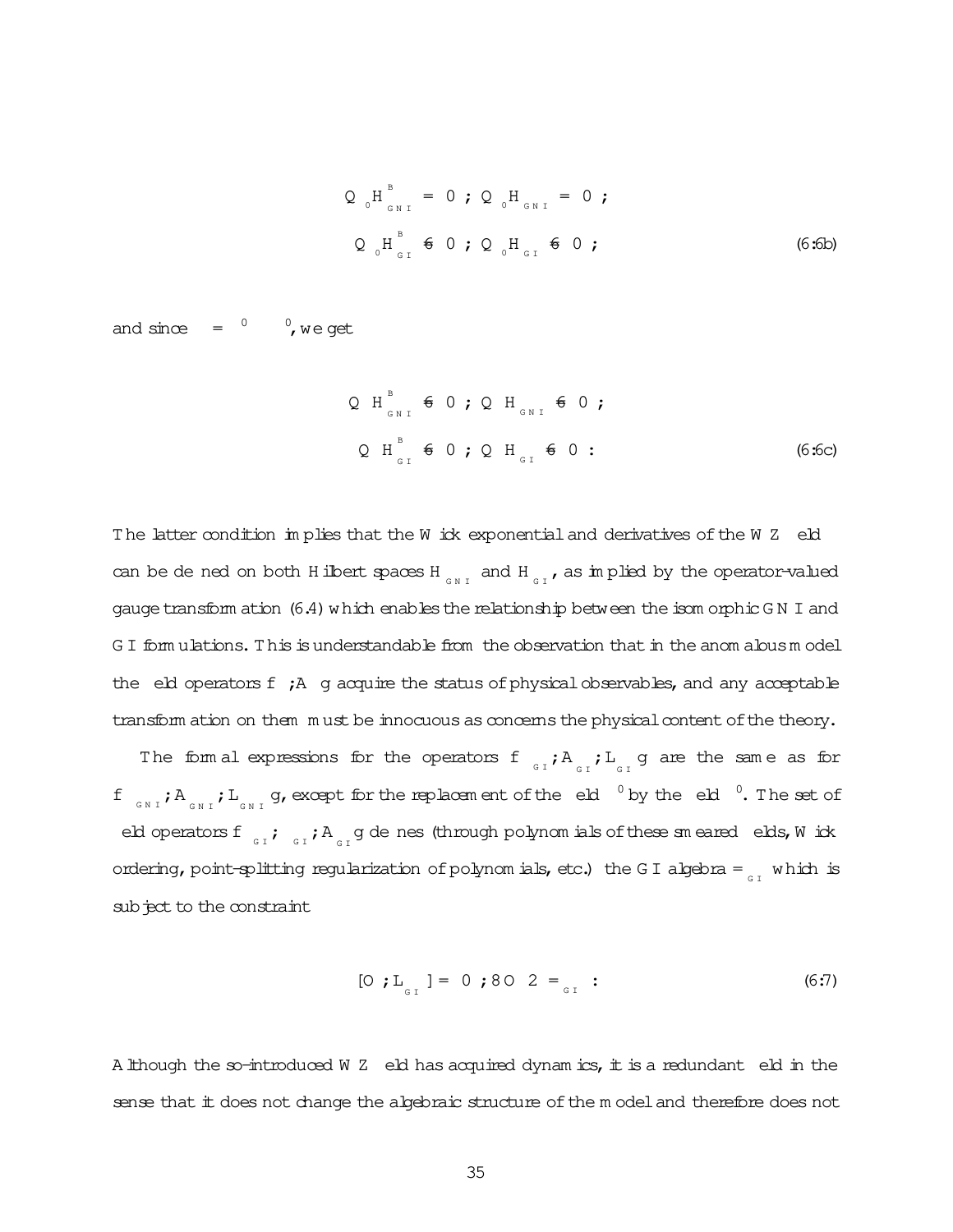change its physical content. As shown in Ref.  $[10]$ , this im plies the isom orphism between the eld algebras =  $_{_{\text{G}_{N I}}}$  and =  $_{_{\text{G I}}}$ .

The isom orphism between the eld algebra =  $\frac{1}{6N}$  de ning the GN I formulation and the algebra =  $_{\text{GI}}$  de ning the GI formulation of the CSM implies that the state space K  $_{\text{GNI}}$ , which provides a representation of the GN I intrinsic local eld algebra =  $_{\tiny\text{GNI}}$  , is isom orphic to the state space  $K_{_{G\ I}}$  on which the GI boal eld algebra is represented; i.e.,

$$
h\big\} f_{\text{SNI}}; a_{\text{SNI}}; a_{\text{SNI}} \text{gii} h\big\} f_{\text{SII}}; a_{\text{SII}}; a_{\text{SII}} \text{gii} h\big\} f ; a_{\text{SII}} \text{gii} h \tag{6.8}
$$

where  $\}$  is any polynom ial in the intrinsic eld operators.

The sam e analysis m ade in section II for the G N I form ulation applies to its isom orphic G I form ulation. The conclusions referring to cluster decom position and the would-be interpolation between the chiral and pure vectorm odels are the same for the G I form ulation.

#### V II.C O N C LU SIO N S

W e have investigated the physical content of the generalized chiral Schwinger model by m eans of a careful analysis of its m athem atical structure. The H ilbert space has been constructed as the representation of the intrinsic eld algebra generated by the basic set of eld operators whose W ightm an functions de ne the model. The use of a redundant eld algebra has signi cant e ects in the derivation of the fundam ental physical properties of the m odel. In particular, we have m ade clear that in the second range (2.8b) of the Jackiw-R ajaram an param eter the m odel bses m ost of its physicalm eaning, and statem ents concerning the screening of electric charge, for exam ple, are unjusti able. Furtherm ore, we have argued that, strictly speaking, the vector Schwingerm odelcannot be viewed as a lim it of the generalized chiral Schwinger model because the lim it can only be properly de ned for a boal eld subalgebra of the generalized m odel. We have displayed in dierent fashions the construction of the bilocal operators that in the vector lim it represent the observable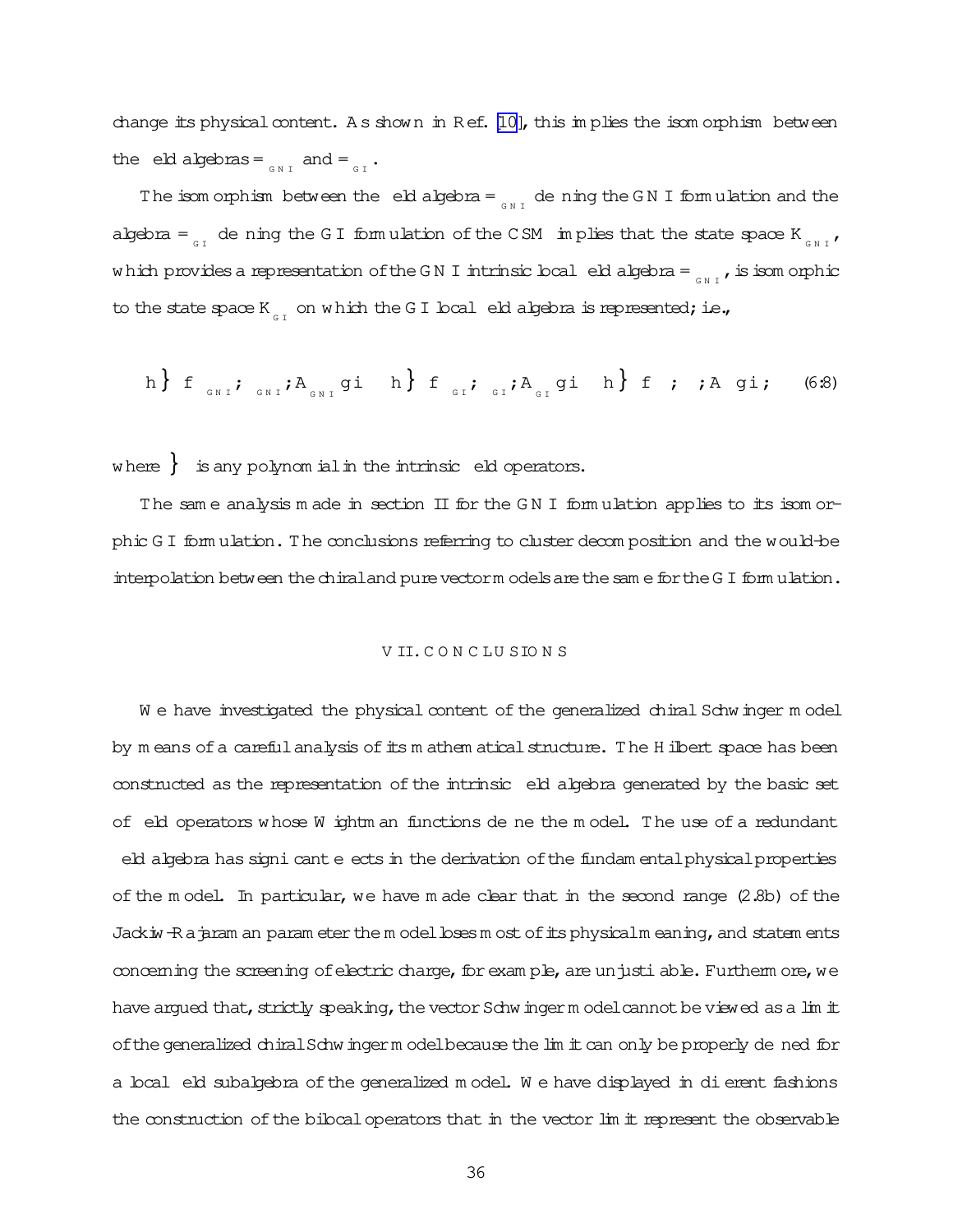content of the Schw inger m odel and discussed in detail whether they belong or not to the abebra of observables of the generalized chiralm odel. The gauge-invariant formulation of the generalized model has been constructed and, at the level of the respective eld algebras, it was shown to be isom orphic to the gauge-noninvariant formulation.

We conclude by remarking that recent research [33] points towards the extension of the bosonization schem e to higher space-time dimensions, and a foundational investigation using the general strategy of embedding the m athem atical structures of the bosonization scheme into the context of the principles of the general theory of quantized elds m ay o er a valuable lesson in the study of the physical content of m ore realistic theories.

A cknow ledgm ents: The authors are grateful to Conselho N acional de D esenvolvim ento Cient co e Tecnologico (CNPq - Brasil) and Coordenacao de Aperfeicoam ento de Pessoal de N vel Superior (CAPES-Brasil) for partial nancial support.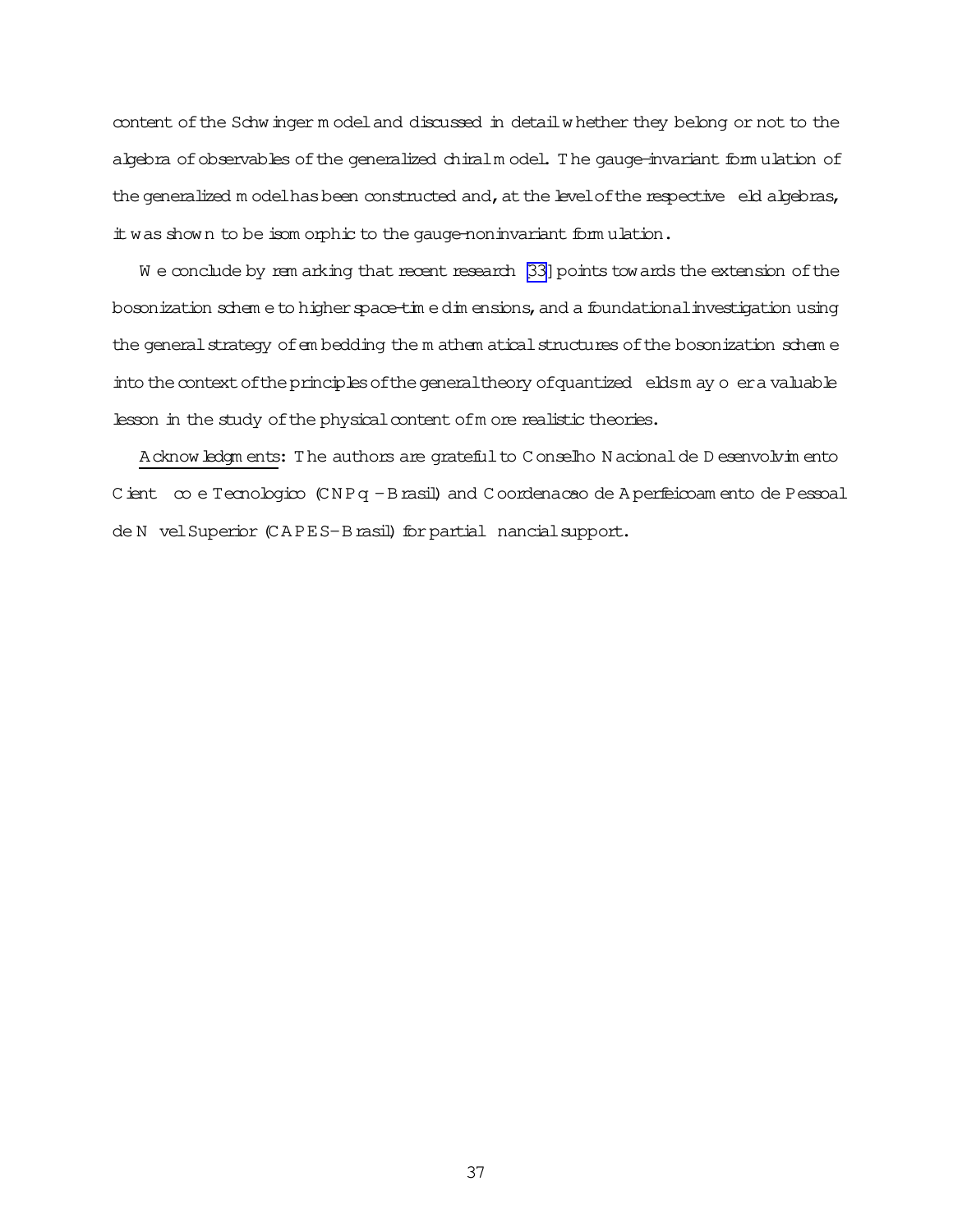# **REFERENCES**

- <span id="page-37-0"></span>[1] For a general survey see, for example, E. Abdalla, M.C. Abdalla and K.D. Rothe, N on Perturbative M ethods in 2 D im ensional Q uantum F ield T heory, W orld Scientic, 1991, and references quoted therein.
- $[2]$  See, for exam ple, the book by E. Fradkin, Field Theories of Condensed M atter Physics, Frontiers in Physics, Addison-W esley Publishing Company, 1991, and references quoted therein.
- B]B. Schroer, \Quantum Field Theory and Local Observables", preprint CBPF-NF-026/97; \M otivations and Physical A in s of A knebraic QFT", hep-th 9608083, Annals of Physics, M arch 1997.
- [4] F. Strocchi and A.S.W ightm an, J.M ath. Phys. 15 (1974), 2198; F. Strocchi, Phys. Rev.D 17 (1978), 2010.
- [5], G.Morchio and F.Strocchi, Ann. Inst. H.Poincare A 33 (1980), 251; S.N.S. 9/79, P isa, 1979.
- [6] G.M orchio, D.P ierotti and F. Strocchi, ISA S preprint  $84/87/E$  P., 1987.
- [7] G.Morchio, D.Pierottiand F.Strocchi, J.Math.Phys. 31 (1990) 1467.
- [8] A.Z.Capriand R.Ferrari, Nuovo C im ento A 62 (1981) 273.
- [9] G.Morchio, D.P ierottiand F.Strocchi, Ann.Phys. (N.Y.) 188 (1988) 217; F.Strocchi, \Selected Topics on the General Properties of Quantum Field Theory", Lecture Notes in Physics, vol.51, W orld Scienti c Publishing, 1 993.
- $[10]$  C.G. Carvalhaes, L.V. Belvedere, H. Boschi Filho and C.P. Natividade, Annals of Physics (N Y.), 258 (1997), 210.
- [1] R.L.P.G.Amaral, L.V.Belvedere, K.Rothe, F.G..Sholtz, HD-THEP-97-19; hepth/9706103, to appear in Annals of Physics  $(N, Y, \cdot)$ .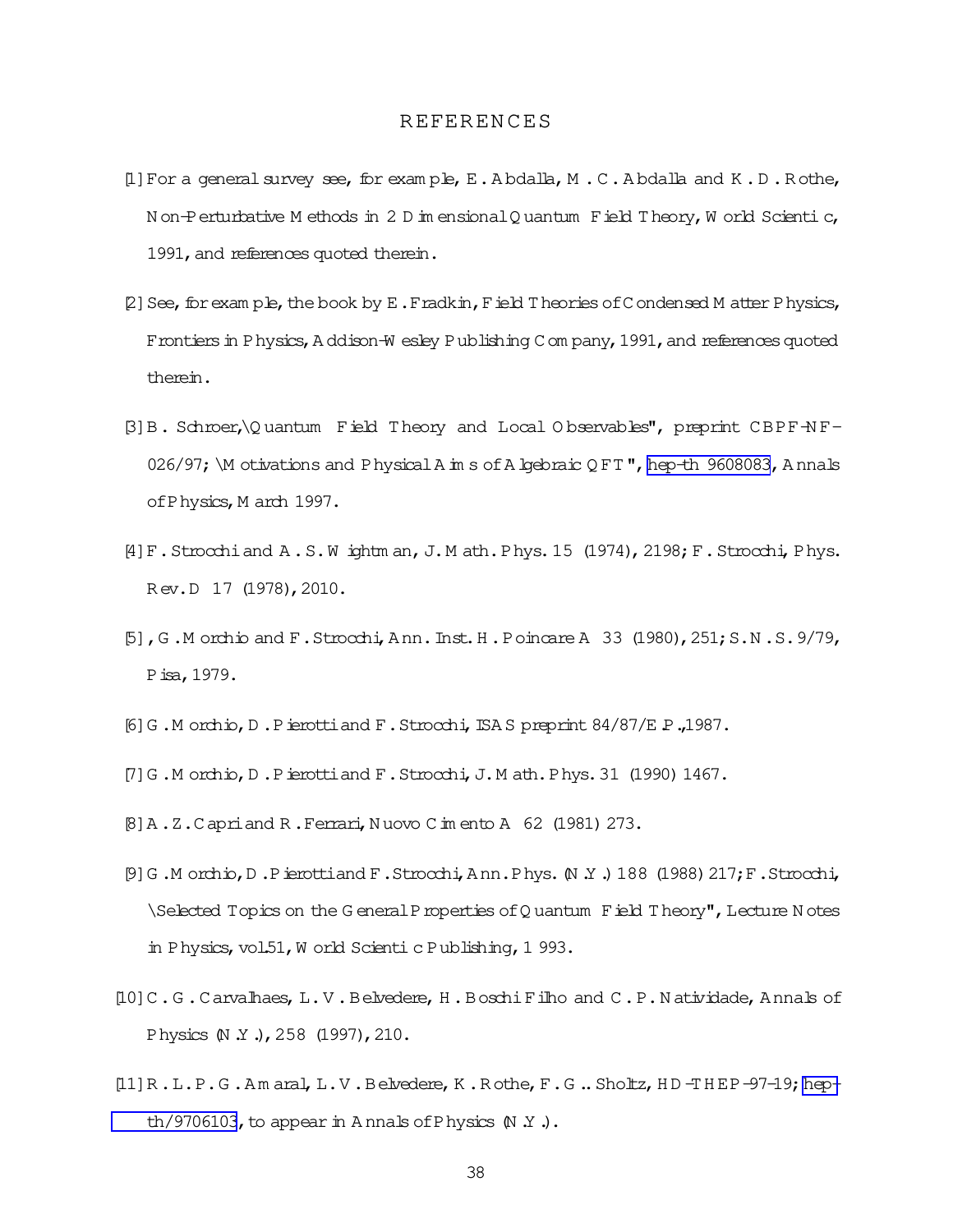<span id="page-38-0"></span>[12] M . Carena and C . E . M . W agner, Int. Jour. M od. Phys. A 6 (1991) 243.

- [13] K. Shizuya, Phys. Lett. B 213 (1988) 298; S. M iyake and K. Shizuya, Phys. Rev. D 36  $(1987)$  3791; T. Berger, N.K. Falck and G.K ramer, Int. Jour. Mod. Phys. A 4 (1989) 427.
- [14] M . Chanow itz, Phys. Lett. B 171 (1986) 280; D . Sen, Phys. Lett. B 212 (1988) 191.
- [15] I.G.Halliday, E.Rabinovici, A.Schwimmerand M.Chanowitz, NuclPhysB 268 (1986), 413.
- [16] A.B asseto, L.G riquolo and P.Zanca, Phys. Rev. D 50 (1994)  $1077$ ; A.B asseto and L. Griguolo, Phys. Rev. D 50 (1994) 7638; A. Basseto and L. Griguolo, Nucl. Phys. B 439  $(1995)$  327.
- [17] D. Boyanovsky, I. Schm idt and M. F. L. Goltem an, Ann. Phys. M. Y. J 185 (1988) 111.
- [18] M.B.Habem, Phys.Rev.D 13 (1976), 541.
- [19] R. Jackiw and R. Rajaram an, Phys. Rev. Lett. B 54 (1985) 1219.
- [20] A. de Souza Dutra, Int. J. M od. Phys. A 9 (1994) 2229; A de Souza Dutra and C.P. Natividade, Zeits. Phys. C 66 (1995), 517.
- [21] C.M.N.aon and C.W otzasek, J.Phys. G 16 (1990) 795;
- [22] Yan-G ang M iao, H.J.W.Muller-K irsten and Jian-Ge Zhou, Z.Phys.C 71 (1996) 525.
- [23] J.H. Lowenstein and J.A. Swieca, Ann. Phys. (N Y.) 68 (1971) 172.
- [24] L.V.Belvedere, J.A.Swieca, K.D.Rothe and B.Schroer, Nucl.Phys.B 153, (1979),  $112:$
- [25] V. Kurak, B. Schroer and J. A. Swieca, Nucl. Phys. B 134 (1978) 61.
- [26] J.A.Swieca, Phys.Rev.D 13 (1976) 312.